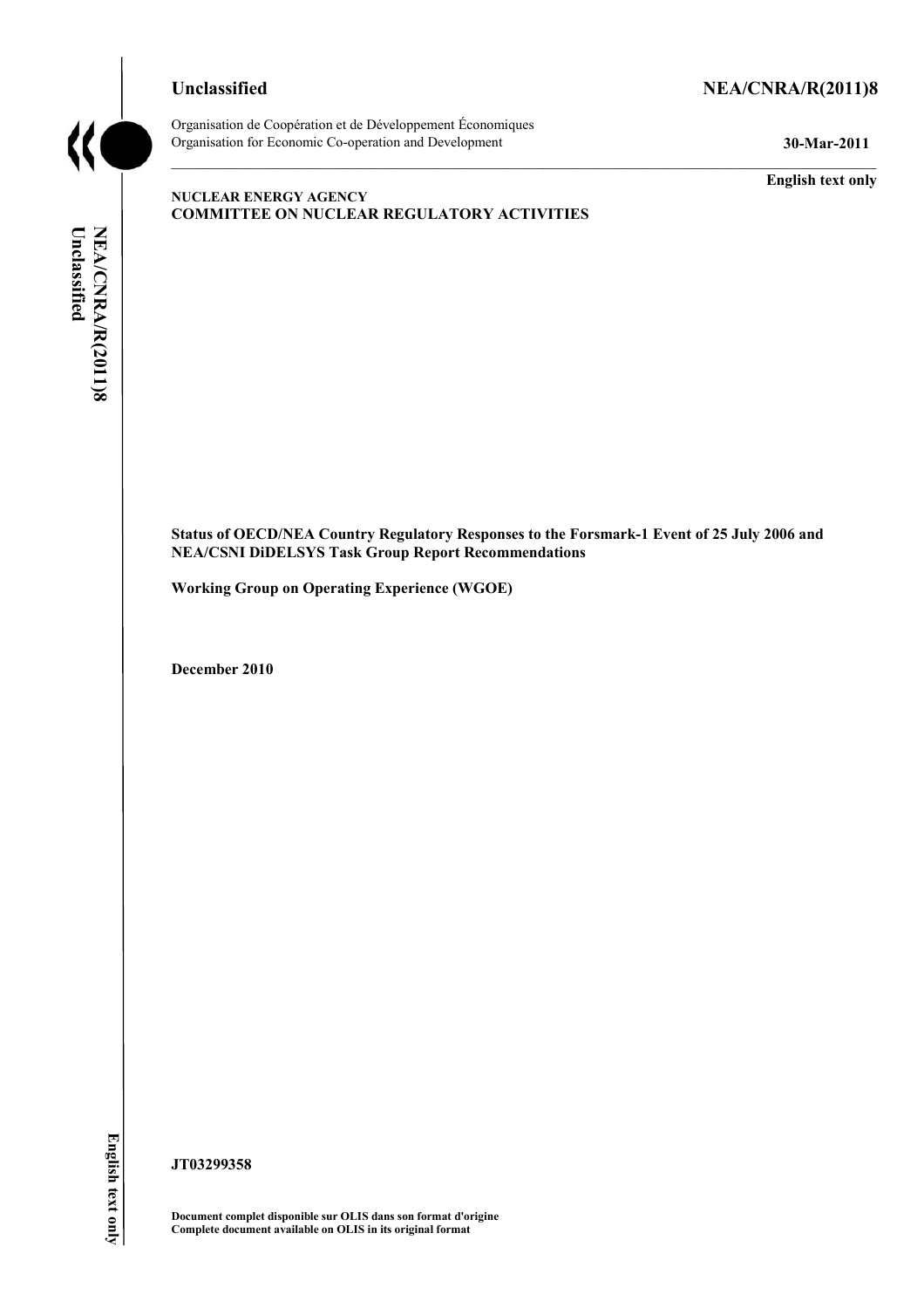#### **ORGANISATION FOR ECONOMIC CO-OPERATION AND DEVELOPMENT**

The OECD is a unique forum where the governments of 34 democracies work together to address the economic, social and environmental challenges of globalisation. The OECD is also at the forefront of efforts to understand and to help governments respond to new developments and concerns, such as corporate governance, the information economy and the challenges of an ageing population. The Organisation provides a setting where governments can compare policy experiences, seek answers to common problems, identify good practice and work to co-ordinate domestic and international policies.

The OECD member countries are: Australia, Austria, Belgium, Canada, Chile, the Czech Republic, Denmark, Estonia, Finland, France, Germany, Greece, Hungary, Iceland, Ireland, Israel, Italy, Japan, Korea, Luxembourg, Mexico, the Netherlands, New Zealand, Norway, Poland, Portugal, the Slovak Republic, Slovenia, Spain, Sweden, Switzerland, Turkey, the United Kingdom and the United States. The European Commission takes part in the work of the OECD.

OECD Publishing disseminates widely the results of the Organisation's statistics gathering and research on economic, social and environmental issues, as well as the conventions, guidelines and standards agreed by its members.

> *This work is published on the responsibility of the Secretary-General of the OECD. The opinions expressed and arguments employed herein do not necessarily reflect the official views of the Organisation or of the governments of its member countries.*

#### **NUCLEAR ENERGY AGENCY**

The OECD Nuclear Energy Agency (NEA) was established on 1<sup>st</sup> February 1958 under the name of the OEEC European Nuclear Energy Agency. It received its present designation on 20<sup>th</sup> April 1972, when Japan became its first non-European full member. NEA membership today consists of 29 OECD member countries: Australia, Austria, Belgium, Canada, the Czech Republic, Denmark, Finland, France, Germany, Greece, Hungary, Iceland, Ireland, Italy, Japan, Korea, Luxembourg, Mexico, the Netherlands, Norway, Poland, Portugal, the Slovak Republic, Spain, Sweden, Switzerland, Turkey, the United Kingdom and the United States. The European Commission also takes part in the work of the Agency.

The mission of the NEA is:

- to assist its member countries in maintaining and further developing, through international co-operation, the scientific, technological and legal bases required for a safe, environmentally friendly and economical use of nuclear energy for peaceful purposes, as well as
- to provide authoritative assessments and to forge common understandings on key issues, as input to government decisions on nuclear energy policy and to broader OECD policy analyses in areas such as energy and sustainable development.

Specific areas of competence of the NEA include safety and regulation of nuclear activities, radioactive waste management, radiological protection, nuclear science, economic and technical analyses of the nuclear fuel cycle, nuclear law and liability, and public information.

The NEA Data Bank provides nuclear data and computer program services for participating countries. In these and related tasks, the NEA works in close collaboration with the International Atomic Energy Agency in Vienna, with which it has a Co-operation Agreement, as well as with other international organisations in the nuclear field.

Corrigenda to OECD publications may be found online at: *www.oecd.org/publishing/corrigenda*. **© OECD 2011** 

You can copy, download or print OECD content for your own use, and you can include excerpts from OECD publications, databases and multimedia products in your own documents, presentations, blogs, websites and teaching materials, provided that suitable acknowledgment of OECD as source and copyright owner is given. All requests for public or commercial use and translation rights should be submitted to *rights@oecd.org*. Requests for permission to photocopy portions of this material for public or commercial use shall be addressed directly to the Copyright Clearance Center (CCC) at *info@copyright.com* or the Centre français d'exploitation du droit de copie (CFC) *contact@cfcopies.com*.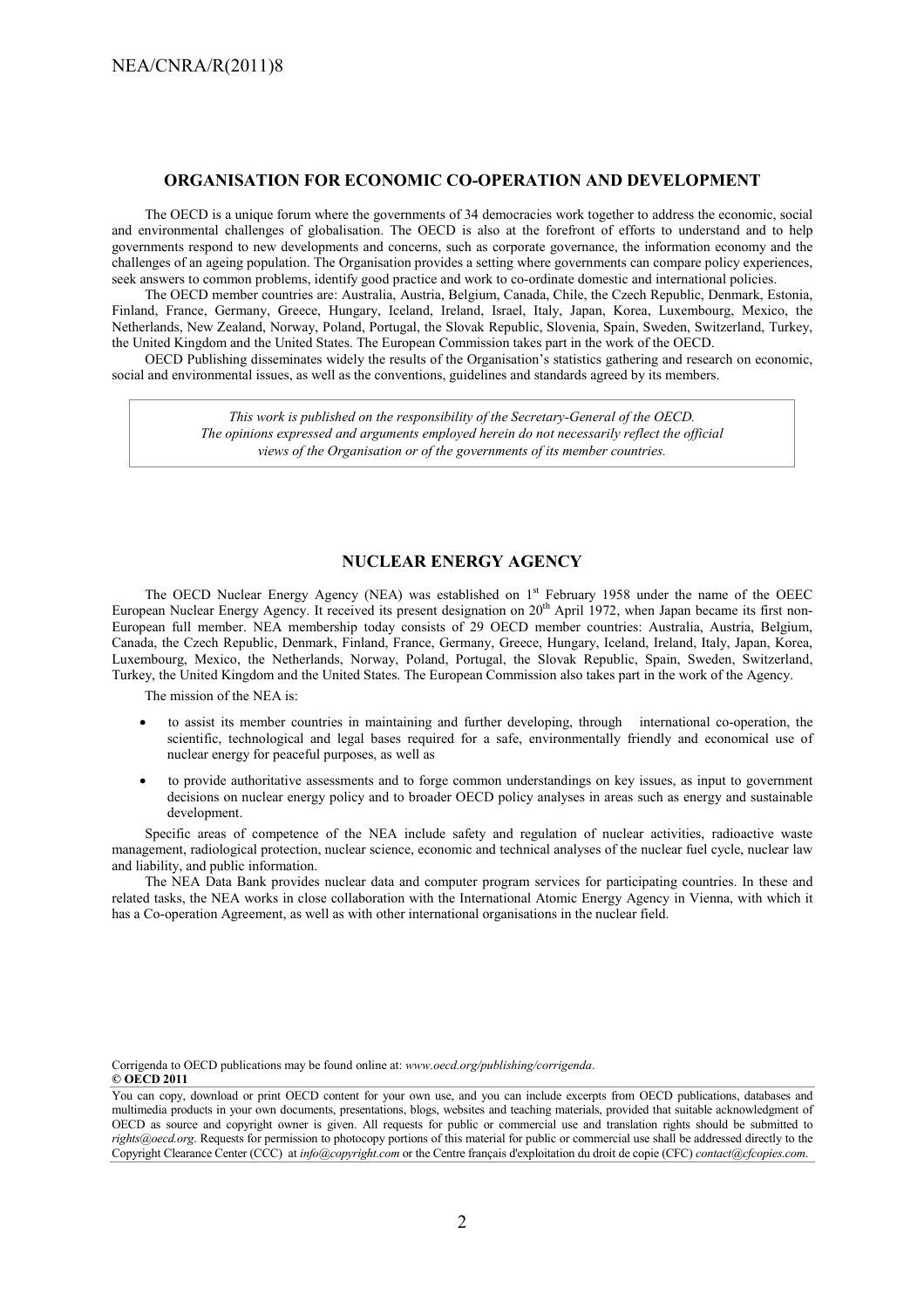#### **COMMITTEE ON NUCLEAR REGULATORY ACTIVITIES**

 The Committee on Nuclear Regulatory Activities (CNRA) shall be responsible for the programme of the Agency concerning the regulation, licensing and inspection of nuclear installations with regard to safety. The Committee shall constitute a forum for the effective exchange of safetyrelevant information and experience among regulatory organisations. To the extent appropriate, the Committee shall review developments which could affect regulatory requirements with the objective of providing members with an understanding of the motivation for new regulatory requirements under consideration and an opportunity to offer suggestions that might improve them and assist in the development of a common understanding among member countries. In particular it shall review current management strategies and safety management practices and operating experiences at nuclear facilities with a view to disseminating lessons learnt. In accordance with the NEA Strategic Plan for 2011-2016 and the Joint CSNI/CNRA Strategic Plan and Mandates for 2011-2016, the Committee shall promote co-operation among member countries to use the feedback from experience to develop measures to ensure high standards of safety, to further enhance efficiency and effectiveness in the regulatory process and to maintain adequate infrastructure and competence in the nuclear safety field.

 The Committee shall promote transparency of nuclear safety work and open public communication. The Committee shall maintain an oversight of all NEA work that may impinge on the development of effective and efficient regulation.

The Committee shall focus primarily on the regulatory aspects of existing power reactors, other nuclear installations and the construction of new power reactors; it may also consider the regulatory implications of new designs of power reactors and other types of nuclear installations. Furthermore it shall examine any other matters referred to it by the Steering Committee. The Committee shall collaborate with, and assist, as appropriate, other international organisations for co-operation among regulators and consider, upon request, issues raised by these organisations. The Committee shall organise its own activities. It may sponsor specialist meetings and working groups to further its objectives.

In implementing its programme the Committee shall establish co-operative mechanisms with the Committee on the Safety of Nuclear Installations in order to work with that Committee on matters of common interest, avoiding unnecessary duplications. The Committee shall also co-operate with the Committee on Radiation Protection and Public Health and the Radioactive Waste Management Committee on matters of common interest.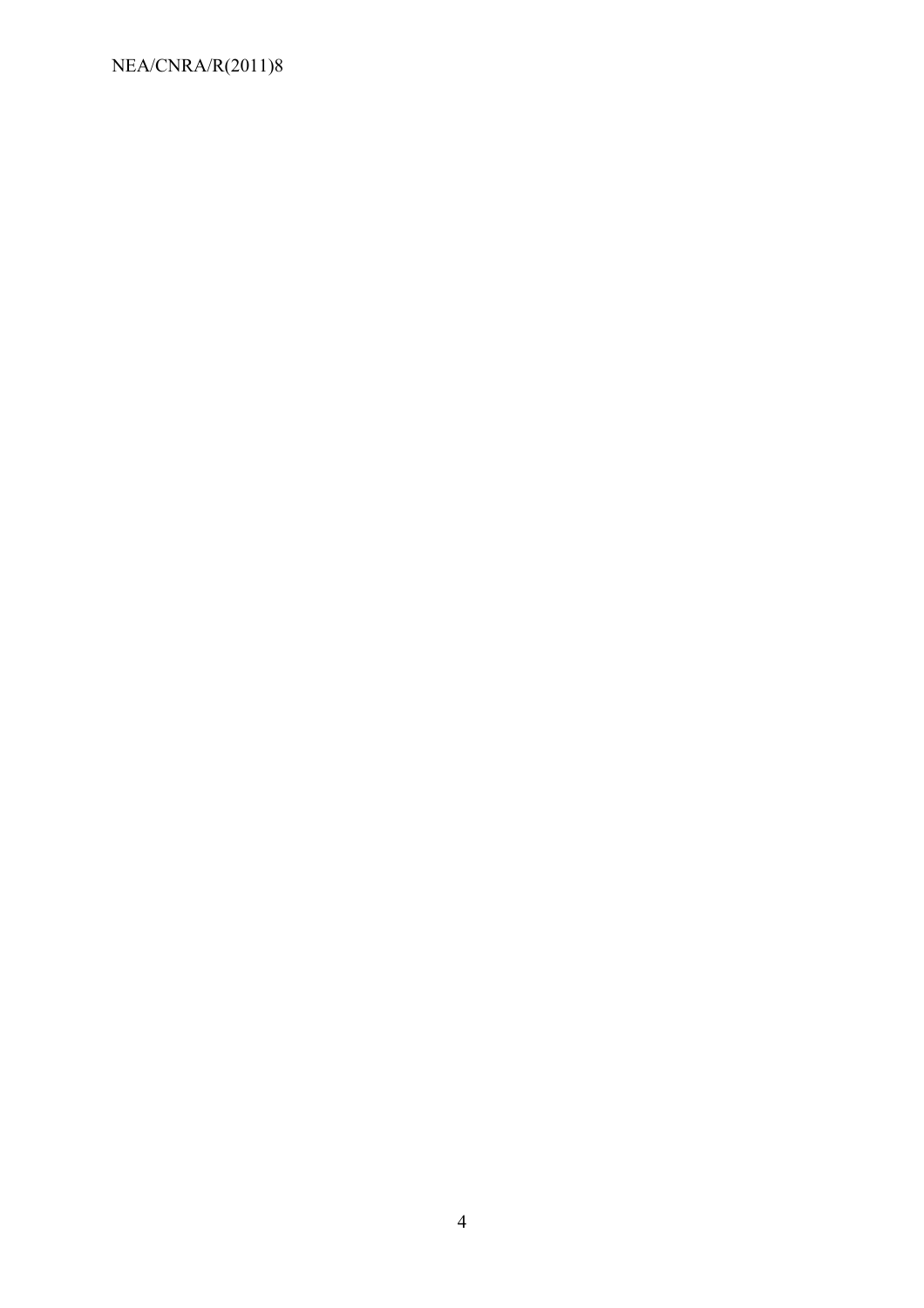# **TABLE OF CONTENTS**

| $\mathbf{1}$ |                                                                   |  |
|--------------|-------------------------------------------------------------------|--|
| 2.           |                                                                   |  |
| 3.           |                                                                   |  |
| 4.           |                                                                   |  |
| 5.           |                                                                   |  |
| 6.           | STATUS OF RESPONSES BY OECD/NEA COUNTRIES TO THE FORSMARK-1 EVENT |  |
| 6.1          |                                                                   |  |
| 6.2          |                                                                   |  |
| 6.3          |                                                                   |  |
| 6.4          |                                                                   |  |
| 6.5          |                                                                   |  |
| 6.6          |                                                                   |  |
| 6.7          |                                                                   |  |
| 6.8          |                                                                   |  |
| 6.9          |                                                                   |  |
| 6.10         |                                                                   |  |
| 6.11         |                                                                   |  |
| 6.12         |                                                                   |  |
| 6.13         |                                                                   |  |
| 6.14         |                                                                   |  |
| 6.15         |                                                                   |  |
| 6.16         |                                                                   |  |
| 6.17         |                                                                   |  |
|              |                                                                   |  |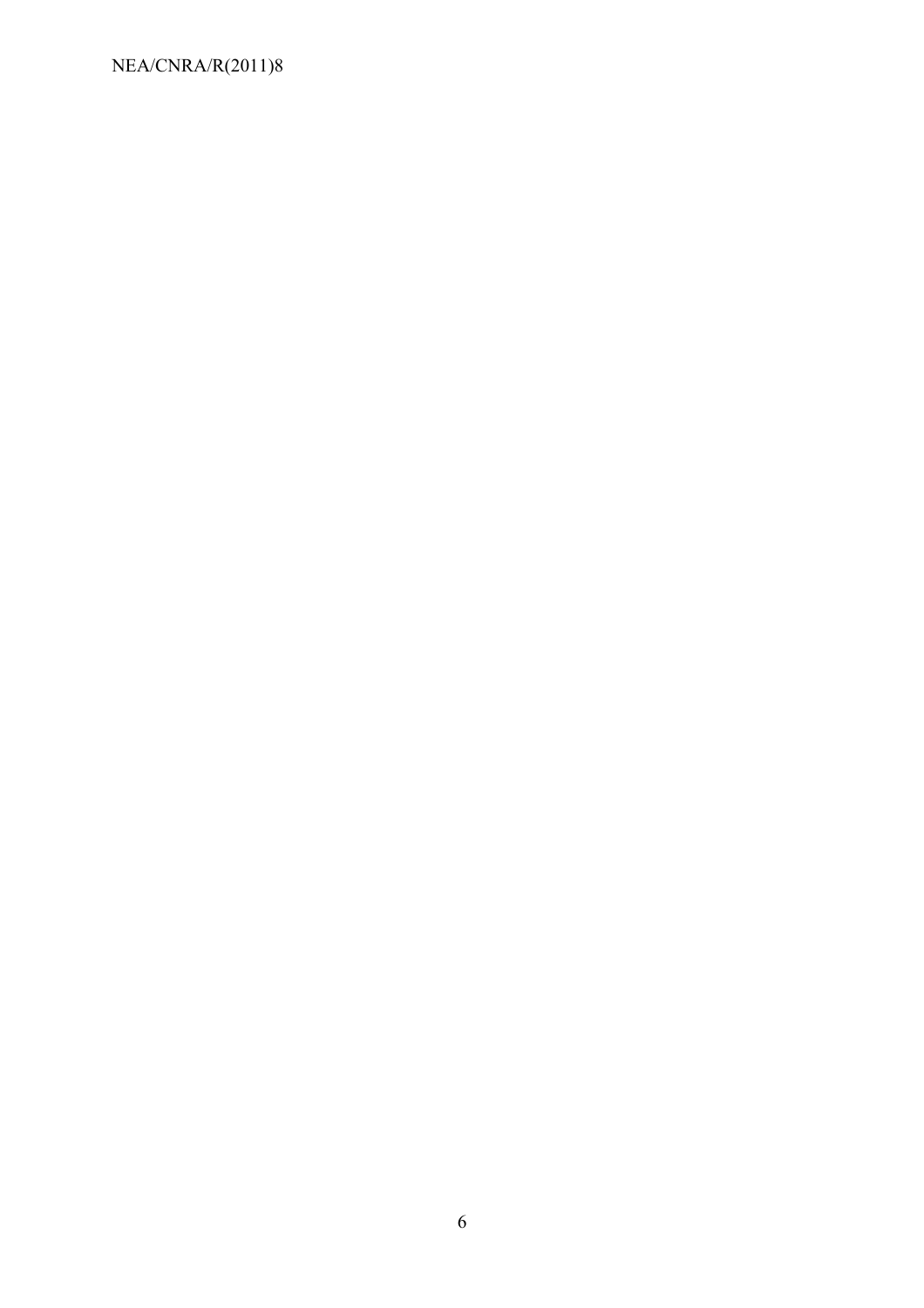#### **1. INTRODUCTION**

On 25 July 2006, Forsmark Unit 1 experienced a short circuit in the offsite 400kV switchyard causing the inoperability of two emergency diesel generators. Following the event, the information about the event was spread through the International Reporting System (IRS) system (IRS report 7788). In October 2006, the event was presented at the IRS National Coordinator's meeting in Vienna, Austria. In 2008, the European Union Clearinghouse on Operational Experience (European Clearinghouse) issued a report on the Forsmark Unit 1 event (Nuclear Power Plant Clearinghouse report 2008/02) and included the actions taken by EU country. Additionally, many countries have also written their own technical reports about the event.

The event identified weaknesses in the electrical system design that could be generic for nuclear power plants. The discussions about the event at Nuclear Energy Agency (NEA) resulted in a workshop in Stockholm, Sweden, in September 2007. The workshop discussed lessons learnt from the Forsmark event as well as others of similar kind and resulted in a recommendation to the NEA from the Swedish regulatory body to establish a task force to thoroughly penetrate these issues. In January 2008, the NEA Committee on the Safety of Nuclear Installations (CSNI) authorised the formation of the Defence in Depth of Electrical Systems (DiDELSYS) task group. In May 2008, the group was established, led by Mr John Bickel on behalf of the Swedish regulatory body. Nine organisations and countries were represented in the group. A draft report was presented to the CSNI and the Committee on Nuclear Regulatory Activities (CNRA) in December 2008. Both CSNI and CNRA wanted the work to be reviewed by more organisations and decided that a workshop would be held in Paris in May 2009. The subsequent report was issued in draft in September 2009 and finalised in November 2009 (NEA/CSNI/R(2009)10). The DiDELSYS work is continuing in a follow-up phase and more knowledge will be acquired, the task group is called DiDELSYS2.

At the 5<sup>th</sup> Working Group on Operating Experience (WGOE) meeting in spring 2009 at NRC headquarters, the regulatory practices and methodologies applied by member countries in responding to the Forsmark event were discussed in a roundtable exchange. It was agreed to request CNRA approval for the acceptability of writing summaries on the WGOE member country activities. These summaries should then be amended to the EU Clearinghouse report on the Forsmark event and posted as an updated version to the NEA/WGOE site. In June 2009, the CNRA decided that this material should be a standalone NEA report.

At the  $6<sup>th</sup>$  WGOE meeting in fall 2009, it was decided that Sweden would take the lead to write the WGOE report including updated regulatory responses to the Forsmark event and also include actions taken in response to the outcome from the DiDELSYS task group.

At the  $8<sup>th</sup>$  WGOE meeting in fall 2010, the member countries discussed the country responses to the DiDELSYS report to-date. Some countries had provided several updates on their country's actions in response to the Forsmark event and subsequent analyses. The WGOE members decided that country actions for DiDELSYS and for Forsmark were interwoven and could not easily be separated at this point. It was decided to stop collecting input at this point and publish a report on the actions and decisions taken to-date.

This report is a status report of the country actions and responses to the event in short term and to the up-to-date responses to the DIDELSYS task group findings in long term.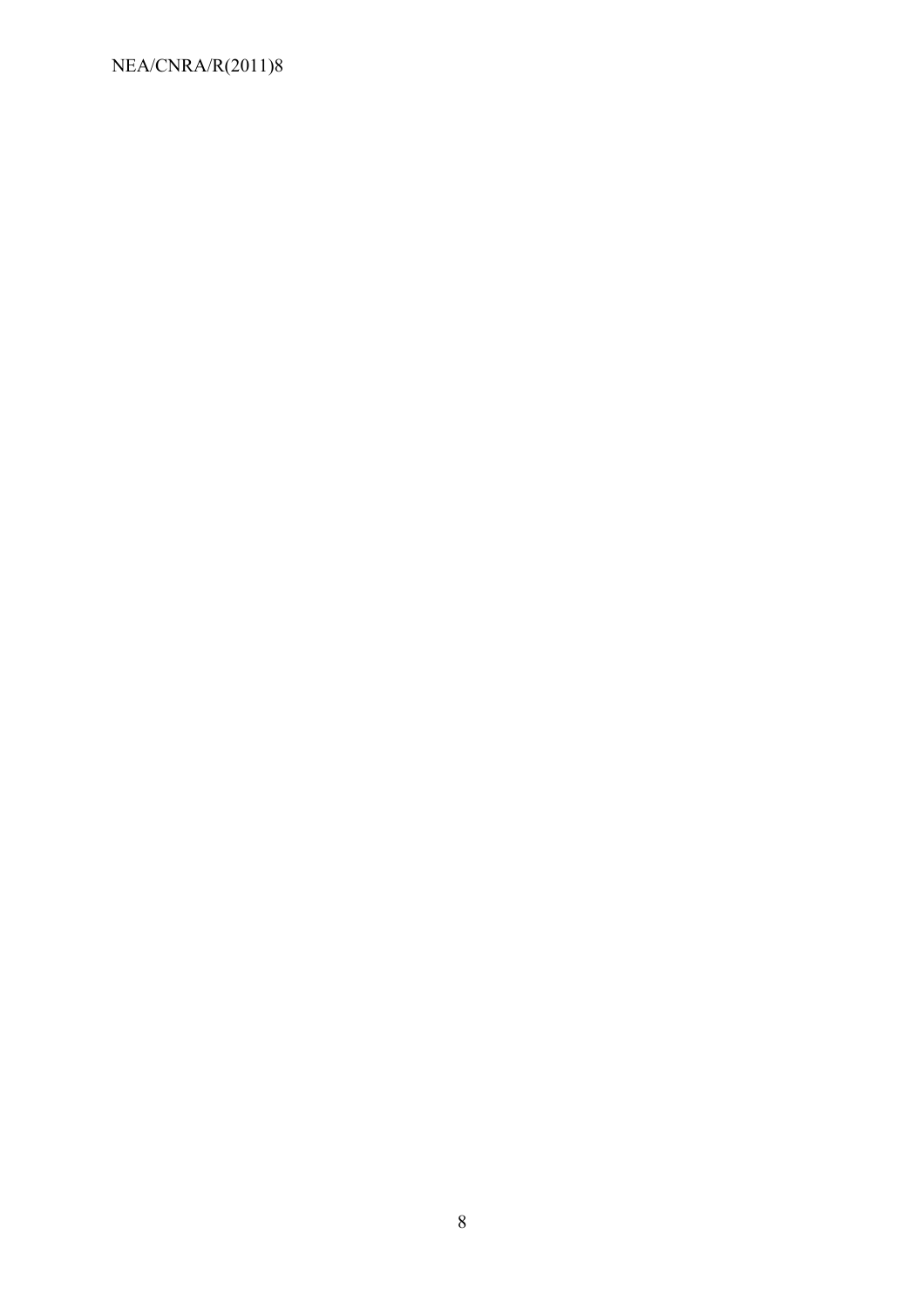# **2. OBJECTIVES AND SCOPE OF THE REPORT**

This report aims to provide an update on the activities performed by the WGOE member countries in response to the Forsmark-1 event of 2006 (IRS 7788). This report is also intended to provide an update on actions proposed and taken by participants to address the recommendations of the OECD/NEA CSNI Task Group on Defence in Depth in Electrical Systems and Grid interactions (DiDELSYS).

The aim of this report is not to reproduce the IRS 7788 Forsmark-1 report nor is it to conduct a detailed technical analysis; those tasks have already been performed and reported by authorised institutions, regulatory bodies and their technical support organisations (TSOs).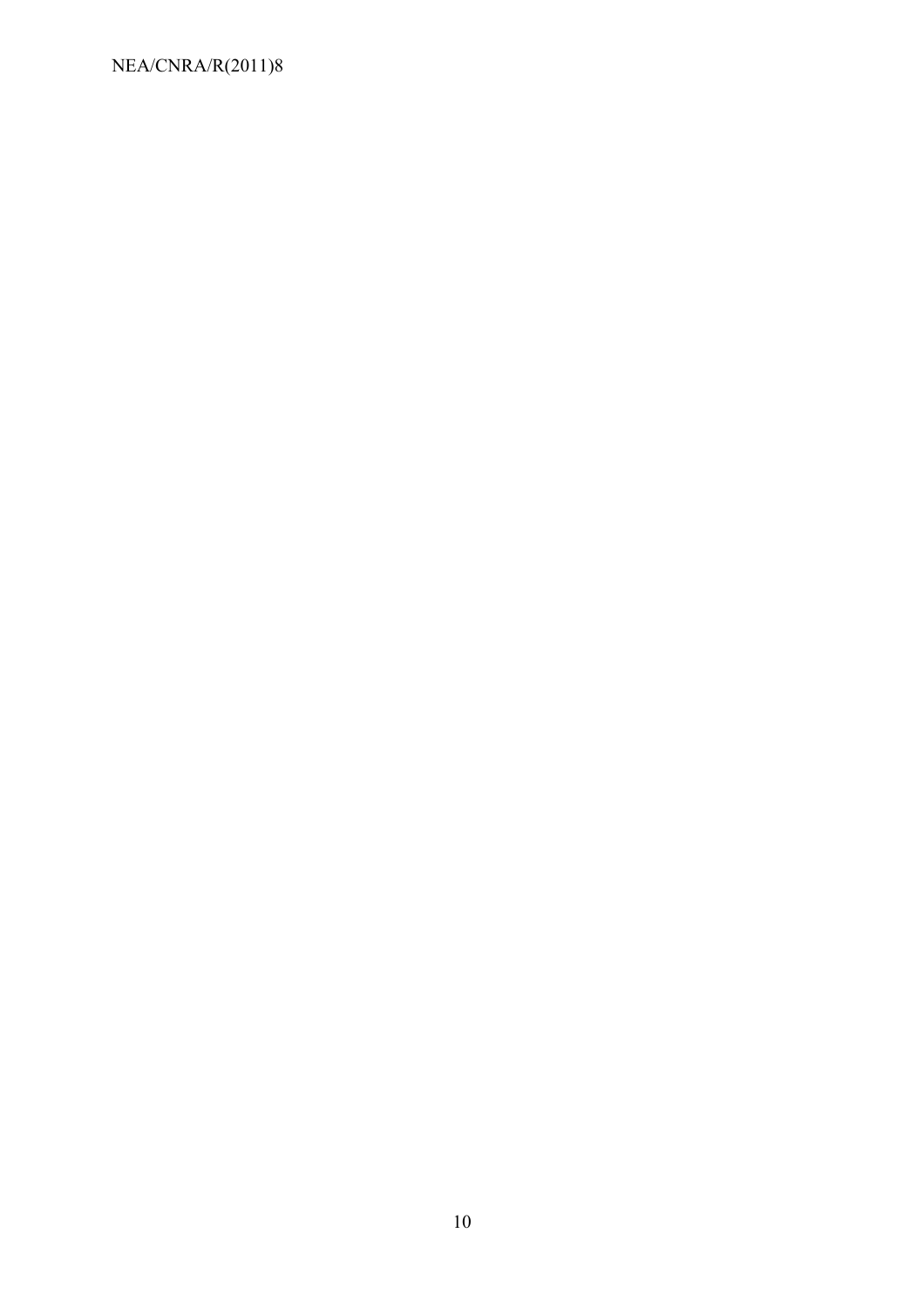# **3. OUTLINE OF THE FORSMARK UNIT 1 EVENT**

On 25 July 2006, Forsmark-1 was in full power operation when a disturbance occurred in the offsite 400 kV switchyard that caused the reactor to scram. The event generated a severe disturbance in the power supply of the unit. Initially an over voltage transient caused the failure of two UPS units serving the  $220 \text{ V}$  AC grid in subdivisions A and B (a CCF but subdivisions C and D were not affected). The 220 V AC is necessary for the operation of the emergency diesel generators (EDG). In addition, a malfunction of a relay protection caused a low frequency on the auxiliary buses. This prevented a connection of the alternative offsite power to the safety related bus bars.

The transient resulted in an automatic reactor power reduction, through a partial reactor scram, and reduction of the speed of the primary circulation pumps. The unit briefly went on in-house load operation before signals were received for reactor scram, isolation of the containment, and start of the reactor safety systems.

All four emergency diesel generators (EDG) started automatically, but EDG A and EDG B did not connect to their respective bus bar due to loss of power in the same divisions of the battery backed-up 220 V AC grids. In this situation, two out of four trains in each safety system were operating (auxiliary feed water system, core spray system and containment spray system). The loss of the two 220 V AC bus bars caused however several isolation signals and loss of information in the control room. After 22 minutes, the operators reconnected offsite power to subdivisions A and B thus all power was available at the unit. After in total 45 minutes, the operators could confirm that the unit was in a safe and stable shutdown mode.

In the unit safety analysis report (SAR), the event "Loss of external power" is analysed, together with a postulated coincident loss of power in one safety system subdivision. The actual event sequence represents a more serious event than the analysed event in SAR. The licensee informed the Swedish Nuclear Power Inspectorate (SKI) rapidly after the reactor scram.

The licensee assessed early that the causes behind some parts in the event chain could be generic, and informed in due time other licensees in Sweden and Finland. SKI asked, in a letter three days after the event, all licensees to provide information as to whether their units could resist to such an event. As a consequence of the request, some units were shut down.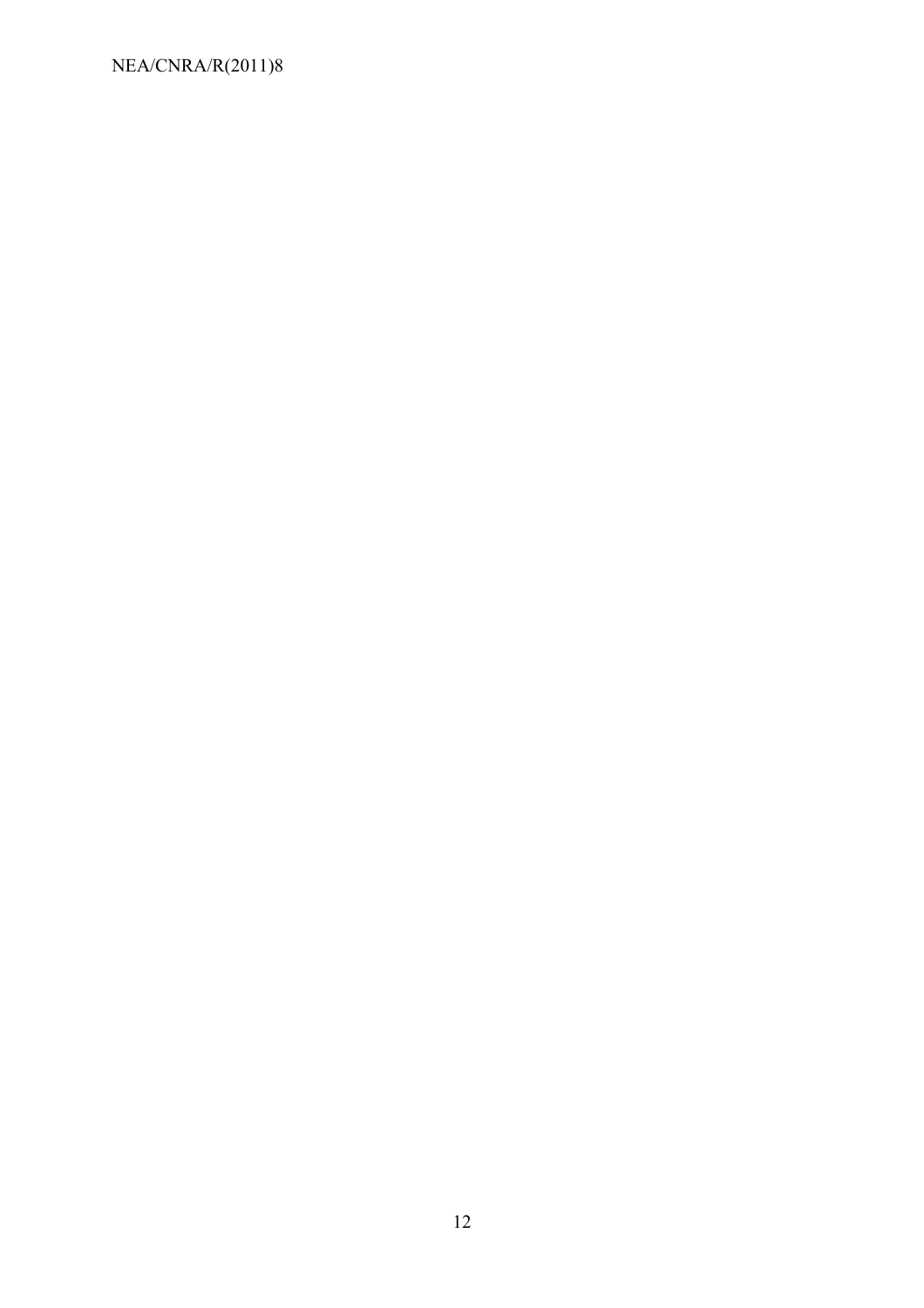# **4. DIDELSYS TASK GROUP**

Based on the findings of a NEA-sponsored workshop on lessons learnt from the Forsmark Unit 1 event, the NEA CSNI authorised the formation of a task group in January 2008 to examine the defence in depth of electrical systems and grid interactions with nuclear power plants (DiDELSYS) with the following general objectives:

- Evaluate the robustness of existing safety related electrical; systems in nuclear power plants (including: design standards, acceptance criteria, design bases disturbances);
- Evaluate the basic principles used to develop a robust safety related electrical system in terms of critical design features, redundancy, diversity, and use of proven technologies;
- Evaluate methodologies used to demonstrate the robustness of safety related electrical systems, considering: definition of input transients, analytical approaches, defence in depth considerations, simulation techniques and use of computer codes (including the verification and validation of obtained results), definition of safety margins; and
- Evaluate the various modes of interactions between nuclear power plants and the electrical grid and the command and control interface between operators of the electrical grid and nuclear power plants.

From the DiDELSYS task group work, the NEA CSNI requested a summary report that would:

- Provide information on the state-of-the-art regarding the robustness of safety related electrical systems, taking into account their interaction with other electrical equipment, the use of new technologies and the problems encountered when modernisation of existing plants is undertaken; and
- Provide guidelines for improving the communication and co-ordination between the grid (grid operator and regulator), the nuclear safety authorities and the licensees.

#### **The key findings from the DiDELSYS task group work**

Current nuclear power plant safety relies on the availability of preferred power sources for operation of emergency core cooling and decay heat removal systems. The defense in depth concept of nuclear power plant electrical systems can be viewed as a combination of the following design and operational practices:

- Preventing electrical grid and plant generated electrical faults which are capable of interrupting the preferred source of power to decay heat removal systems,
- Robustness of nuclear power plant electric power systems to cope with electrical grid and internal plant generated electrical faults without further fault propagation or degradations to safety related equipment,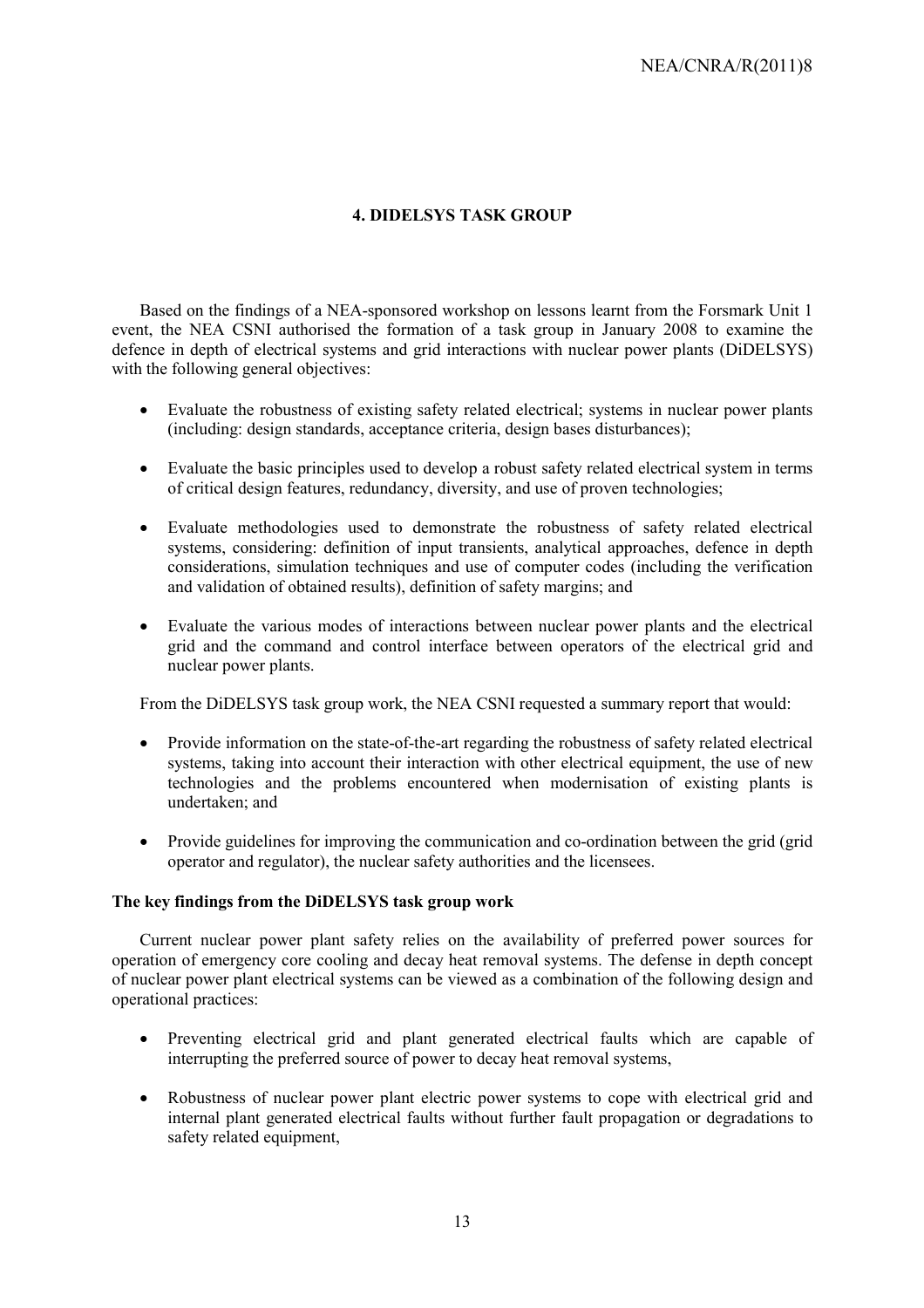- Continuously improving nuclear power plant and external transmission system operator training, procedures, and information capabilities to deal with possible degraded electrical systems,
- Coping capability of nuclear power plants to deal with severe electrical grid and internal plant generated electrical faults, and:
- Ability to recover offsite electric power by co-ordinated actions of the nuclear power plant and transmission system operator.

Recent international operating experience has indicated that generally accepted design practices and standards which have been relied upon for decades to assure defense in depth have not kept pace with ongoing changes in technology and in changes in the organisation of electrical suppliers. These ongoing changes, if not commensurately addressed by improved practices and design standards could eventually result in events with serious nuclear safety implications. The sequence of events observed at Forsmark Unit 1 in 2006 and Olkiluoto in 2008 are such accident precursors.

Examples of major technology changes include: replacements of robust, but maintenance intensive, motor-generator sets with less robust solid state uninterrupted power supply (UPS) units for supplying vital control and instrument power, and replacement of older hardwired relay-based control and protection devices with microprocessor-based devices which can be more sensitive to degraded input power supplies.

Examples of changes in the organisation of electrical suppliers include the re-organisation of electrical industries into separate generating companies, transmission system operators, and local electrical distribution companies who may have competing market interests on where power is needed.

The DiDELSYS task group recognised that for nuclear power plants operating throughout the world to maintain their current safety levels while these external changes are going on, efforts must be initiated to commensurately upgrade older design practices and standards.

# **Recommendations from DiDELSYS task group**

The Defence in Depth of Electrical Systems and Grid Interaction Task Group, Final DiDELSYS Task Group Report, was issued on 9 November 2009 (NEA/CSNI/R(2009)10). Refer to Appendix A for a detailed list of recommendations from this report. The recommendations from the DiDELSYS task group work relate to:

- *preventing electrical grid and plant generated electrical faults*
- *robustness of nuclear power plant electric power systems*
- *improving training, procedures, and information capabilities*
- *coping capability of nuclear power plants*
- *electrical system recovery*

See Appendix A for a detailed list of recommendations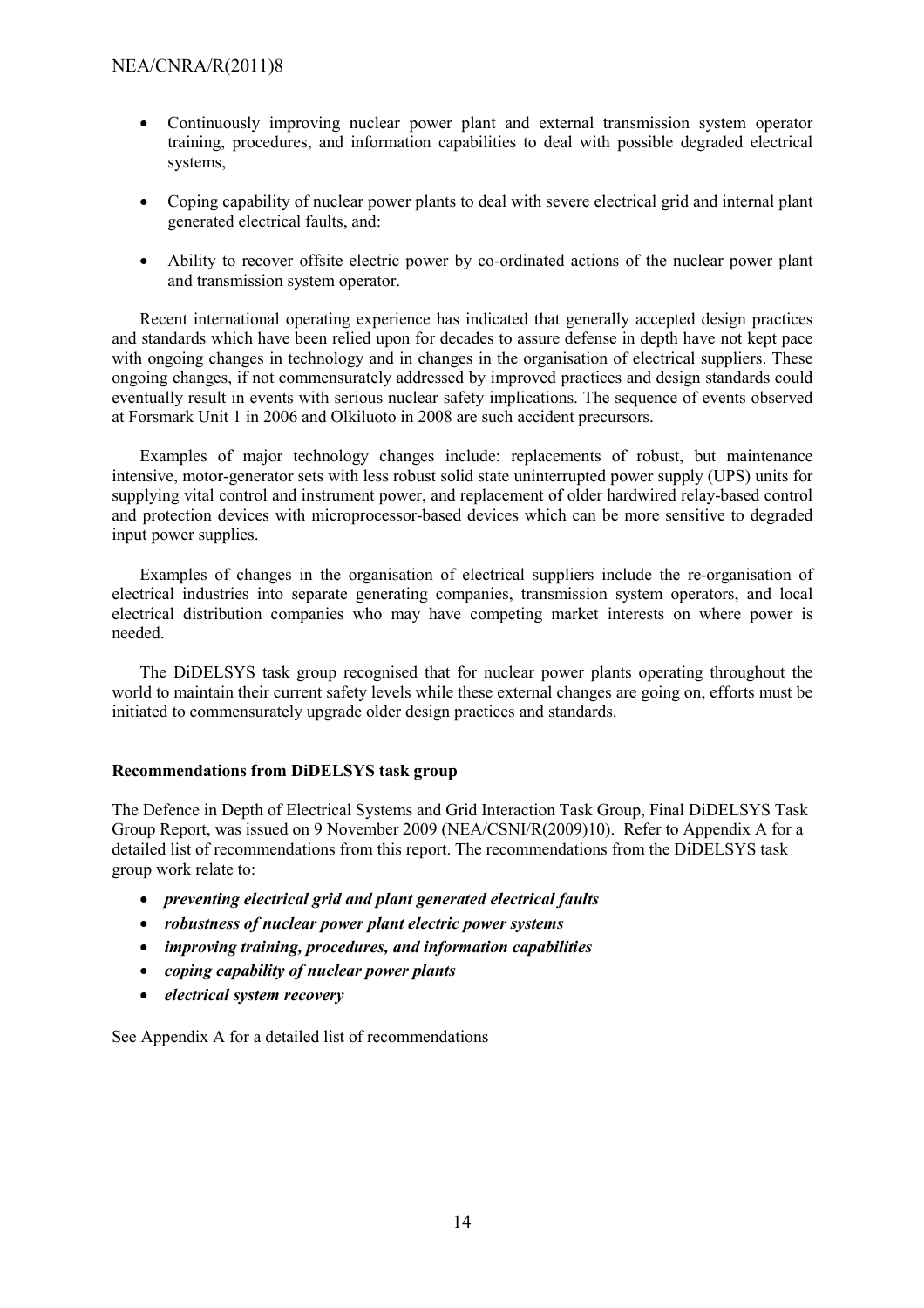# **5. ACTIONS TAKEN BY OECD/NEA MEMBER COUNTRIES**

The actions taken by member countries are included as Section 6.

#### **5.1 Country Responses to the Initial Forsmark-1 Event**

A review of those country response reports indicate that all countries have taken the event under consideration. The scope of those considerations have varied but all countries seem to have addressed the significant issue of transient overvoltage effects causing anomalous behaviour of safety critical systems. Most countries concluded that the Forsmark-1 event was not directly applicable to their NPPs.

#### **5.2 Country Responses to the DiDELSYS Task Group Report**

The DiDELSYS Task Group report was issued in November 2009. In less than one year, some WGOE member countries have responded to the recommendations of the DiDELSYS task group report, while others are still the process of evaluation. This is the status as of October 2010. Although a review of the responses to the initial implications of the Forsmark-1 event indicates that most member countries appear to have considered the wider aspects of grid disturbances and their implications for NPPs, the DiDELSYS work has some recommendations that reach further.

A task for the WGOE member countries could be to confirm that the recommendations from the DiDELSYS task group report have been considered and actions taken to address identified shortfalls.

This report recommends that WGOE member countries follow the ongoing DiDELSYS work and confirm that the recommendations from the DiDELSYS task group report will be adequately addressed.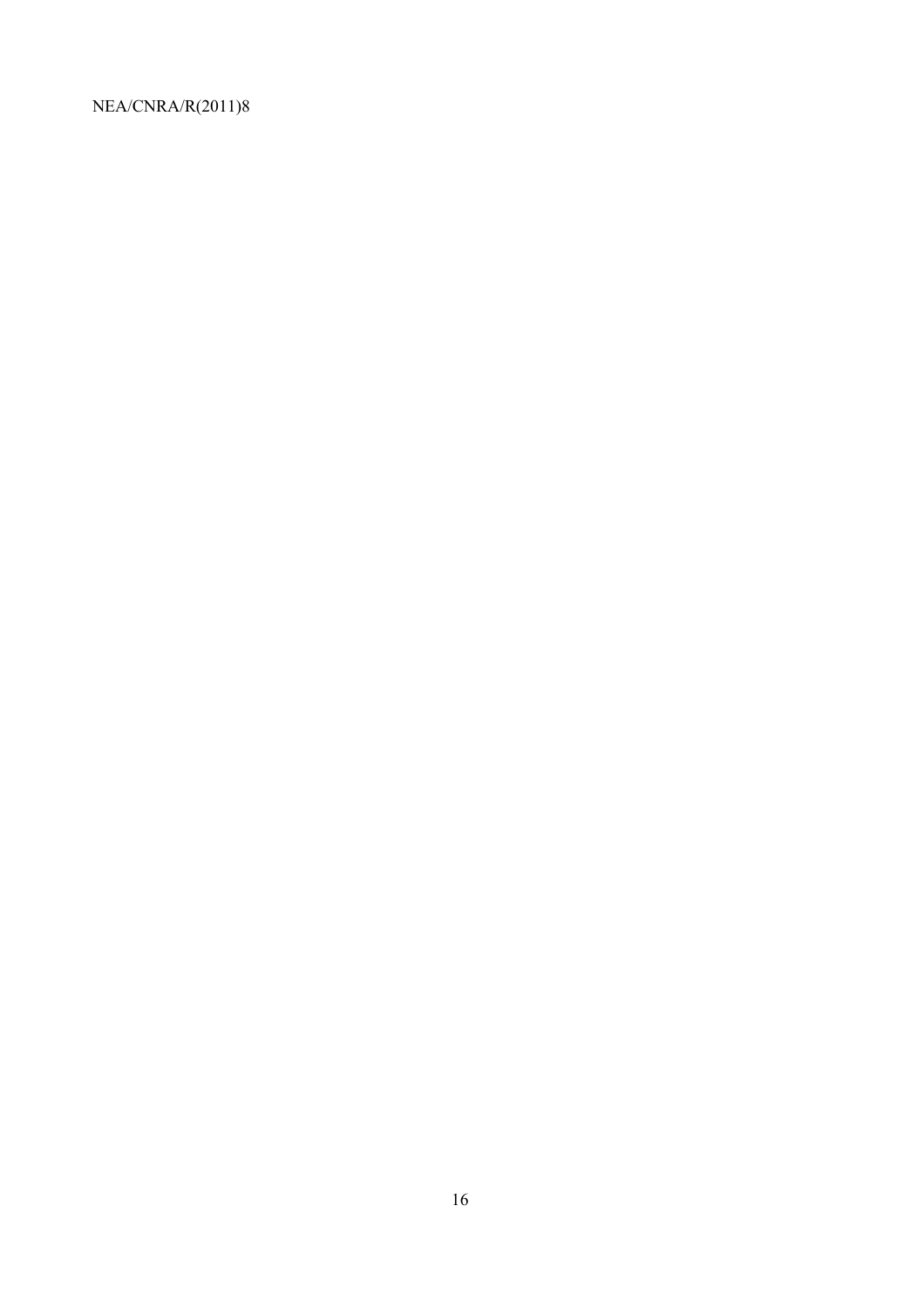# **6. STATUS OF RESPONSES BY OECD/NEA COUNTRIES TO THE FORSMARK-1 EVENT AND DIDELSYS TASK GROUP RECOMMENDATIONS**

The following section provides summary response of the OECD-NEA countries to the Forsmark-1 event of July 2006.

#### **6.1 Belgium**

Two important lessons learnt are related to the design of the Class 1E electrical power systems: 1) The setpoints of the overvoltage protections of the rectifiers and the inverters of the Class 1E UPS should be adequately adjusted (protection selectivity) and 2) The control systems for starting and coupling of the emergency diesel generators (vital on-site AC-power supply) should be independent of the Class 1E 220 Vac UPS<sup>1</sup>

As a result Bel V made formal requests to the Belgian licensee: 1. To demonstrate UPS overvoltage protection selectivity (selectivity between rectifier and inverter), perform periodic testing of rectifier & inverter protections and describe design principles related to the protections of this type of equipment in the FSAR; 2. To demonstrate independence of EDG from the class 1E 220 Vac uninterruptable power supply.

An action plan was launched by the utility based on a safety study covering all Belgian NPPs that considered a conservative voltage transient (more severe than the transient in the Forsmark event). This action plan included technical analysis and tests on representative equipment with the purpose to identify needed technical improvements to the UPS equipment as well as verification of the periodical testing of the protections of this equipment. The action plan also includes an update of the FSAR based on the conclusions of the analysis and on modifications implemented.

This action plan is still in progress. Some short term technical improvements have been performed (e.g. adjustment of rectifier output protection delay at Tihange unit 1 and inverter input protection delay at Doel units 3  $\&$  4 in order to improve protection selectivity). Long term actions include replacement of Class 1E UPS equipment at some units in the period 2008 to 2011 (accelerated replacement at the Doel units 1 & 2, principally for reason of obsolescence; replacement at the Doel units  $3 \& 4$  and Tihange units  $2 \& 3$  as a direct consequence of the analysis of the Forsmark event). The design of the replacement equipment will have to take into account the lessons learnt from the Forsmark event (verification of the behaviour during the defined conservative overvoltage transient).

Finally the licensee will analyze the recommendations of the final Didelsys report and propose an action plan to answer to these recommendations.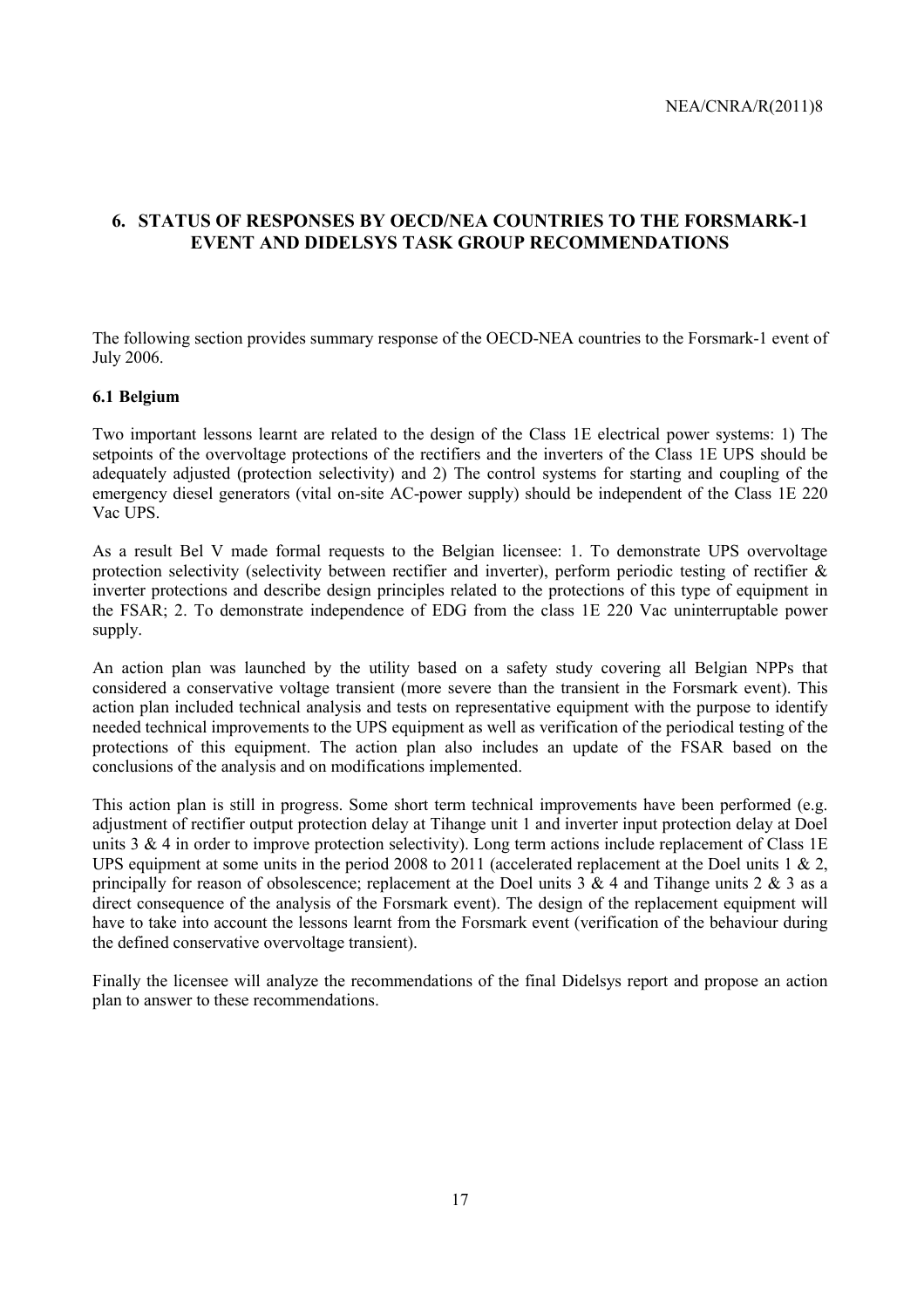# **6.2 Canada**

CNSC staff has reviewed the summary description you provided on the Forsmark 1 event which occurred on July 25, 2006.

The design differences between the electrical system configuration at the Forsmark 1 Station and the electrical system configuration of Canadian CANDU stations are such that electrical disturbances/failures similar to the ones described in the Forsmark 1 event would cause different equipment unavailabilities and thus result in a different station response.

Canadian operators have been informed of this event and CNSC staff sees no need for further regulatory actions or changes as a result of the Forsmark 1 event.

#### **6.3 Czech Republic**

The following information is from a presentation by the Czech Republic Regulatory Authority, SUJB in the WGOE meeting.

These sources have been used by the Czech Republic Regulatory Authority, SUJB:

- IRS 7788 (preliminary, main)
- Requests for additional information –emails SÚJB –SKI Licensee
- IRS 7788
- WANO SER 2007-01 Other Sources
- DiDELSYS workshop (Stockholm IX/2007)
- OECD/NEA WGOE meeting

Safety significance of event was evident:

- Event recorded in external OEF systems of operator and regulator
- Event analysis reviewed on both (regulator, operator) sides
- Available information used
- Aspects relevant for Czech NPPs identified
- Czech specifics taken into account

The results of analyses are the following:

Design aspects

- Similarities
- Principal power supply scheme (accumulators, invertors)
- Type of rectifiers and invertors –ETE (AEG)
- Gas generator -ETE
- Differences
- Power supply scheme in Czech NPPs more robust –110kV backup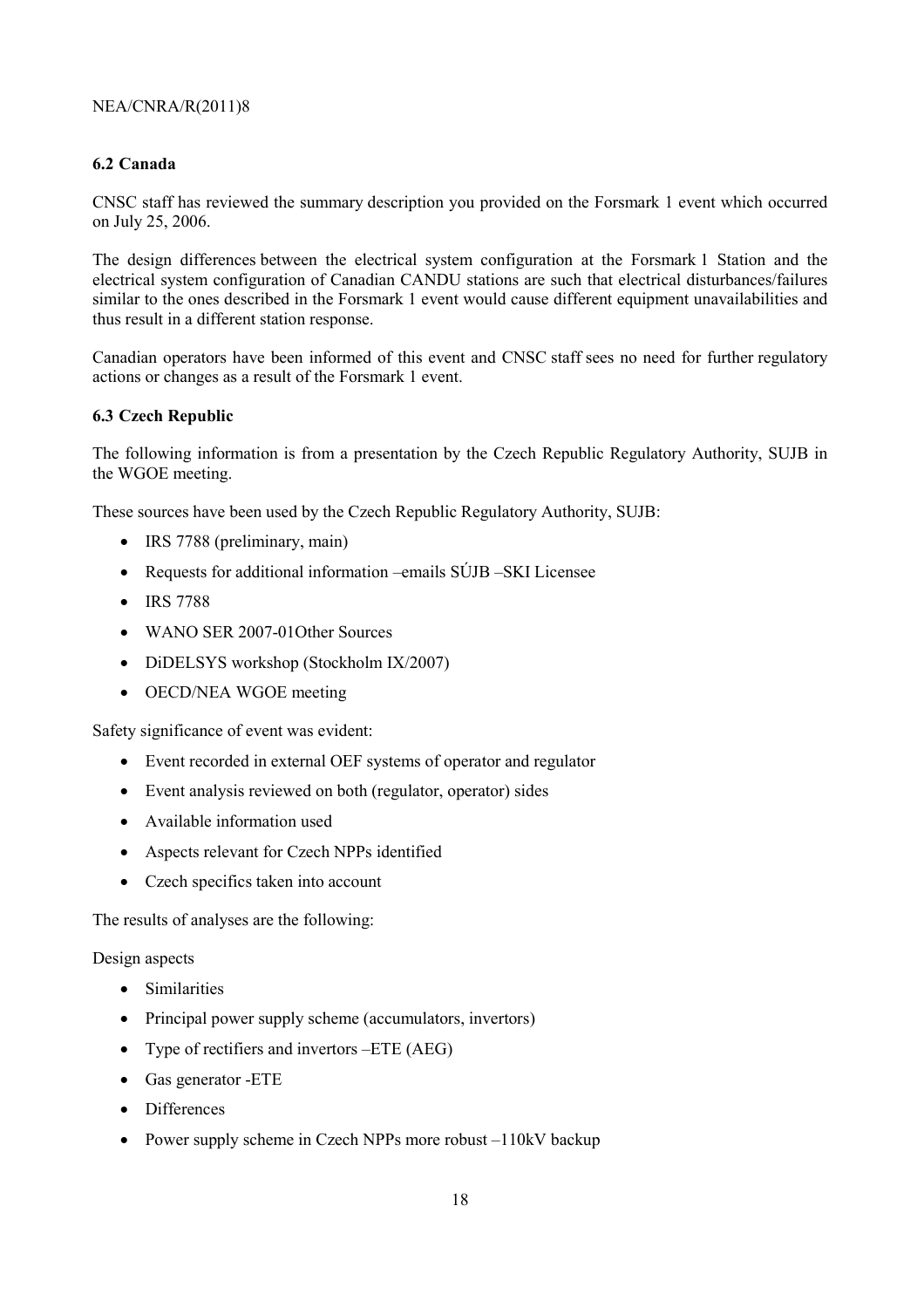- Redundancy 3x100% (ETE, EDU) versus 4x50% (Forsmark)
- Type of rectifiers and invertors –EDU
- Setpoints of rectifiers and invertors protection different (sufficiently selective)
- Voltage peaks in power supply scheme less severe
- Operational modes of power supply
- EDG supporting systems powered from DC sources
- All safety relevant information in MCR 3x100% redundant, all necessary information through safety classified systems powered by safety grade power supply
- Different functions of gas generator (non-safety)
- "Island mode" operation capability of Czech NPPs

Organisational/technical aspects

- Similarities
- Relation licensee x grid operator
- Relation licensee x maintenance staff (contracted)
- Procedures for modifications management –documents prepared by contractors
- Differences
- Protective functions of grid switchyards regularly tested (licensee –grid operator testing common procedure) –results OK
- Loss of off-site power transient tested during commissioning and after each core reload outage results OK
- Work orders for maintenance staff sufficiently detailed
- Island mode― operation regularly tested –results OK

The main recommended actions are:

Design modification

- ETE
- selectivity of invertors' protective functions improved -time delay for DC side switch off increased (approval by AEG, information from WANO/EDF used)Organisational aspects -both NPPs
- Review of procedures for modifications preparation
- additional review/hold points
- more detailed information from suppliers required and reviewed
- more comprehensive testing of replacement components required

Wider considerations, trends. One of Root Causes (the most important)

- Some aspects of modification preparation not taken into account
- Generic issue –subsequently similar events (Finland –IRS7932)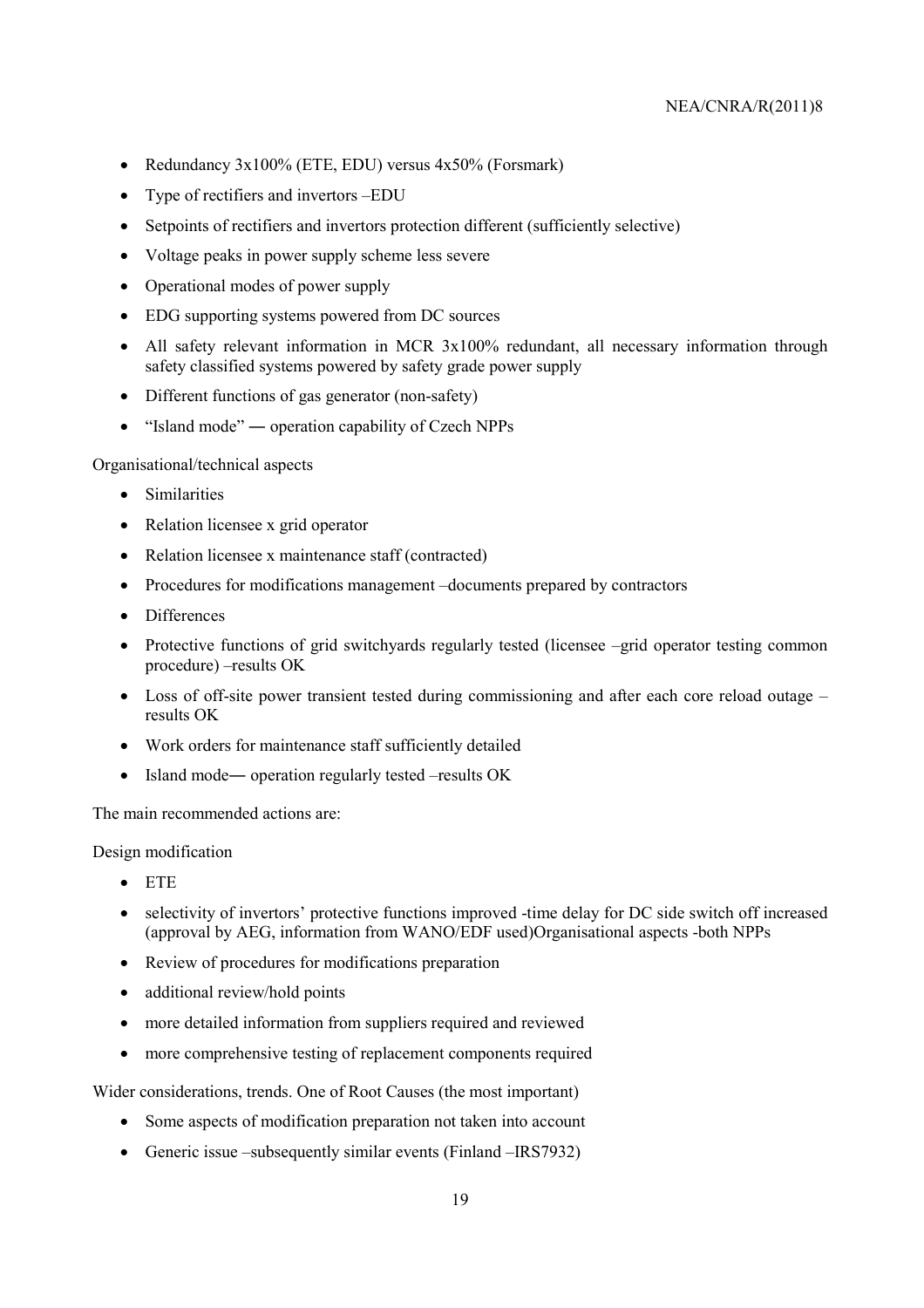- How to ensure excellence in preparation of modifications? What corrective actions are adequate
- Specific x generic
- Technical, organisational
- Difficulties with this issue in Czech Republic
- Continuous discussion licensee x regulator

Exchange of information - Adequate IOEF actions in the Forsmark case. Many similar events are not internationally reported (near misses)

- Insufficient resources for reporting as well as for adequate analyses
- Positive trends -OECD/NEA, JRC, etc.

Monitoring, improvements of (I)OEF systems, storage of information.

Activities ongoing all over the world.

SW support improvements ongoing (WBIRS).

Major (large release) accidents prevented.

Resources questionable.

Human factor analyses sufficiency - ongoing issue – criteria ?

Corrective actions sufficiency – ongoing issue – criteria ?

Conclusions:

- Forsmark lessons learnt used efficiently in Czech NPPs
- Generic issues –topic for continuous discussions
- Resources for (I)OEF
- Human factor analyses
- Modifications management

#### **6.4 Finland**

Forsmark-1 event started a series of investigations and modifications. The first reaction was to check, if a similar event could be possible at Finnish nuclear power plants. After the acute phase power companies have made in-depth analyses and performed corrective actions.

Finnish utilities met on August 10 2006 to discuss whether the Forsmark event sequence could occur at Finish nuclear power plants. The meeting concluded that a more detailed study on possible disturbances, robustness of electrical systems, and protection settings may be subject of corrective actions.

Olkiluoto unit 1 and 2 has similar electrical systems design features as Forsmark-1. The first study of the possibility of similar events was completed in August 17 2006. Interesting is the fact that Olkiluoto plant has originally had the similar EDG speed control systems dependency on UPS power as Forsmark-1. The power supply of the EDG speed control system was modified and the dependency on UPS power was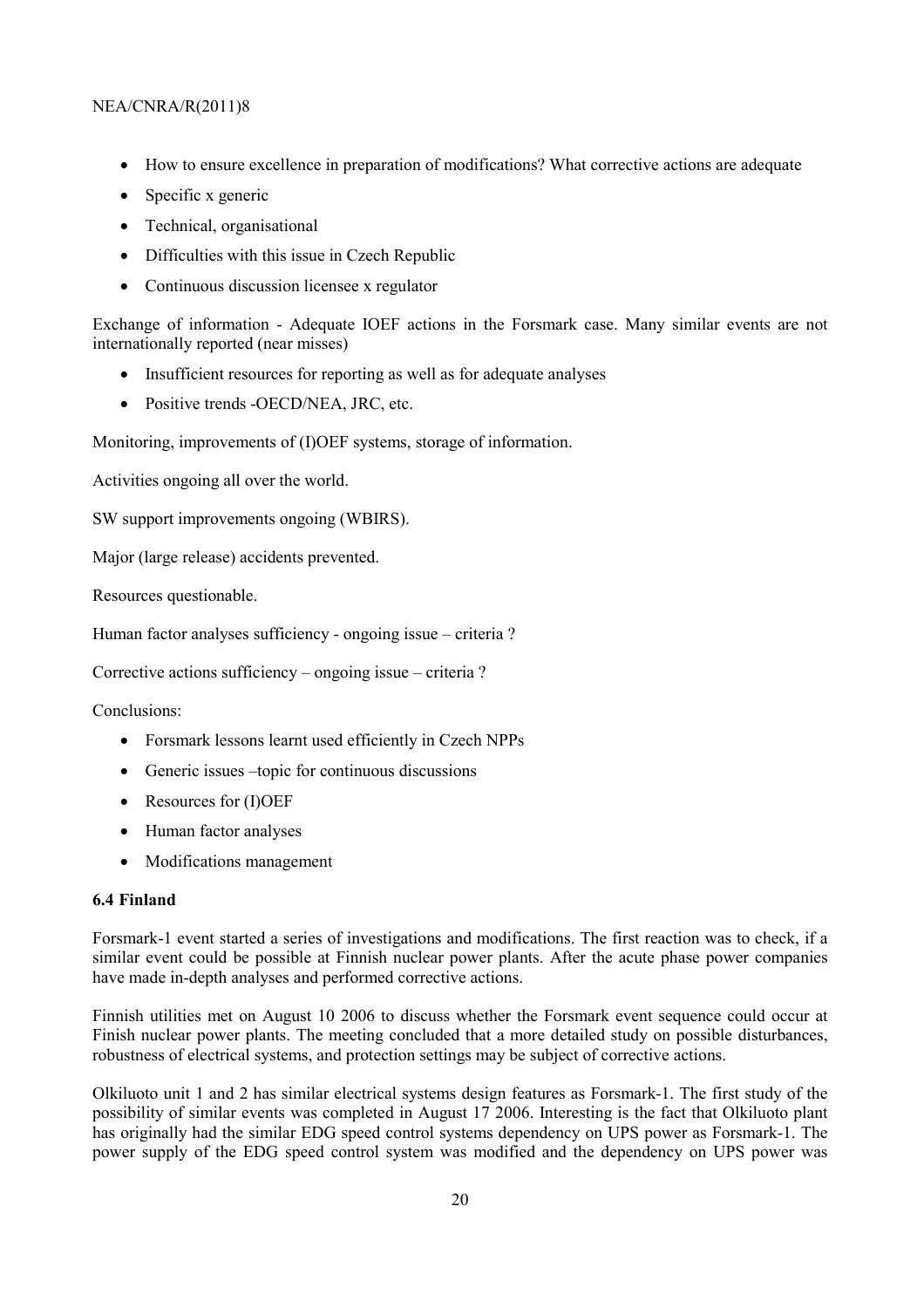removed during outages in 2000-2005. The overvoltage setting for the UPS rectifier was 260 V, and for the inverter 279 V; these settings were revised in forthcoming outages to increase the UPS internal components selectivity.

New fast over voltage protection devices, based on active main thyristor shut down circuit, are also fitted in UPS rectifiers. The protection circuit is now installed in a part of the rectifiers. All the modifications will be completed in 2010 outages.

On May 30 2008 unit 1 main generator excitation system failed and the generator output voltage jumped rapidly over 150 % for duration of 150 ms (IRS-7932). All UPS-systems of the plant operated correctly during the event. Only significant electrical malfunction was the tripping of reactor circulation pump drive system.

The licensee has also performed several other studies at Olkiluoto 1 and 2 units like:

- dynamical studies of possible voltage and frequency transients (all parts are not ready yet)
- selectivity study of electrical protection systems
- functionality study of 400 kV bus bar protection system
- check of operation and emergency instructions
- FSAR update
- negotiations with grid operator
- operation study of the generator breaker during turbine trip
- study how equipments important to safety can tolerate voltage transients
- study of dimensioning principles of important electrical equipments
- new design bases guide for electrical equipments

The Olkiluoto-3 unit (EPR) has originally all battery-backed electricity supply from UPS systems. Although this design has some advantages, AREVA the vendor for Olkiluoto-3 unit, reassessed the design and proposed some modifications. There is now a DC bypass parallel to the UPS (AC) feed of DC consumers (especially I&C). In addition, possible voltage disturbances were assessed, and equipment protection selectivity was re-analyzed.

Loviisa nuclear power plant completed the first study on the possibility of a similar event August 18 2006. This review concluded that the design of Loviisa electrical systems is quite different from those at Forsmark-1. As a result, there was no eminent need for corrective action.

The power company has also made several other studies at Loviisa 1 and 2 units like:

- dynamical studies of possible voltage and frequency transients
- primary tests of rectifiers voltage and frequency transient capacity
- reliability study of 400 kV grid connection
- study of possible voltage transients during the malfunction of main generator excitation system (not totally ready yet)
- check of operation, maintenance and emergency instructions
- estimation of co-operation and communication between power plant and grid operator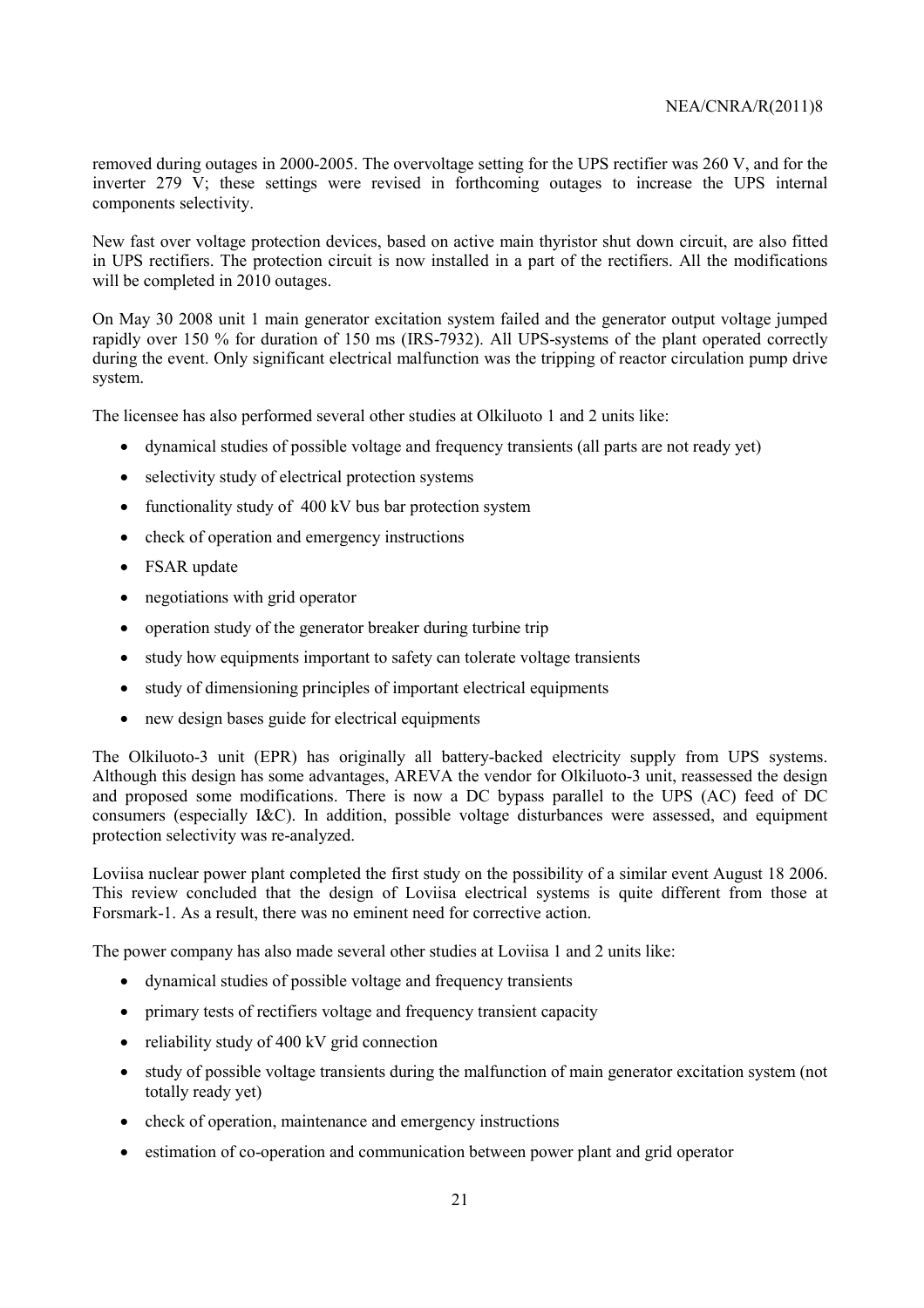• estimation of the maintenance and use of gas turbine plant

Current understanding is that Finnish nuclear power plants can stand possible over voltage transients. The final completed transient analyses may have some influence to components, instructions or operation practices.

STUK organised in autumn 2008 a workshop concerning "Operational experience and learning (from experience)". The meeting focused on safety culture and underlying management issues related to the Forsmark event. The management of both Finnish licensees, specialists from Technical Research Centre of Finland and other specialists working in the nuclear industry as well as the members of the Advisory Committee of STUK participated in the occasion.

An introductory presentation was given by the first CEO of Teollisuuden Voima Oyj (TVO). Since the public interest and concerns of Vattenfall management on how they should have operated on the event an investigation report was ordered from Magnus von Bonsdorff and Lars Larsson. As a conclusion they introduced new findings that could be identified as early warning signals and recommendations. These were discussed in the meeting.

The licensees' representatives presented how the substantial lessons of the event have been used and furthermore the possible risks assessed in their organisations. It was evident that all the participants agreed the managers´ commitment to the principle of "safety first" to be essential. The meeting was considered as an important function for raising awareness and reflecting on organisational issues that have an effect on nuclear safety, the importance of an organisations continued learning perspective and that this inevitably projects to the existent safety culture in every organisation and work community.

# **Answers to recommendations of DiDELSYS Task Group Report:**

#### *4.2.1 Recommendations related to preventing electrical grid and plant generated electrical faults*

- **Establishment of Binding Agreements between nuclear power plant operators and transmission system operators for communication and coordination of planned activities such as major upgrades**
	- OL1/OL2: Co-operation agreement exists. This agreement defines responsibilities e.g. for the maintenance works. Olkiluoto Nuclear Plant has established regular meetings between plant operations planning personnel and grid operators to exchange maintenance and testing activity schedules. These meetings are timed at intervals of approximately six months. Additionally, notifications of intent to perform the grid maintenance or testing are sent to Olkiluoto one week prior to the activity, then again three days before the activity. Finally, immediately prior to grid maintenance or testing, the grid crew is required to call the control room and notify the crew that the activity will begin.
	- OL3: See previous item when applicable. OL3 unit is not yet in operation.
	- LO1/LO2: Cooperation contract exists. Sufficient information between contractors will be ensured in meetings.
- **Jointly planning and coordinating electrical circuit test and maintenance activities**
	- See previous recommendation
- **Requiring transmission system operators to provide nuclear power plant operators with early warning of any on-going electrical grid problems that may become more severe.**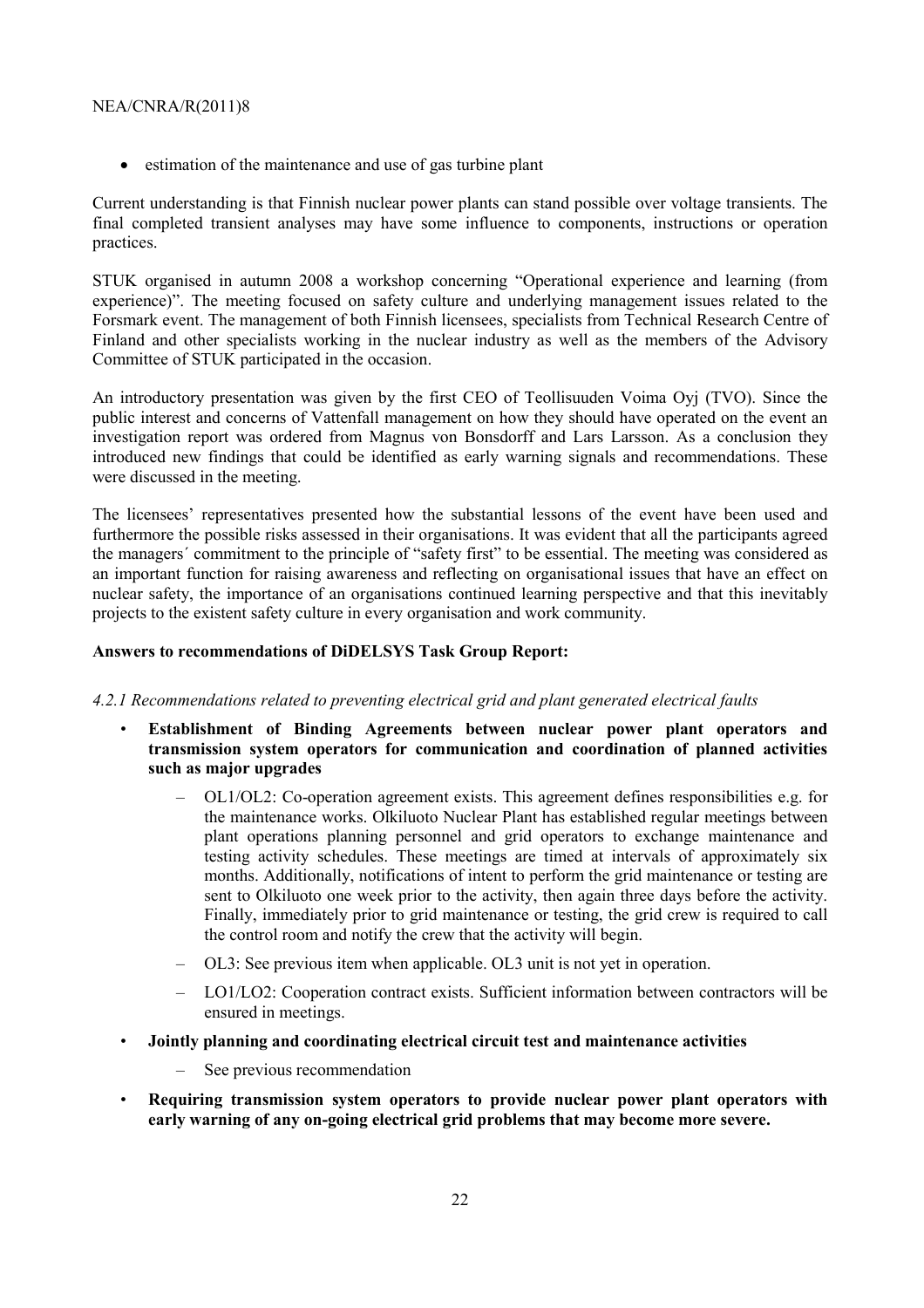- OL1/OL2: Upcoming grid maintenance works nearby NPP are designed/coordinated together with grid operator. As an example, during NPP emergency diesel maintenance, work on the off-side grid are minimised. As an normal daily work, grid operator submits before switching operations to TVO official switching orders.
- OL3: See previous item when applicable. OL3 unit is not yet in operation.
- LO1/LO2: Scandinavian electrical market will prerequisite to inform from possible known production threats or production limits.
- **Requiring nuclear power plant operators to provide transmission system operators with early warning of any operational limitations that might impact nuclear power plant output. Examples would include: technical specification limitations that might require a power reduction or controlled shutdown.**
	- OL1/OL2: Scandinavian electrical market will prerequisite to inform from possible known production threats or production limits.
	- OL3: See previous item when applicable. OL3 unit is not yet in operation.
	- LO1/LO2: Scandinavian electrical market will prerequisite to inform from possible known production threats or production limits.
- **Assuring that transmission system operator procedures recognise that nuclear power plants are priority load centers that must be avoided when load shedding is necessary and which need priority during restoration activities given blackout.**
	- OL1/OL2: TVO has gas turbine plant in Olkiluoto which is owned by TVO and grid operator. Gas turbine plant has two main tasks - fast power reserve for off-side grid and electrical power supply to NPP in case of emergency diesels failure or long time loss of off-side grid. NPP has priority.
	- OL3: See previous item when applicable. OL3 unit is not yet in operation.
	- LO1/LO2: Cooperation contract will exist. Contract will not determine a special position for nuclear power plant units.

#### *4.2.2 Recommendations related to robustness of nuclear power plant electric power systems*

- **Hazard Review to determine the plant-specific range of possible voltage surge transients**
	- Analysis of the voltage and frequency transients have been made for all nuclear power plants in Finland. Also main generator voltage regulator failure has been included into the analysis.
	- Already once designed OL3 emergency power supply system was modified after the Forsmark 1 incident.
	- The impact of phase shift (phase unbalance) during near-by grid short-circuit has been analysed in all nuclear power plants in Finland. Results of analysis are under inspection.
	- Analysis of peak switch on surge current (asymmetrical) of big motors and transformers during starting and switching on has been made:
		- OL1/OL2: Analysis are under inspection
		- OL3: Will be analysed with selectivity analysis
		- LO1/OL2: Analysis has been inspected.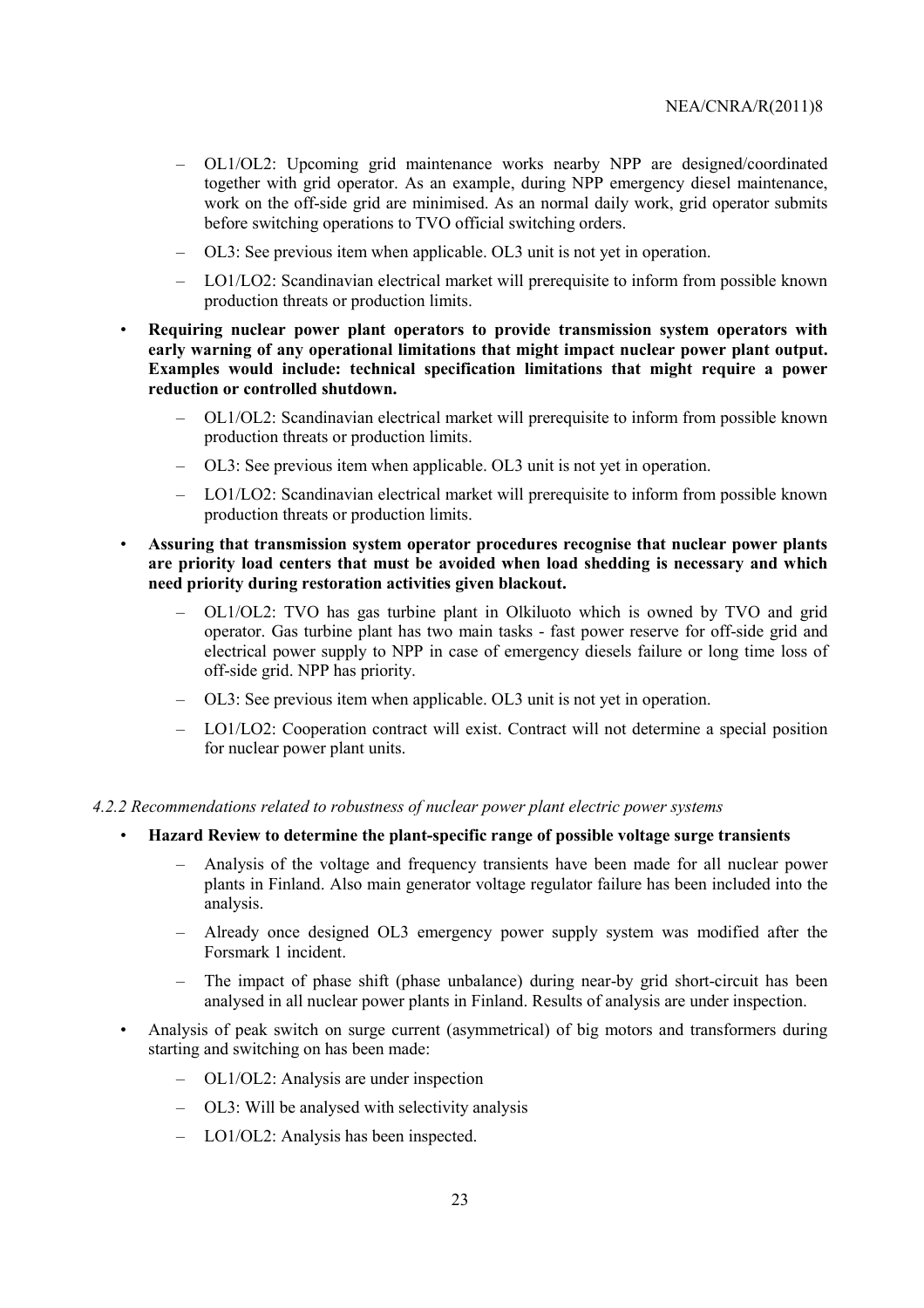- Momentary over current trip settings have been modified upwards of over current relays of Essential Service Water Pump motors.
- **Review of plant safety systems to confirm their capability to withstand the worst case power frequency overvoltage transients**

#### **Over voltage transient analysis have been made for all nuclear power plants in Finland**.

- $\bullet$  OL1/OL2:
	- UPS rectifiers (excluding 1 pc, which will be modified 2011) have been updated according to the OL3 UPS rectifiers having a voltage limiter.
	- OL1 UPS rectifiers were tripped during the OL1 incident (voltage transient) 30.5.2008, but they were restarted automatically after the voltage recovery. Voltage level max. ca.150%  $\mathbf{I}$  In.
- $\cdot$  OL3:
	- UPS rectifiers have voltage limiters. Limiters have been designed after the Forsmark 1 incident.
	- Over voltage transient test has been made for OL3 UPS rectifier.
- LO1/LO2:
	- rectifiers have been tested at site during outages
	- Momentary over voltage setting has been reduced of all voltage relays of main generators.
- **Review the potential voltage degradations, their rate of change, and duration, and evaluate its impact on voltage sensitive devices such as local power supplies, MOVs, SOVs, contactors, etc.**
	- Analysis have been made for all nuclear power plants in Finland:
		- OL1/OL2: 80% Un 1h, analysis is under the inspection
		- OL3: 80% Un 1h
		- LO1/LO2: 80% Un 1h
- **Review solid state device-based equipment such as: UPS, local power supplies, for their response (e.g. risk of tripping) to design basis voltage transients**
	- **Risks of tripping of solid state device-based equipments have been reviewed.**
	- **Actions for the RCP frequency converters (FC) have been made as following:**
	- **OL1/OL2**:
		- Modifications to the interlockings of the trip signal of the plant circuit breaker.
		- Delay to the trip signal of the plant circuit breaker in case of 400 kV bus-bar fault or circuit breaker fault has been added.
		- Over voltage protection to the house load transformers has been added.
		- Over voltage trip setting adjustment for RCP FC supply circuit breakers.
		- After modifications the transfer to the house load operation in 400 kV bus-bar faults is not any more possible.
	- **OL3: No RCP FC's**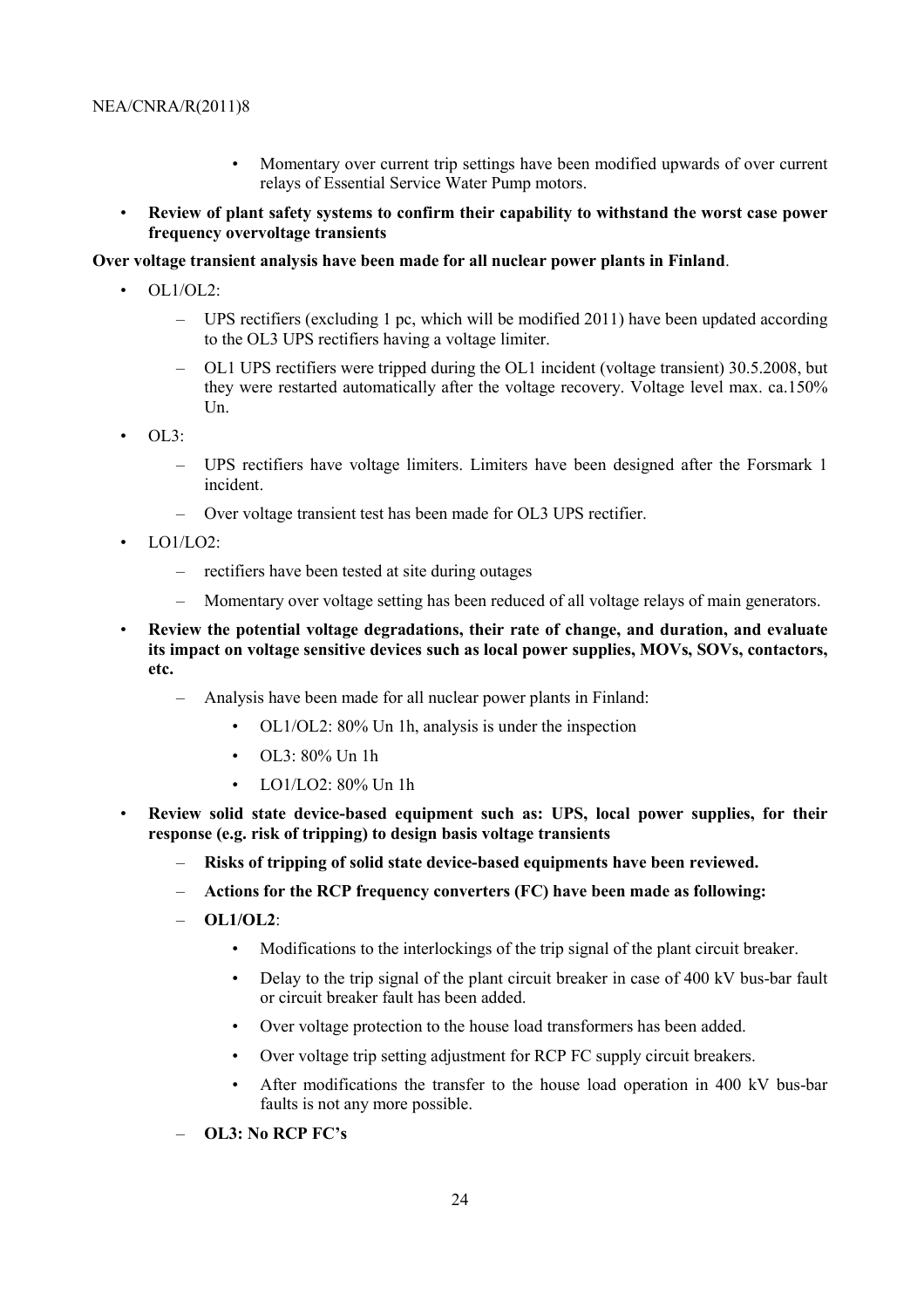# – **LO1/LO2: No RCP FC's**

- Actions for the UPS-rectifiers have been made as following:
	- OL1/OL2: Over voltage limiters have been installed, voltage limits have been readjusted
	- OL3: Over voltage limiters have been installed
	- LO1/LO2: Rectifiers have been tested during outages.
- Situation of the other rectifiers/converters:
	- OL1/OL2 other rectifiers: test capabilities have been studied
	- OL3: DC/AC- and DC/DC- converters have been tested like a type- test (supplied from batteries).
	- LO1/LO2: Rectifiers have been tested during outages.
- **Review the possible impact of voltage surge transients propagating through UPS, rectifiers, and other power supplies, causing detrimental effects on safety system loads.**
	- OL1/OL2: UPS rectifiers have been modified adding the voltage limiter like OL3 UPS rectifiers. Test capabilities for UPS rectifiers and the other rectifiers have been studied.
	- OL3: UPS rectifier has been tested and output voltage has been measured.
	- LO1/LO2: Rectifiers have been tested during outages and the output voltages have been measured. New rectifiers have been factory tested.
- **Consider the need for additional protection or equipment upgrade if the protective system response is not fast enough.**
	- No need for additional voltage protection at this moment.
- Reducing the risk of grid disturbances caused by Geomagnetic Induced Currents (GIC)
	- OL3 main transformers (3 pcs one-phase transformers) are equipped with geomagnetic induced current (DC-current) blocking device. The purpose of this device is to inhibit the saturation of the main transformers and so reduce the risk of grid disturbances during solar storms. Particles from the sun with magnetic field of the earth can induce DC-current to the transmission lines.

#### *4.2.3 Recommendations related to improving training, procedures, and information capabilities*

- **Review the existing reliability and diversity of power supplies needed to support Operator Information Systems important to safety.**
	- OL1/OL2: Power supply reliability for operator information systems has been rewired after the Forsmark 1 incident. Only control rod indications need modifications. Existing power supply from UPS system. After modifications power supply from batteries.
	- OL3: No need for additional diversity of power supplies at this moment.
	- LO1/LO2: Information systems for control room operators (process computer, LOMAX information system, fire alarm system, communication systems) have back up power supply from battery and emergency diesel switchgear.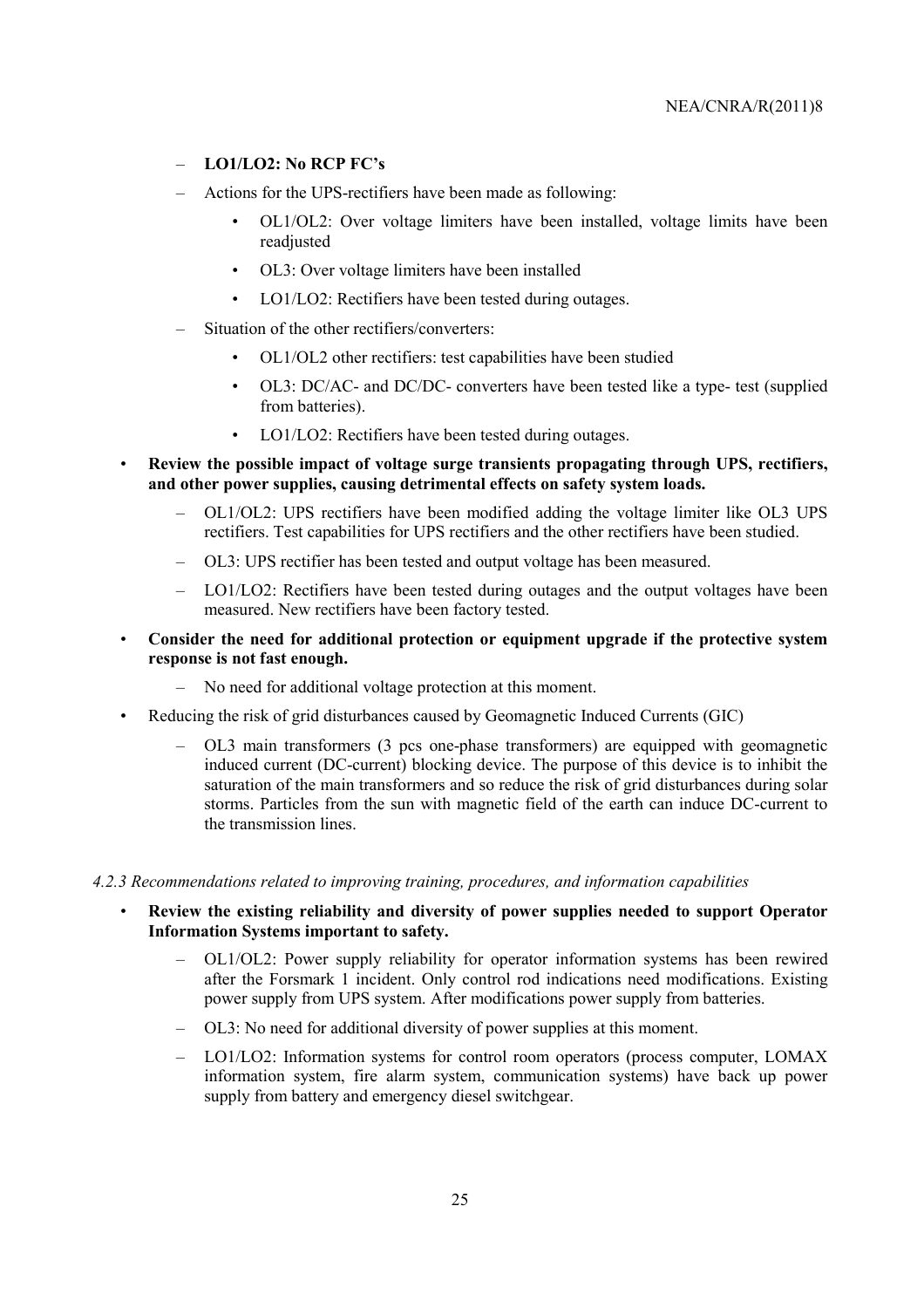- **Given that the investigative processes recommended in Section 4.2.2 may require some time to fully implement, consider recovery procedures for events involving more than one safety related electrical supply until any corrective actions are completed.**
	- OL1/OL2: Failure and emergency instructions for different grid faults will exist. Grid faults have been included into the simulator training program.
	- OL3: Failure and emergency instructions will be made.
	- LO1/LO2: Failure and emergency instructions for different grid faults will exist. Power plant operators will have training with simulator every 3 years. Grid faults have been included into the simulator training program.
- **Review and confirm that WANO SOER 99-1 and 2004 Addendum recommendations related to electrical system recovery at the nuclear power plant have been carried out.**
	- OL1/OL2: According to TVO WANO recommendations (items to e) are complied.
	- OL3: See previous item when applicable. OL3 unit is not yet in operation.
	- LO1/LO2: Based on recommendations of WANO SOER-report some correcting actions have been made: portable illuminator clarification, better UPS- back up for LOTI information system.

*4.2.4 Recommendations related to coping capability of nuclear power plants* 

- **Review RPS and ESFAS logic circuits for undesirable failure modes from loss of power, air, hydraulic pressure etc.,**
	- In principle essential auxiliary systems are supplied from the same source than the main system.
- **Develop procedures and/or design modifications to address concerns arising from such undesirable failure modes.**
	- See previous recommendation.
- *4.2.5 Recommendations related to electrical system recovery* 
	- **For BWRs and PWRs that are designed with only electric power driven decay heat removal systems: evaluate a diverse means for promptly supplying power to core cooling systems**
		- OL1/OL2:
			- Emergency diesel generators
			- Gas turbine power supply
			- Power supply from another unit  $(OL1 \leq SU2)$  emergency diesel generator to the emergency diesel bus bar
			- Transmission line from hydro power plant available
		- $OLA$ 
			- Emergency diesel generators
			- Gas turbine power supply
			- Station black out diesel (also for severe accident management)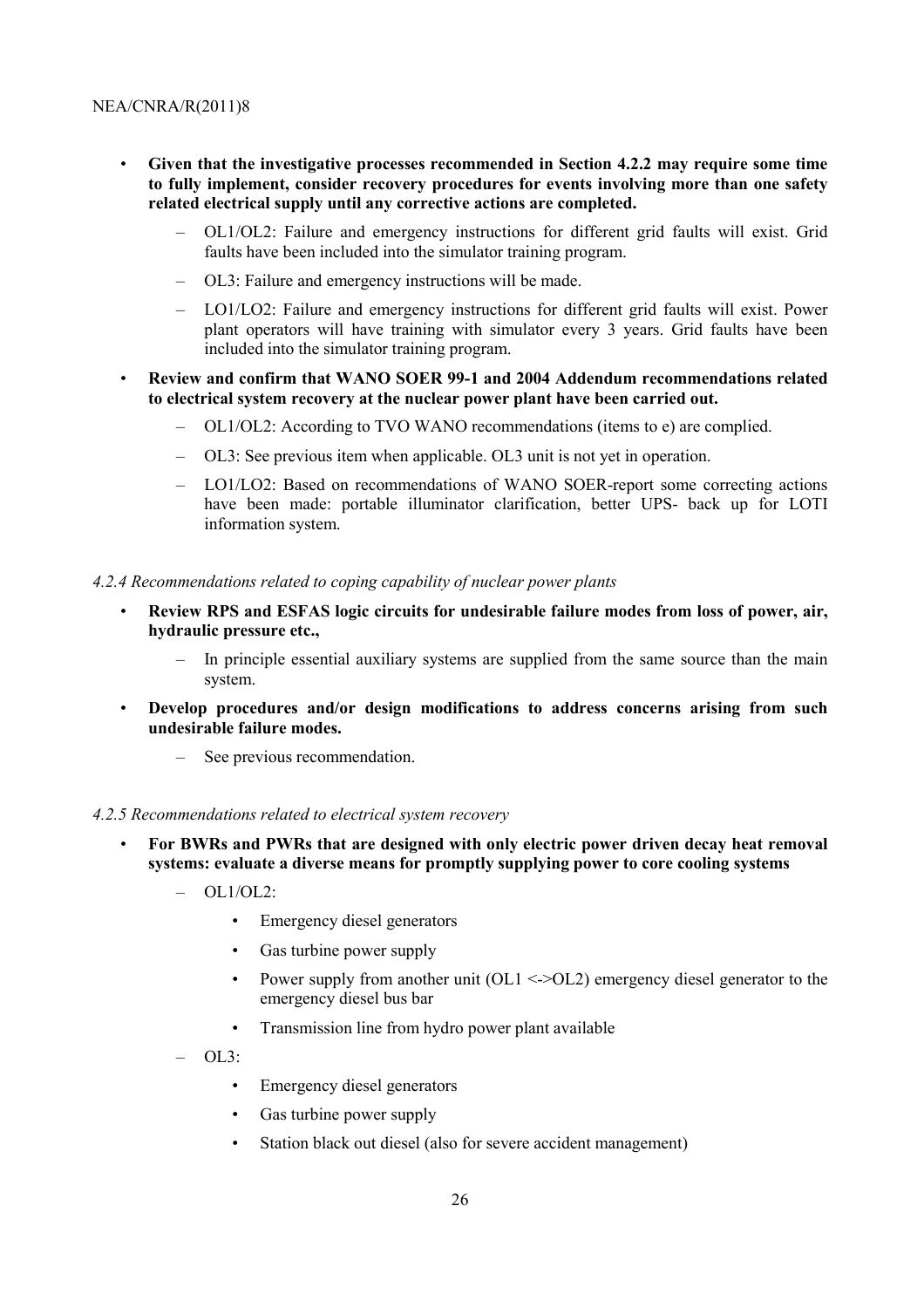- $-$  LO1/LO2
	- Emergency diesel generators
	- Transmission line from hydro power plant
	- Diesel engine driven feed water pump (2 pcs/unit) for heat removal
	- Gas turbine power supply
	- Power supply from another unit  $(LO1 \leq D2)$  via 110 kV switchyard
	- Severe accident management diesel generators
- **Confirm existence of, or immediately develop a protocol for delivering offsite power to the nuclear station as a high priority and that transmission system operator procedures recognise that nuclear power plants are priority load centres which need priority during restoration activities given blackout.**
	- See last recommendation from 4.2.1.
- **Review plans for grid recovery from brown and blackout events to assure adequate priority is given to NPPs and other essential high priority facilities.**
	- See three last recommendations from 4.2.1.

#### **6.5 France**

In 2006, EDF (Electricité de France) analysed the consequences of the Forsmark event, including:

- making a comparison between the Swedish and the French reactor design :
- testing some equipment resulting in some adjustments, for the 1300 MWe reactors; and
- programming an analysis of the sensitivity of the safety systems and materials submitted to offsite disturbances.

EDF conclusions regarding French pressurised water reactors (PWRs) were that:

- there is no possibility of common failure leading to the loss of two emergency diesels generators and their safety related bus bars;
- there are sufficient margins, however for the 1300 MWe reactors, these margins are smaller; and
- an in-depth analysis was needed for the 1300 MWe reactors. It led to adjustments of the some electrical materials of 1300 MWe reactors.

IRSN (L'Institut de Radioprotection et de Sûreté Nucléaire) carried out a safety assessment related to the risk of loss of Uninterruptible Power Supply (UPS) after a voltage transient. The safety review did not reveal design weaknesses in the UPS which could lead to the loss of the emergency diesels generators. However IRSN considered that the analysis carried out by EDF has to be extended notably to identify potential common mode failures on inverters inducing loss of equipment other than diesel generators. In addition, according to IRSN:

- some protection thresholds have to be changed in order to be sure that during extreme voltage transient the trip of the rectifier will take place before the trip of the inverter,
- the consequences of loss of offsite power combined with the loss of UPS have to be studied in order to check that the safe shutdown can be reached using the emergency operating procedures.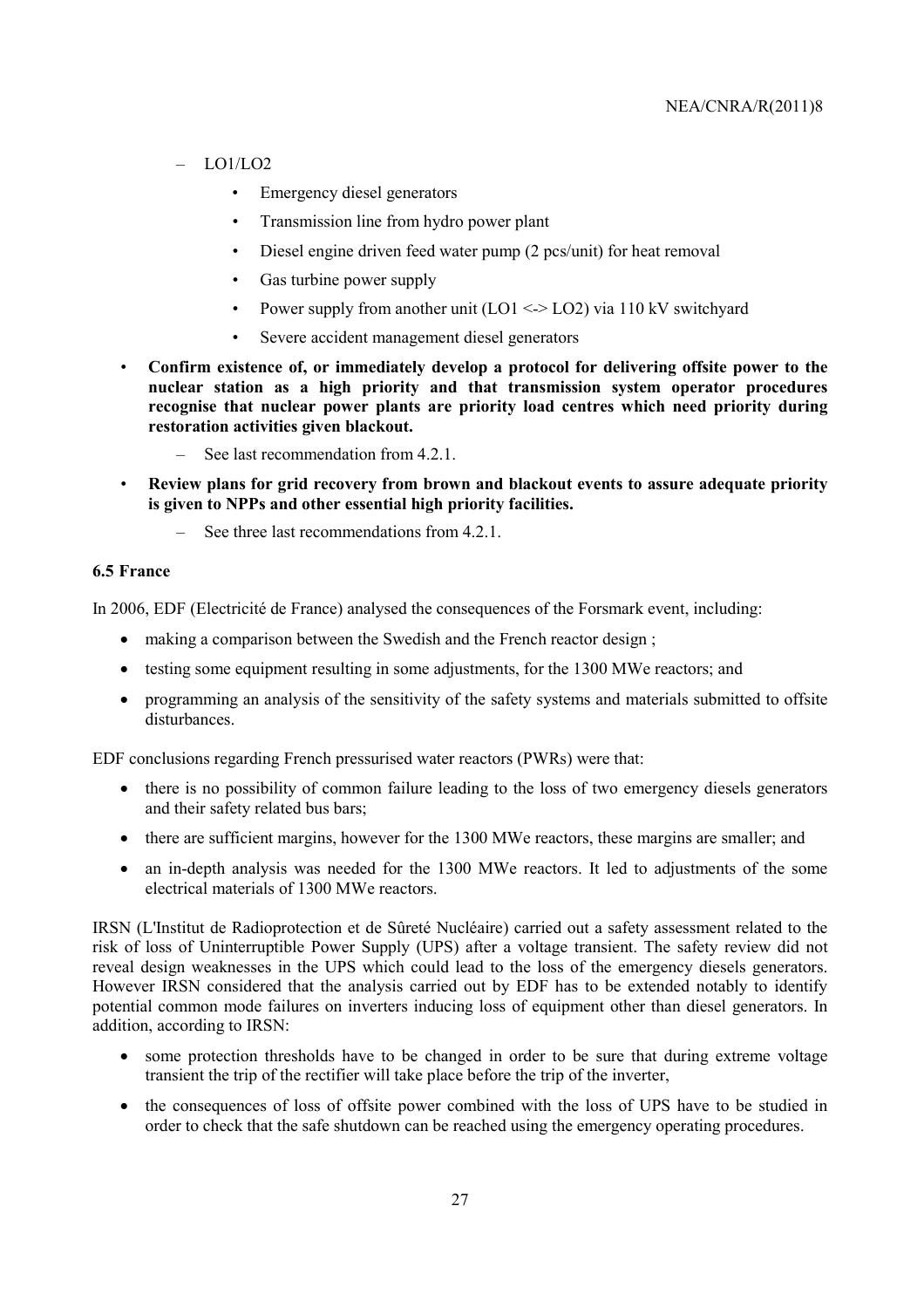In October 2008, ASN received the first results of EDF tests concerning the sensitivity of the safety systems submitted to offsite disturbances. These first results are positive but need to be confirmed by EDF in-depth analysis.

These results are currently analysed by ASN. The investigations might lead to request additional testing, studies and actions from EDF.

#### **6.6 Germany**

The German regulatory bodies acted shortly after the Forsmark event by asking three questions to the licensees:

- Can a high voltage transient cause a diesel start failure?
	- $\triangleright$  Licensees answer: All plants have adequate selectivity in their protection devices so the rectifiers will be switched off before voltage transients reach the inverters
- Is the diesel start dependent on DC or battery backed up AC?
	- $\triangleright$  Licensees answer: All German plants answered that diesel start depends on DC supply. In one plant the connection of electrical loads to the diesel bus bar needs AC power from the backed up bus bar. (This was be changed a short period later)
- What are the measures to supply the control equipment and instrumentation even in the case of loss of power in two redundancies?
	- $\triangleright$  Licensees answer: In all plants the instrumentation and control important to safety will work correctly even when two trains in the emergency power system fail.

On behalf of BMU, **German** Ministry for the Environment (BMU), GRS (Gesellschaft für Anlagen- und Reaktorsicherheit) developed a German Information Notice issued in November 2006. The following recommendations should be considered in order to exclude comparable events in German plants:

- It should be ensured that forced external and internal voltage transients (e.g. undervoltage, overvoltage, short-circuit, lightning stroke into the overhead lines and the plant) and the resulting electromagnetic effects will not be followed by any inadmissible impairments of the relevant safety-related equipment.
- For this purpose, in a first step the design basis impacts and the associated operating experience also from conventional plants - have to be collected, and the resulting scope of electrical transients has to be determined.
- In a second step, the effects on the electrical energy supply thus determined have to be compared with the plant's current protection measures (actual condition), with consideration of recent knowledge and the requirements of the regulations. This applies in particular to an adequate selectivity of the electrical protection installations. Here, operating experience relating to the control of past voltage transients is also to be taken into account. Apart from the emergency power supply system, the second-level emergency power supply system and the grid connections also have to be included in the analyses. The analyses can be carried out using analytical methods and experimental studies. If necessary, simulators can be used to determine possible consequences for process-based systems. Operational and different accident-induced loads on the busbars and adjustment tolerances of the protective installations have to be taken into account. The failure of individual protection installations, e.g. in the area of the generator, the grid connection or the auxiliary power supply has to be considered.
- Any deviations detected in the course of the comparison have to be assessed in a third step. If any relevant safety-related deviations are found – especially those that may lead to redundancy-wide failures – back-fitting measures should be taken.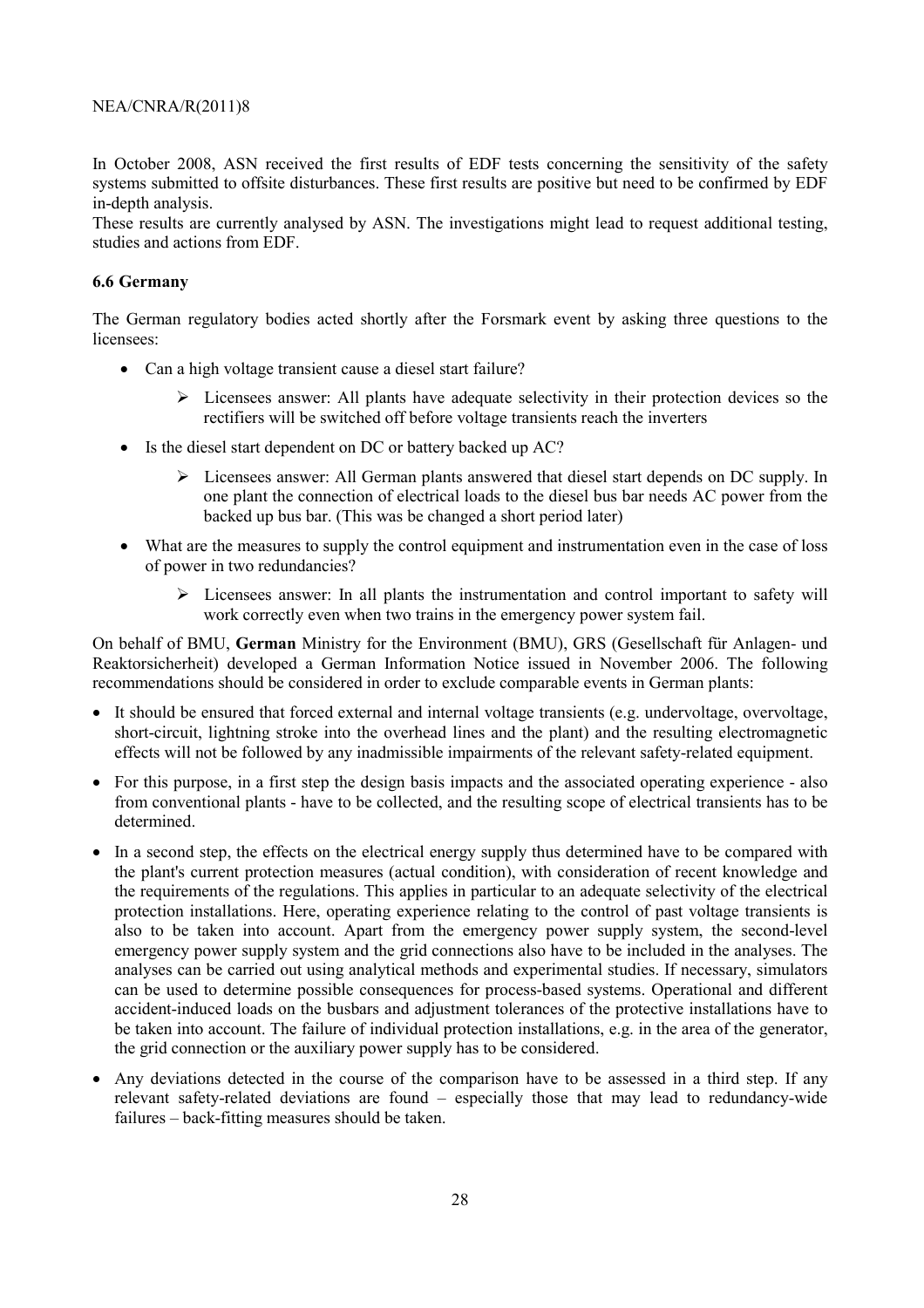- Any future changes to the grid connection, the unit protection system, the auxiliary power supply and the emergency power supply systems including the response values of protective systems have to be assessed with regard to their effects on the measures to prevent a loss of preferred power and their effects on the protection and selectivity of systems safeguarding the electrical equipment and the emergency power supply.
- It should be checked whether the values specified for the protective equipment of the electrical installations are documented according to their safety significance and whether the protective equipment is subject to in-service inspection at regular intervals.
- We recommend that to increase reliability, the DC overvoltage control system of the inverters should be rendered ineffective. Should the technical conditions not allow this, the DC switch-off limits for rectifiers and inverters (in the present text, the term "inverter" is always understood as "rotary inverter" or "static inverter") should have a sufficiently long distance. In this case overvoltage control systems are recommendable that will automatically reconnect the inverters.
- Installations that are needed for starting up the emergency diesels and connecting the consumers should be supplied at least by the attributed DC systems to increase reliability (in the case of twin supply systems, a further neighbouring redundancy would have to be added). As to the accident overview and wide-area indication systems according to KTA 3502 it should be analysed whether for reasons of reliability it is advisable to supply these systems completely from the DC system, too.
- It should be verified that the failure of a battery-supplied emergency power busbar can have no inadmissible safety-related (e.g. redundancy-wide) effects, e.g. due to any hidden dependencies. If necessary, the allocation of consumers has to be rectified.
- The nuclear power plant operators should make sure that they are informed in good time about any forthcoming work on the external grid that may have an effect on the plant. The operating personnel should receive training as soon as possible with regard to the effects of such possible failures in the external grid in connection with such work. Existing regulations in this respect should be pointed out or new ones should be prepared.
- As the event at Forsmark has shown, failures in the uninterrupted emergency power supply can lead to considerable difficulties in judging the plant state on levels of defence 1 to 4. We therefore recommend that it should be checked whether existing procedures and training measures consider operating experience in this field adequately. The personnel should in particular be given guidance on the effects of such failures on the indications signalled on control room panels, on how these are to be interpreted by the personnel, and on how to proceed.
- Taking the present event into account, we refer in particular to Information Notices 07/99 and 07A/99 ("Reactor scram following load rejection to auxiliary power supply") and recommend that it should be checked whether plants that so far have only been checked once or not at all for proper functioning of the "Load rejection to auxiliary power supply" function should be scheduled for regular checking of this function, especially in connection with any major past changes to the plant's electrical system. Furthermore, automatic switch-over to the standby grid should be checked regularly.
- Other relevant recommendations resulting from the insights gained from the present event can be found in Information Notices 88/09 ("Switch-off of an inverter due to DC overvoltage"), 16/92 ("Switch-off of a rectifier due to defects in the DC voltage control"), 11/95 ("Failure to connect a rectifier due to defects in the DC voltage control") and 2002/07 ("Inadvertent opening of circuit-breakers in emergency power busbars"). Against the background of the present event it should be checked whether the measures taken at the time are still sufficient.

The analysis of the event by SKI has shown that there have been deficiencies in the safety management system at Forsmark. These concerned in particular the procedure in connection with plant modifications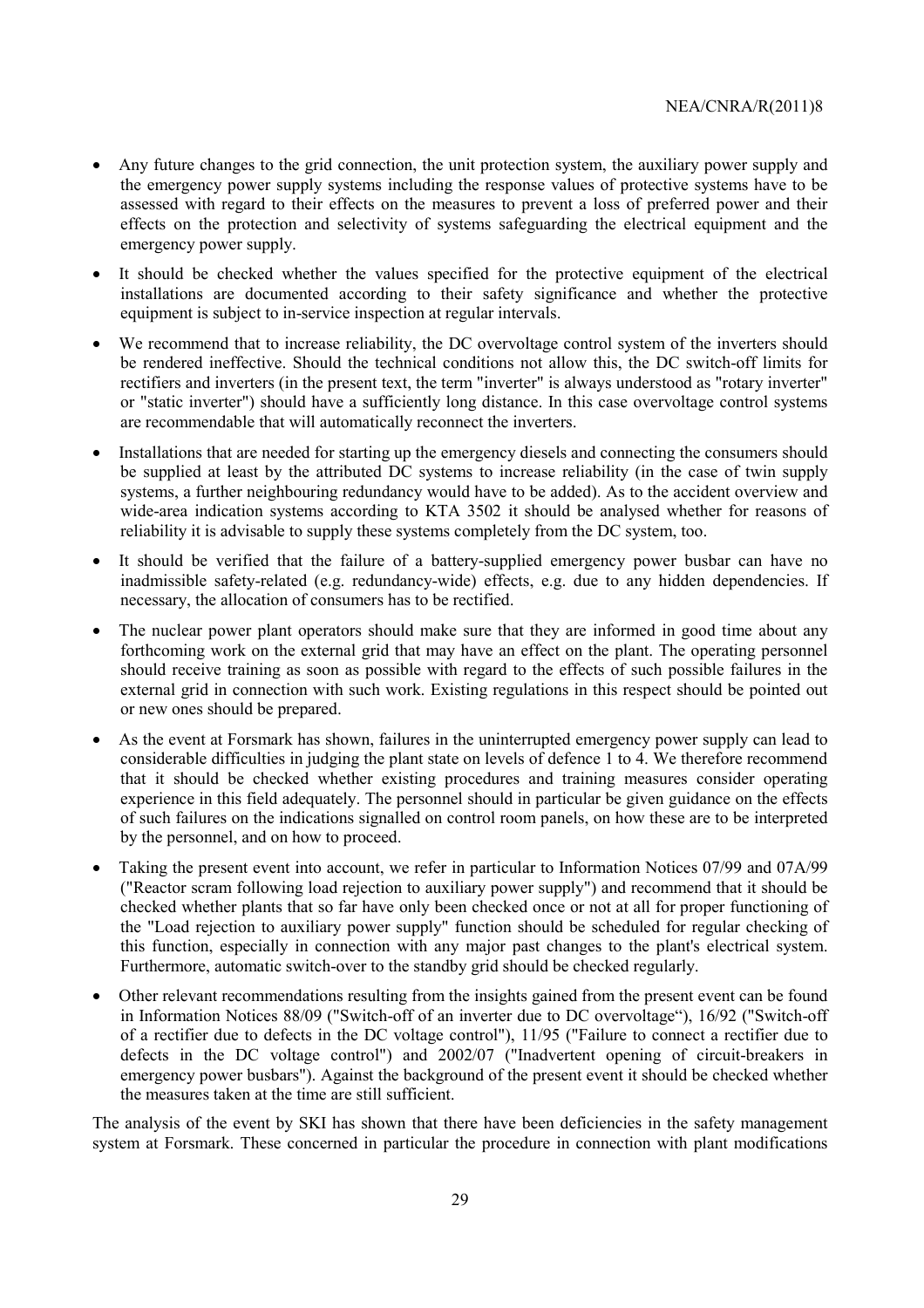and the maintenance concepts. German operating experience has also revealed events in which latent errors – especially in connection with wiring – could not be avoided by the modification concepts and inspection procedures applied by the individual plants. This is the reason why GRS will deal more closely with this problem on a wider basis in a supplementary Information Notice and give corresponding recommendations.

The licensees have agreed on a common licensee approach to develop their actions on basis of the regulatory bodies' questions (see above) and the recommendations given in the German Information Notice. A generic report has been issued in 2009 that comprises the evaluation of voltage transients and potential subsequent actions. Plant specific actions will be derived on the basis of this generic report.

# **Additional recommendations following the DiDELSYS Report in Germany:**

- 1. Interface between power plant and grid operator
- The grid operator should be informed about the high significance and the priority of the nuclear power plants (NPP).
- Procedures regarding the electrical supply in emergency situations (loss of grid, return of grid) should respect the priority of NPPs.
- The cooperation between NPP and grid operator should be strengthened (e.g. procedures and communications during disturbances and restrictions)
	- o The Power Plant Operator's Organisation (VGB) has recommended further enhancement of the communication more than the usual info on plant outage times etc. (coordination of yearly planning, coordination of unplanned maintenance, establishment of contact points).
- 2. Further actions are ongoing but these are not in the responsibility of the NPP operators or grid operators only (like further development of the rules and regulations). Other recommendations should be tackled by the designers (robustness of electrical systems against transients, selectivity)

#### **6.7 Hungary**

The Hungarian Atomic Energy Authority (HAEA) reviewed the Forsmark-1 event in detail. There was a consultation meeting held with the Paks NPP experts shortly after the event was reported to the international nuclear community. The meeting participants found that the Forsmark-1 event circumstances are not relevant for the Paks NPP, and therefore there is no need for immediate measures. The meeting conclusion was based on the following reasoning:

- The disturbances of the emergency power supply system cannot lead to similar situation in Paks NPP (see the second part of conclusions and lessons learnt below).
- The disturbances of the diesel generators can not lead to similar situation in Paks NPP.
- The control room indication system has three redundant power supplies, therefore similar loss of information to Forsmark-1 cannot occur.
- Associations cannot be established between the Forsmark-1 event and the WANO SOER 99-01 report
- The NPP experts' opinion was that the event analysis would require more detailed information on what happened before and during the event (spurious actuation of systems, common cause failure, etc.).
- Regarding the possible incidents of the 400 kV electrical network the NPP experts proposed to request further details on the event and then the review of the former Paks NPP event reports for potential similarities with Forsmark-1 event. For this reason Paks NPP requested additional information through the WANO to clarify some details, making it possible to further analyze the event.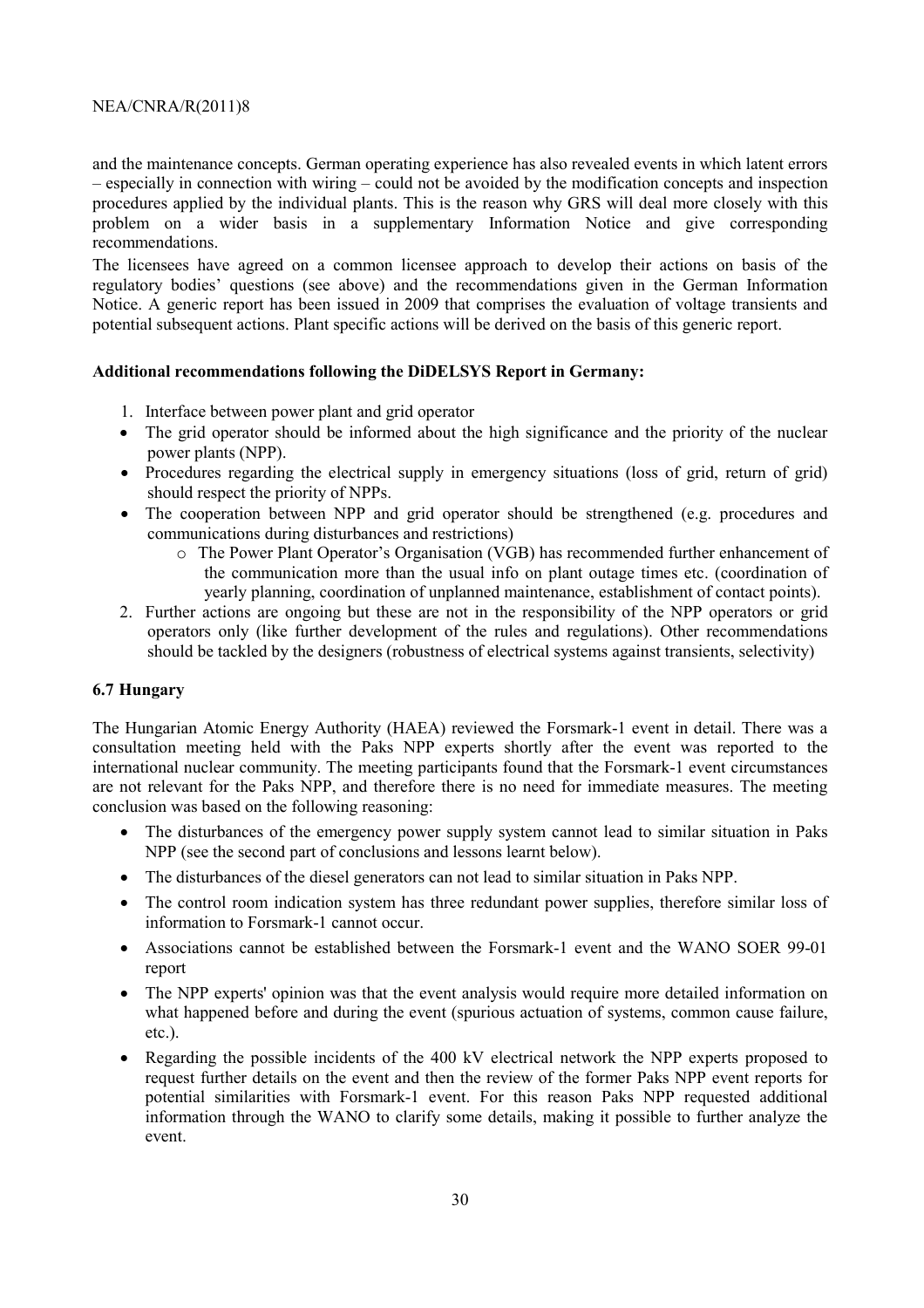The most important lesson learnt from Forsmark-1 event is that a common cause failure could cause the failure of two out of four (in principle redundant) subdivisions, and could have caused even the failure of all the four redundant subdivisions too.

Most of the failure occurrences and their causes are not relevant to Paks NPP because of the different design and the modifications made in the past. For example, Paks NPP design of electrical systems uses different methods of UPS protection without actuating the over voltage protection (which gives only a signal), three redundant power supplies of the control room information system, EDG start up logic is independent from the uninterrupted power supply system, and the robust old-fashioned simple rectifier equipment, which provides the DC power for the UPS.

The final conclusion is that there is no need for further measures in Paks NPP. The conclusions and lessons learnt have been included in the plant personnel training programme.

#### **6.8 Japan**

1. Response to the Forsmark Event

(1) Discussion within the regulatory side

- JNES has reviewed the Forsmark-1 Event reported in IRS 7788, "Bakgrund" by KSU and other related information.
- Main discussion issues are the followings and compared with the design of the plants in Japan.

(2) Opening of a disconnector

- Maintenance work of the grid had been done by SVK. The disconnector was erroneously opened by the worker of SVK. According to "Bakgrund", it seems that SVK did not provide the interlock not to enable to open the disconnector when the current exist.
- Communication was not sufficient between SVK and FKA (Forsmark Kraftgrupp AB). Forsmark NPS was generating power to the grid.
- Usually a protection interlock is provided in Japanese plants not to open the disconnector when there exist current.
- In addition NPP switchyard bus protection systems are provided with redundancy or breaker failure backup scheme so that the clearing time of the faults current may not exceed specified design times against any fault generated within the protective zone for the switchyard bus system.

(3) Loss of UPS due to the over voltage transient

- There occurred a voltage variation more than 110% of the nominal value. This caused trip of two UPS (Uninterrupted Power Supply System) units serving 500V battery secured AC grid buses, subdivision, A and B. The UPS was expected to function between 85 to 110% of the nominal voltage. This caused the loss of the 220V AC power of the control system such as EDG control and the main control room display systems.
- As explained in the above, the interlock is provided not open the disconnector erroneously, the trip of the UPS is very unlikely. Furthermore, the UPS is designed and function up to around 120% of the nominal at the plants in Japan. The UPS had been improved and more resistant to the momentary high voltage.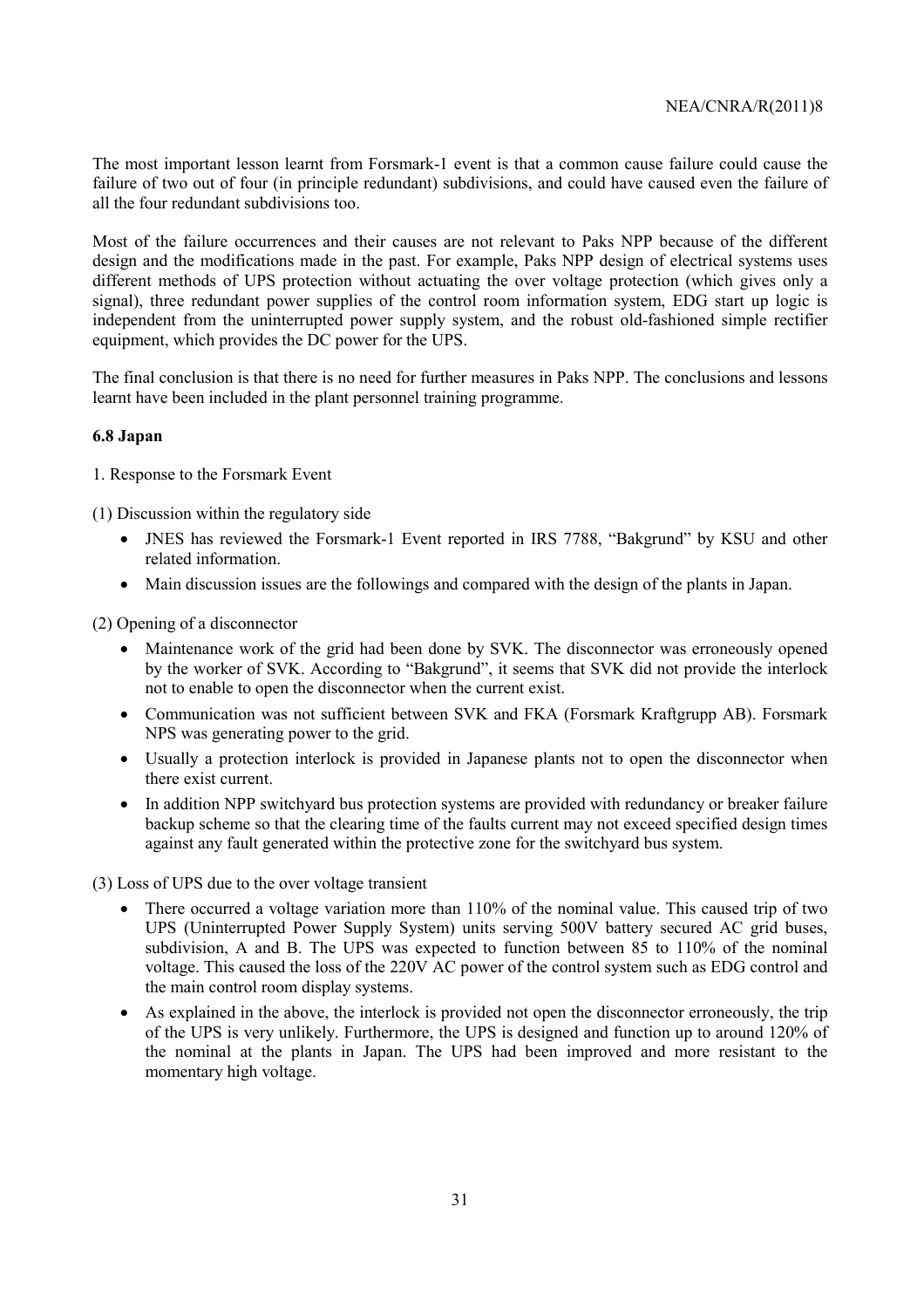(4) Onsite DGs dependent on AC power

- Forsmark onsite EDG had a specific dependence on power from 220V AC battery secured bus bars. Due to the loss of UPS of the subdivision A and B, they lost neither the instrumentation signal of the EDG start nor the record, and could not connect to 500V SFGD bus bars, A and B, even though the EDGs were actually started.
- The control signal to start EDG and to connect to SFGD bus bar of the Japanese plants are powered by only DC power and not dependant on the AC power.

(5) Missing and misleading information in the control room

- Some information was missing and some information was misleading, since they were dependant on the power supply of the battery backed 220V AC power.
- The reactor control signal is powered from the DC backed up AC power supply bus bar. So, the reactor protection system also will not function if they lose UPS power supply.

(6) Discussion at the Safety Information Review Meeting.

• NISA and JNES discussed this issue comparing with the domestic plant design and concluded no regulatory action is to be taken, but both the utilities and the regulators should well understand this issue and share the related information.

(7) Discussion with JANTI

• At the monthly meeting between JNES and JANTI (Japan Nuclear Technology Institute), we have discussed and shared information related Forsmark event. As an industry side Institute, JANTI has disseminated the review results to the utilities.

(8) Regulatory Action taken by Japanese Regulatory Agency (NISA)

- At the periodical top management level meeting between NISA and the Utilities regarding the safe operation of the NPP, this issue was discussed. The utilities had recognised this incident and will be careful with this kind operation and maintenance. The information had been already disseminated to all the NPPs.
- 2. Current Status to the Recommendations by DiDELSYS Task Group
- (1) Recommendations related to preventing electrical grid and plant generated electrical faults

In Japan, both transmission systems and power plants are principally operated by the same entities (electric utility). The organisation of operation management to control the whole electric grid of each electric utility has a hierarchical structure which consists of a central load dispatching station, system load dispatching centers, local load dispatching offices etc. The management areas of the instructions, controls and operations of the electric grid are clearly specified for each voltage class. Accordingly, the clear division of roles for electric supply-demand control, including system operation works and instructions to power stations, is established.

For operation of the electric grid in Japan the Electric Power System Operation Rule to ensure reliability of electricity supply is formulated by ESCJ (Electric Power System Council of Japan) which is the electricity reliability organisation authorised by the government agency, and each electric utility has prepared in reference to the ESCJ rule a set of systematically developed electric grid operation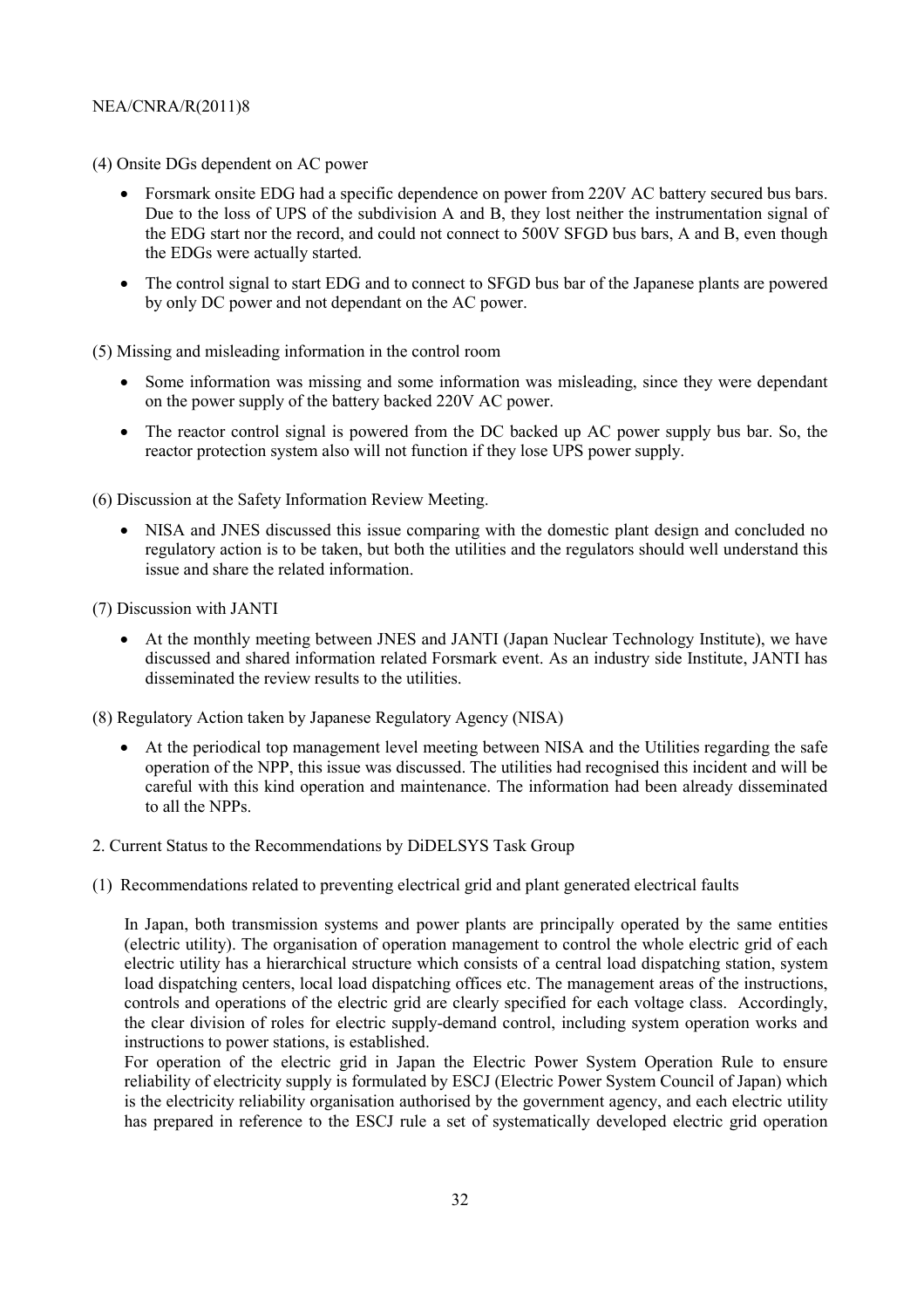rules that stipulate detailed procedures, including the notice and communication necessary for system operation during normal and abnormal conditions.

All nuclear power plants (NPPs) in Japan are connected to the trunk power transmission network that plays a critical role to maintain reliability of the electrical grid. The operation of the trunk power system is controlled by the central load dispatching station to assure the electricity availability required during normal and emergency conditions in accordance with systematic procedures consisting of "system operation during normal conditions", "actions for abnormal situations" and "contingency responses". In addition, the maintenance work for equipment and facilities of the electric grid is controlled by the procedure "system operation during normal condition" so that study for maintenance outage scheduling may be carried out in advance of a planned shutdown in order that balance of electric supply-demand and reliability of the electric power supply be maintained and also the shutdown work be performed in an effective manner.

As stated above, the trunk power transmission network to which NPPs are directly connected assumes the most important role in the electric grid to maintain reliability of the electricity supply, appropriate contingency operation principles and measures are taken for the trunk power system according to the reliability standard defined by the ESCJ (e.g. N-2 failure criteria) to minimise interruption of electricity supply. This means that high priority is given to the restoration of the availability of the offsite power grid for the affected NPPs.

The recommendations presented here are related principally to the operational agreement between NPP operators and the Transmission System Operators (TSO). Since, in Japan, both operators belong to the same entity, the interface agreements between the two sectors have already been documented in place and are deemed to function smoothly.

(2) Recommendations related to robustness of nuclear power plant electric power systems

In Japan, the control targets and acceptable variation ranges of voltage and frequency of the electric grid are specified by considering postulated transients (load change, various types of accidents and system instabilities) in the grid. In addition the effects of plant-specific events (load rejection, house load operation, etc.) are taken into account to determine the variation ranges of voltage and frequency to be assumed at each plant. Measures are taken in the plant design to ensure and verify that variation ranges of voltage and frequency fall within allowable ranges specified by the standards for electrical equipment. (typically:  $\pm 10\%$  of rated voltage and  $\pm 5\%$  of rated frequency for normal steady-state operation)

With regard to over-voltage surges with steep waveform that could be introduced into the plant electrical systems from the transmission system due to lightning strikes or switching of circuit breakers, measures are established commonly in a manner that assures insulation coordination by adequately installing surge arresters.

However, looking at a probability of occurrence of power frequency-based overvoltage transients that exceeds assumed variation ranges and cannot be protected by a surge arrester, the profile of the electrical transients to be assumed for the present plants and their ability of coping with such events are not clearly defined because there is no standard that specifies what type of electrical transients be evaluated for the worst-case condition.

In discussing near future the issues of what type and magnitude of electrical transients or faults should be postulated in Japan as a worst case initiating event caused by grid events that could significantly impact a nuclear power plant, it is considered essential to develop screening on what transients could be likely and unlikely taking into consideration not only operating experiences but in addition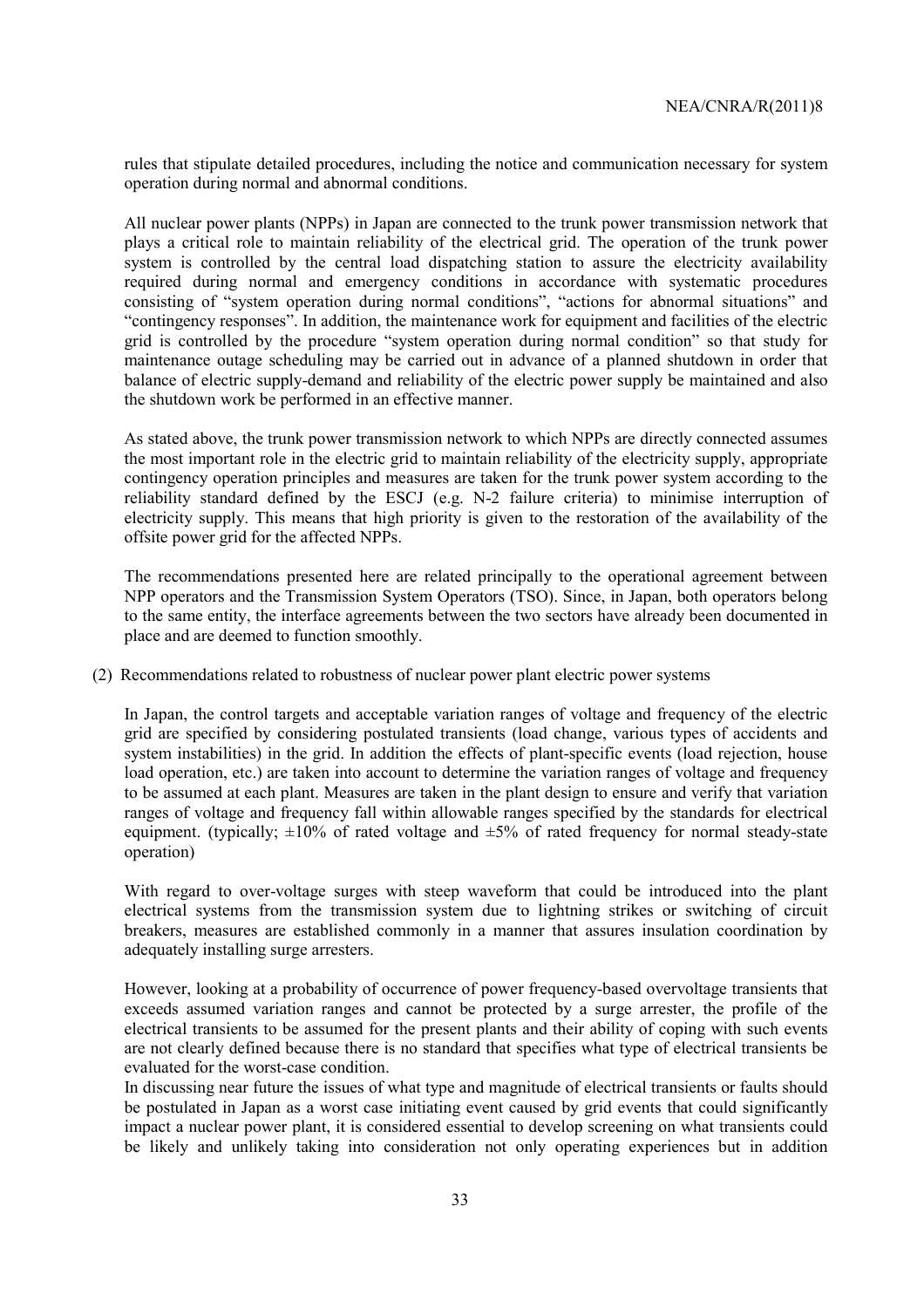characteristics of the current Japanese electric grid and unit generators (reliability standard, protection system performance etc.).

As to the potential sustained voltage degradation arising from partial failures in the grid, it is our current position that the voltage-related transients caused by grid failures should restore in a short time within the normal variation ranges, or the situation would soon develop to a blackout condition which is enveloped within the postulated loss of offsite power (LOOP) event. Such a sustained voltage degradation that will not reach under-voltage protection levels of the onsite power buses is deemed unlikely in Japanese NPPs, since the trunk electric grid is so well configured and operated that it can maintain the capability to adjust required reactive power against postulated disturbances caused by grid faults during the heaviest power flow condition in order for voltage stability to be assured (prevent voltage collapse).

The on-site safety related uninterruptible power supply (UPS) is designed to only generate an alarm without protective trip for overvoltage at the AC power input resulting from the external power transient.

Similarly, the DC-AC inverter of the power supply for instrumentation and control system that uses the semiconductor device, or the rectifier and DC stabilised power supply equipment (specific power supply units), etc. are designed to withstand the assumed voltage transients (load rejection) so that they may not lose safety functions during those transients.

The electric protection system is designed to ensure the elimination of fault circuits and the protection of equipment by providing proper and rapid detection of faults. Therefore if a failure of protective function would lead to significant effects, a measure to provide a redundant protective relaying scheme is applied.

(3) Recommendations related to improving training, procedures, and information capabilities

To provide information to operators, alarms, status lights, indicators, recorders, and computer-aided information systems such as abnormal status notification systems and detailed alarm information systems are installed. In addition, post accident monitoring systems with redundancy and independency are provided to supply safety-related plant parameters.

Since the systems to supply information of non-safety systems and equipment except the post accident monitoring systems, such as alarms and status lights, do not basically have redundancy, some of them would lose the capability to provide information when assuming a single failure.

The recovery procedures for abnormal events which involve multiple failures of the safety-related electrical power systems are described in the technical specifications. (Actions for an abnormal event: e.g., typically in cases where no automatic trip signal is generated although an event requiring an automatic reactor trip is deemed to have occurred, etc.)

However, it is speculated that there is room for examining the scope and degree of the multiple failures of electrical power systems that should be taken into account in light of this recommendation.

(4) Recommendations related to coping capability of nuclear power plants

Since the safety-related electrical system design is based on the "single failure criteria", no multiple failure modes of redundant train/channel of safety-related electrical equipment or control and protection systems (e.g., failure of more than one train in a 2-train configuration, failure of two or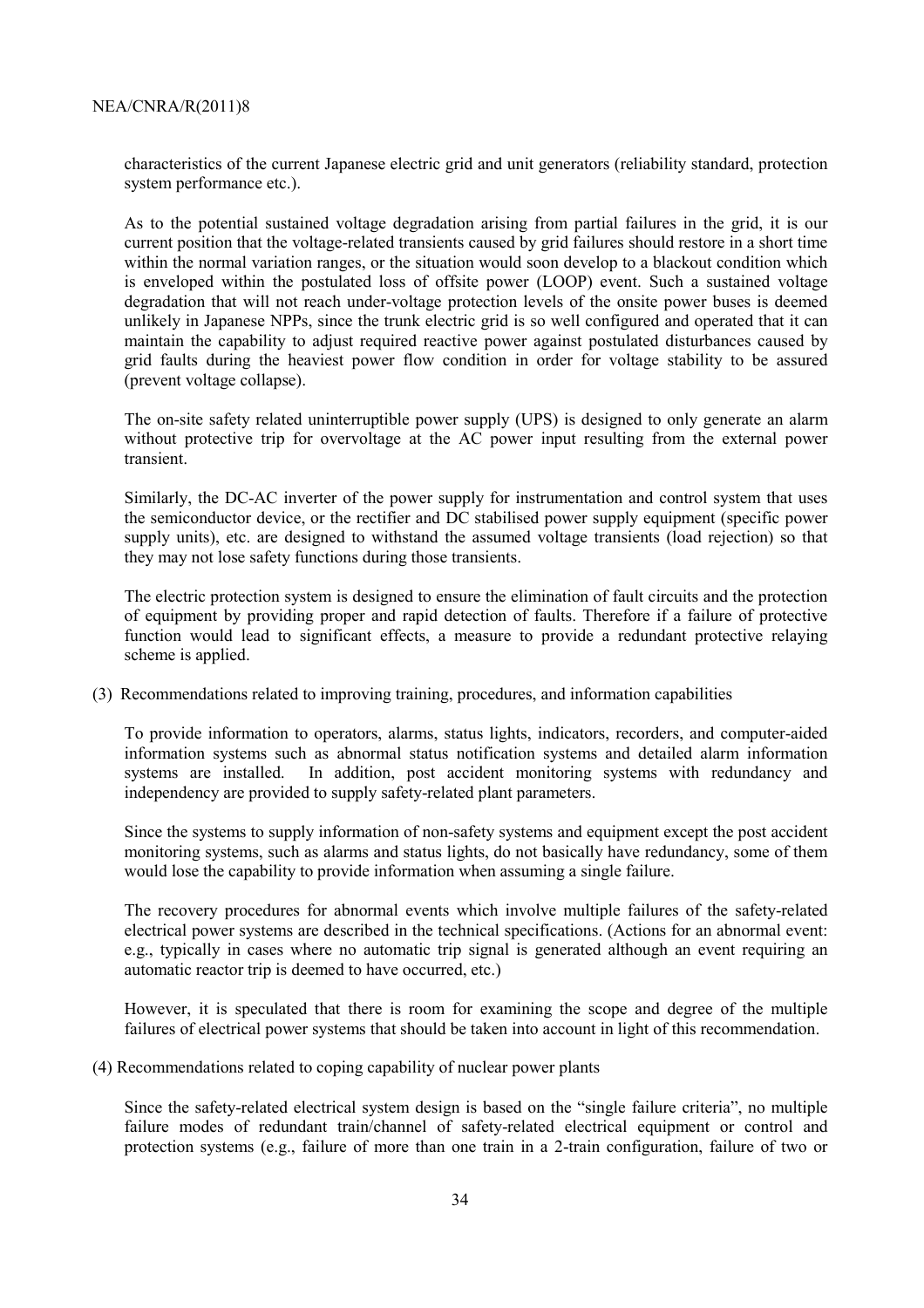more channels in a 4-channel configuration) are required to be taken into account as the design basis with the exception of consideration for a potential common cause failure for software-based safety system application.

At present, no consideration involving specific countermeasures is given to the failure modes resulting from "loss of power to multiple safety related electrical or control and protection system divisions" except specific events such as station blackout.

(5) Recommendations related to electrical system recovery

Since the decay heat removal systems of the domestic plants are equipped with a turbine-driven pump in addition to electric pumps and safety relief valves, they achieve measures to ensure a decay heat removal function independent of the on-site AC power supply to cope with "station blackout (for 30 minutes)".

See Item #1 with regard to the agreement with electrical grid operators to ensure priority to power supply to nuclear power plants during grid recovery.

#### **6.9 Korea, Republic of**

After Forsmark event, the Korean Regulatory Bodies have investigated the recurrence possibility of similar event for all domestic NPPs and concluded that the possibility was extremely low due to design difference in the related electrical and control systems between Korean NPPs and Forsmark NPP. Therefore, no specific regulatory actions were imposed to domestic NPPs.

#### *Corrective Actions*

# **1. Investigated over-voltage protection and its related set-point for the Main Transformer and verified proper protection and control against over-voltage**

- Confirmed multiple and redundant protection signals against over-voltage
- Verified an interlock between the Generator Circuit Breaker and the protection relay

# **2. Investigated over-voltage protection and its related set-point for the Inverter and verified its function**

- Confirmed that the UPS still functioned normally under over-voltage condition
- Confirmed automatic power transfer to the Back-up power source (from the
- regulating transformer) within 4.2 msec when the Inverter became unavailable or
- input power to the Inverter being unavailable

# **3. Investigated the Actuation and Control Circuit for EDG and verified that the EDG Actuation were not interrupted in case of UPS power loss**

- Confirmed that the actuation and logic circuit were powered from an independent
- DC power for seven domestic NPPs
- Confirmed that the logic circuit were powered from the UPS power, however,
- manual startup for EDG and ESF components were available under UPS power
- loss for the other domestic NPPs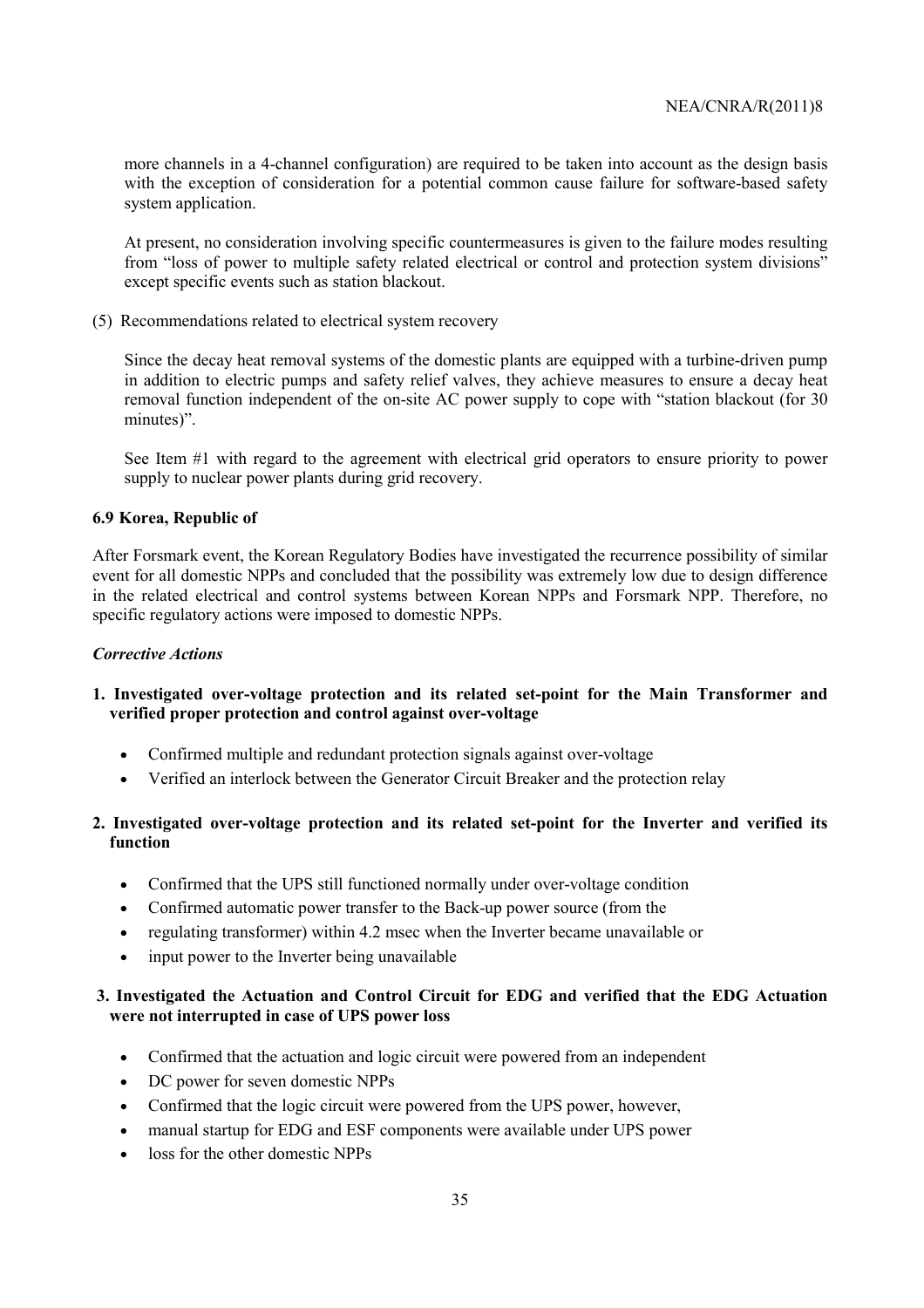# **4. Investigate the Operating Experiences with the EDG and Inverter failure for domestic NPPs**

# **5. Investigate the adequacy of Collection and Dissemination of the Forsmark event and/or other similar events**

# **6.10 Netherlands**

Several parts of the conclusions and recommendations from the DiDELSYS task group report had already been addressed in a former study by NPP Borssele on the causes and effects of the Forsmark incident 2006. However, the presentation of an overall list of topics as mentioned under section 4.2 of the report led to an additional regulatory request for evaluation by NPP Borssele. These recommendations will be part of the reference documents package for a third periodic safety review of the plant. The scope of this review is being established these days.

The investigation of Borssele induced by the Forsmark experience up till now brought the conclusion that the Forsmark's specific failures are not found. Systems are not directly sensitive to the specific incident course. NPP Borssele accomplishes this by the following features.

- Start-up of Borssele's emergency generators and connecting to emergency buses do not depend on alternating current. Power supply of its control is guaranteed by VDC batteries during normal as well as emergency circumstances. So a black period in the diesel power control is excluded.
- Low voltage on the line to the external grid leads to turbine trip and disconnecting of house load transformer followed by switch over to start transformers. Last ones are normally fed by a second redundancy of the external grid. Fast switch over is applicable above 70% voltage. If fast switch over may fail, a "Langzeit" (delayed) switch over will follow, which tends to go together with activation of emergency power.
- In case of unavailability of normal and emergency power, the steam generators' inventory assures 45 minutes heat sink after reactor trip without any operator action. Longer period is achievable by human F&B emergency operations.
- Control room instrumentation is powered by battery backed-up DC current and so not sensitive to black emergency buses. (no rpm problem)
- A voltage spike in alternating current does not lead to bypass either unavailability of inverters or batteries.
- Inverter and battery safeguards provide only blocking during thresholds being trespassed and no interlock. However Forsmark's experience led to improving discrimination of limit values in UPS safeguards.
- During normal operation (not during start- up) turbine lube oil is fed by a mechanically driven pump connected to the turbine.
- Another type of excitatory should bring less voltage overshoot during fast power reductions (the plant has been live tested on full power LOOP and 50% RCP loss).

After said short term check a more in depth analysis was requested from NPP Borssele, reflecting to possible near or underlying weaknesses. The following non-limited list of topics was mentioned by KFD.

- evaluation of incidents and deviations in Borssele's emergency power systems, at least since 1997,
- possible common mode effects on emergency generators, rectifyers and inverters,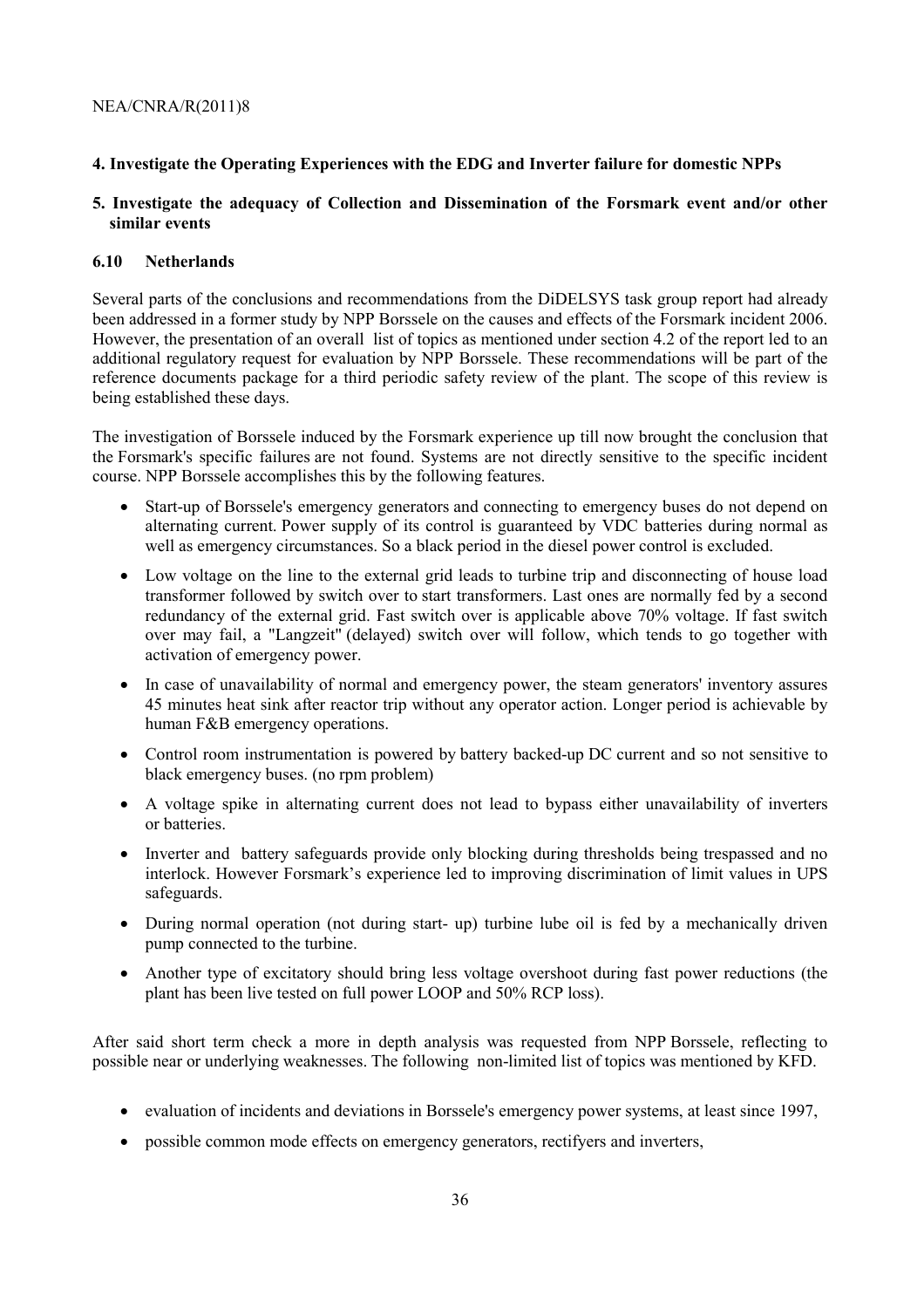- selectivity in short current safeguards and fuses especially for emergency power, DC current and UPS,
- automatic actions after initiation of UPS protection.
- behavior of the turbo generator on load drop/loss of offsite power,
- sensitivity of condenser and auxiliarities for load drop which may lead to turbine and reactor trip,
- response on various disturbances in the external grid ( like Forsmark's two phase short cut)
- reliability of various initiations of fast and delayed switch over from house load to start-up transformers,
- response of emergency power generators to such a switch over,
- verification of the design basis for redundancy in emergency power  $(n+1, n+2)$ .

At NPP Borssele a report is available now confirming the first mentioned conclusion.

October 2006 the Dutch Parliament was informed by ministerial letter telling that the Forsmark event is not probable in Dutch installations. We informed also Greenpeace on request and publicised the results on the VROM website. In the KFD's annual incidents reports of 2007 and 2008 the Parliament has been informed.

#### **6.11 Slovak Republic**

#### **Response to the Forsmark Unit 1 event on the nuclear installations in the Slovak republic**

- Interest for access to the IRS web for experts from regulatory body, Nuclear Research Institute and NPPs has increased
- Presentation on event named ...Skrat v rozvodni 400 kV a zlyhanie štartu DG na JE Forsmark (Švédsko)" performed on regulatory body Operating Events Feedback Group OEFG meeting

Analysis of the WWER 440 features:

- inherent safety of the WWER in case of LOOP
- WWER 440 design
- robustness of the WWER design in case of LOOP

# **Inherent safety of the WWER in case of LOOP – conclusion of the regulatory body and the NPP operators**

- relatively good heat sink at the secondary side and core cooling function
- total volume of coolant (more than 200 tons) in the 6 horizontal steam generators (SGs) can prolong time of electric voltage restoration at hours after LOOP
- heat sink function guaranteed by qualified SG safety and relief valves
- "bleed" of coolant from the SGs can maintain Safety Critical Function "heat sink"
- no necessity of feedwater supply for a few hours due to sufficient coolant volume in the SGs
- F&B (Feed and Bleed) on secondary side using Super-emergency Feedwater System and SG safety and relief valves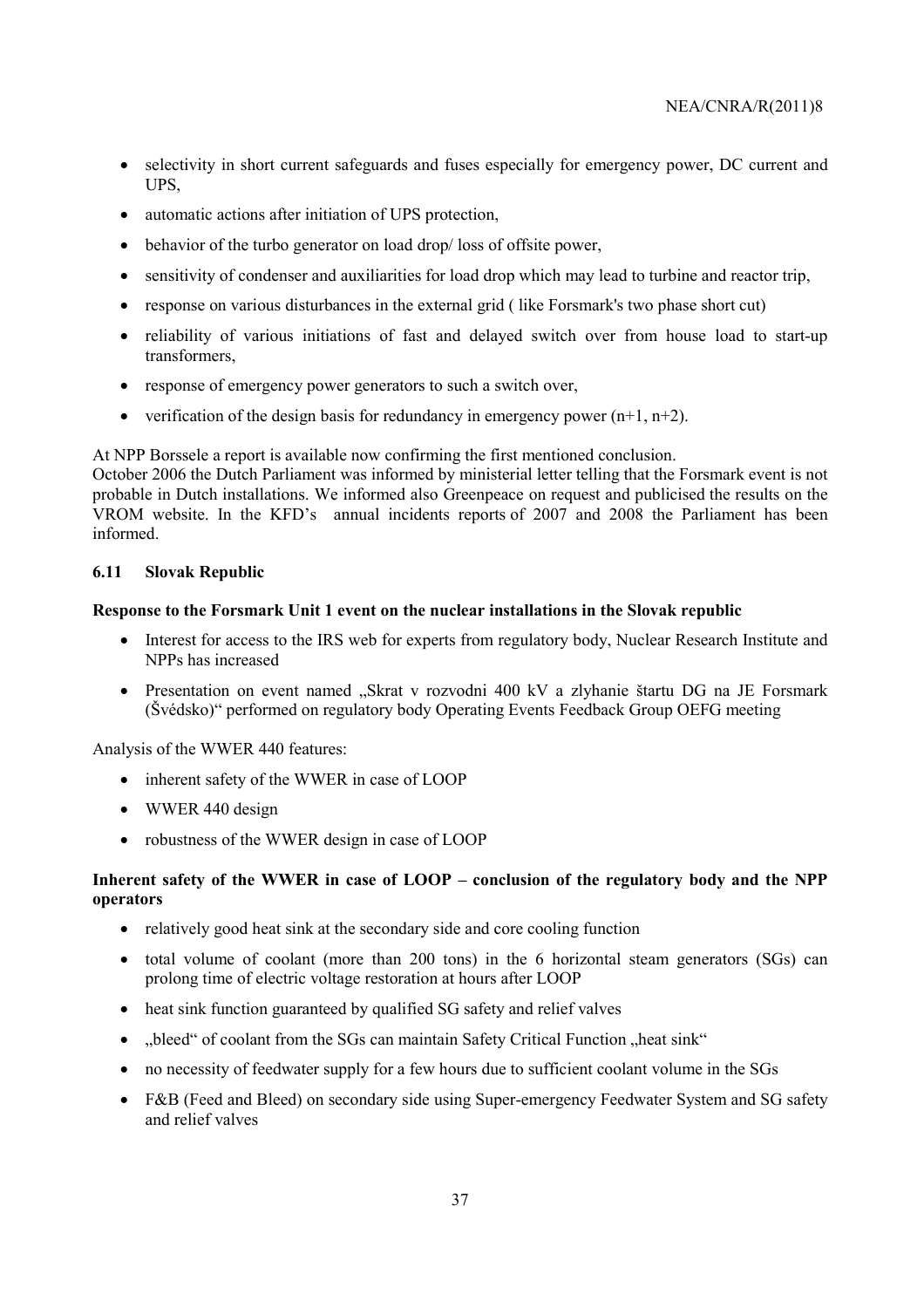#### **Robustness of the WWER design in case of LOOP – conclusion of the regulatory body and NPP operators**

- Emergency Diesel Generators (EDGs) are independent on unit uninterruptable power systems (UPS) and unit accubateries (the highest importance 1. category)
- 3 EDGs on 1 unit, 3 redundancies of 2. category UPS
- generators switchers generator can feed electrical systems independently on distributing grid in case of LOOP (isle regime)
- independent stand by 110 kV line for each unit can supply all 6kV systems with 150% capacity for unit own consumption (reactor coolant pumps (RCPs), emergency core cooling system (ECCS), condensate and feedwater pumps, SEF pumps ...)
- each stand by 110 kV line can be connected to neighbouring unit
- hydrogenerator (14 MW) on near hydrodam for beyond design accidents purposes with manual control

#### **Basic engineering of the MO34 NPP - Perspective design for new planned units at the MO34 NPP**

- additional EDGs for beyond design accidents purposes manually controlled
- standard 3 EDGs controlled by ESFAS
- standard 3 redundant safety trains (6kV, 0,4kV, 220V, ECCS, containment SS...)
- additional source of electric energy (hydroalternator) "3rd source" for beyond design accidents purposes manually controlled

#### **Corrective actions implemented in the NPP Bohunice from event in the NPP Forsmark/1**

- Request the main generator and exciting equipments producer for the viewpoint
- The overvoltage in the distribution of the station internal power consumption of the NPP Bohunice can increase up to maximum 110% Unom.
- Verification the emergency operating procedures (EOPs) contain solutions of the similar event
- The EOPs contain similar script which happened at the NPP Forsmark (EOP ECA 0.0 Total loss of power supply).
- Verification possibilities the simulation of the similar event at the simulator
- No. The simulation of this process will be done after an innovation of the simulator.
- Determine configurations of the switches in the switchboard, which have influence to the electrical protections sensitivity in the ground short circuit
- The electrical protections of the switchboards are independent from the state of the switches. The state of the switches does not have any influence to the electrical protections sensitivity.
- Determine the operational state of the equipments in the switchboard, which have influence at the protections
- The operational states of the equipments in the switchboard, which have influence to the operation of the protections, have been defined.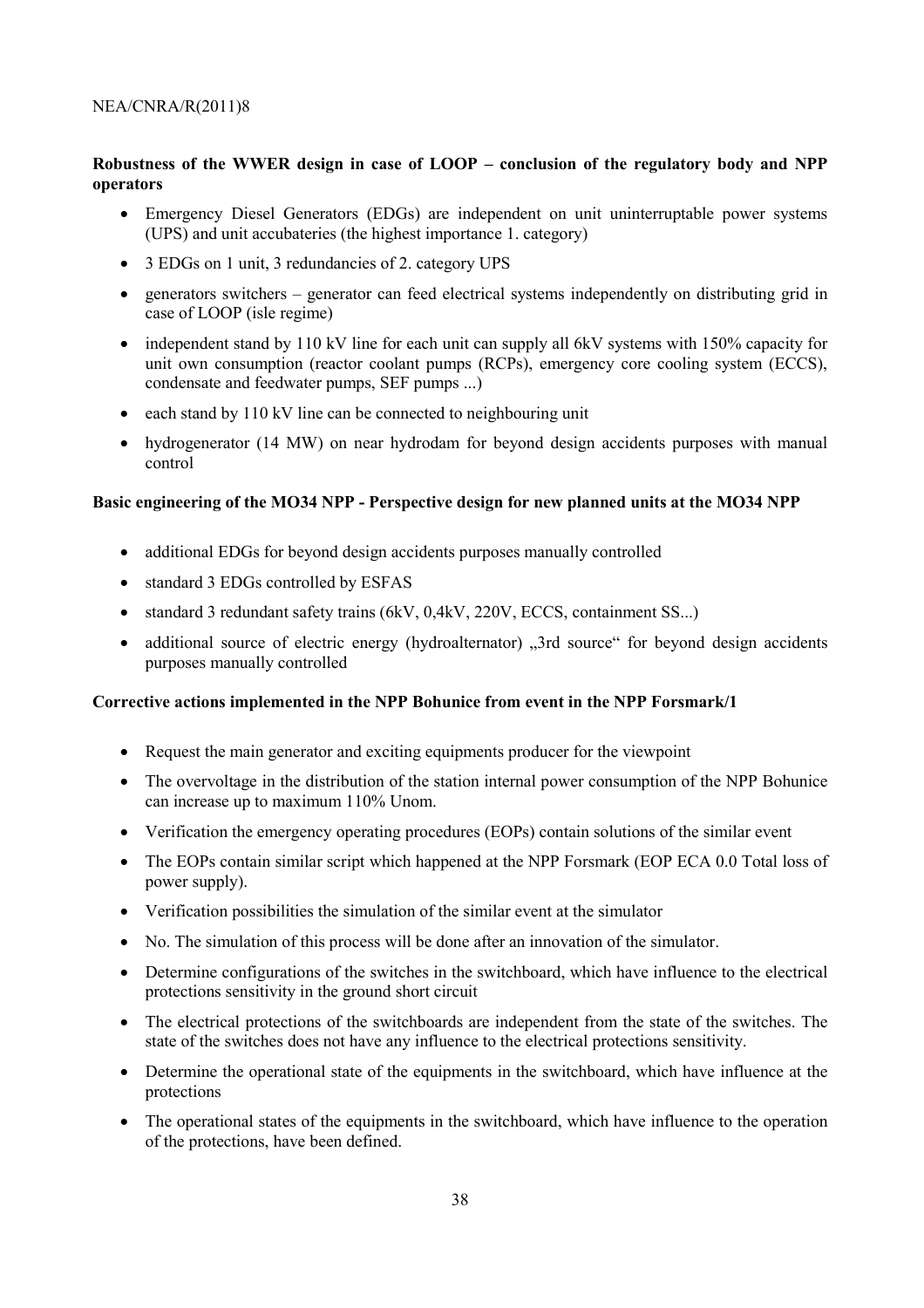- Verification the overvoltage on uninterruptable power systems (UPS) has a potential impact on function of the supply distributors and equipments
- In the expected voltage changes of the NPP internal grid in the range 80% 150% Unom:
	- $\triangleright$  it is not necessary to do modifications of the inverters
	- $\triangleright$  it is necessary to do modification the rectifiers PROFITEC-S according to the producer recommendation (the modification was ordered in the producer)
	- $\triangleright$  it is necessary to modify the transducers 220/24 DC for the supply RPS and RLS (the producer reviews it in this time)
- Revise the agreements between the NPP and off–site grid operating organisation in the purpose ensuring the reliable source of the off–site electric power supply for the NPP
- The agreements between the NPP and off–site grid operating organisation are revised according to the recommendations from the event WANO SOER 1999-1 and its attachment (from the year 2004) in this time.
- Determine technical requirements which should be ensured by the off–site grid operating organisations in the purpose ensuring the reliable supply for the NPP
- The technical requirements were determined and submitted to the department, which is responsible for the development and contracting the agreements with the off–site grid operating organisation.

# **Corrective actions implemented in the NPP Bohunice from event in the NPP Forsmark**

• Design new operating procedures for the control of the operating state equipments, which have influence to the operation of the electrical protections

 $\triangleright$  The operating procedures were designed.

- Mark the control switches for manual start–up of the diesel generators with the technological marking of the relevant EDG
	- $\triangleright$  Marking was realised.

#### **6.12 Slovenia**

Shortly after the Forsmark-1 event, the Slovenia Nuclear Safety Authority (SNSA) performed in-depth analysis of the Forsmark event and its applicability. The Krško plant is two-loop PWR designed by Westinghouse with electrical output of 700 MWe and commissioned in 1983. It has two redundant safety trains, each able to provide the plant electrical systems with 100% capacity. The following areas were reviewed in detail:

- Maintenance and surveillance procedures for the plant electrical systems, i.e. switchyard, inverters, generator, protection devices, alternate current as well as direct current power distribution system;
- Final test reports and the check lists of the plant electrical systems (switchyard, inverters, generator, protection devices, A.C. and D.C. power distribution system;
- SNSA inspection reports.
- A comparison of Krško NPP and Forsmark-1 design features showed major differences in the plant electrical system configuration, the safety buses voltage levels, and UPS design.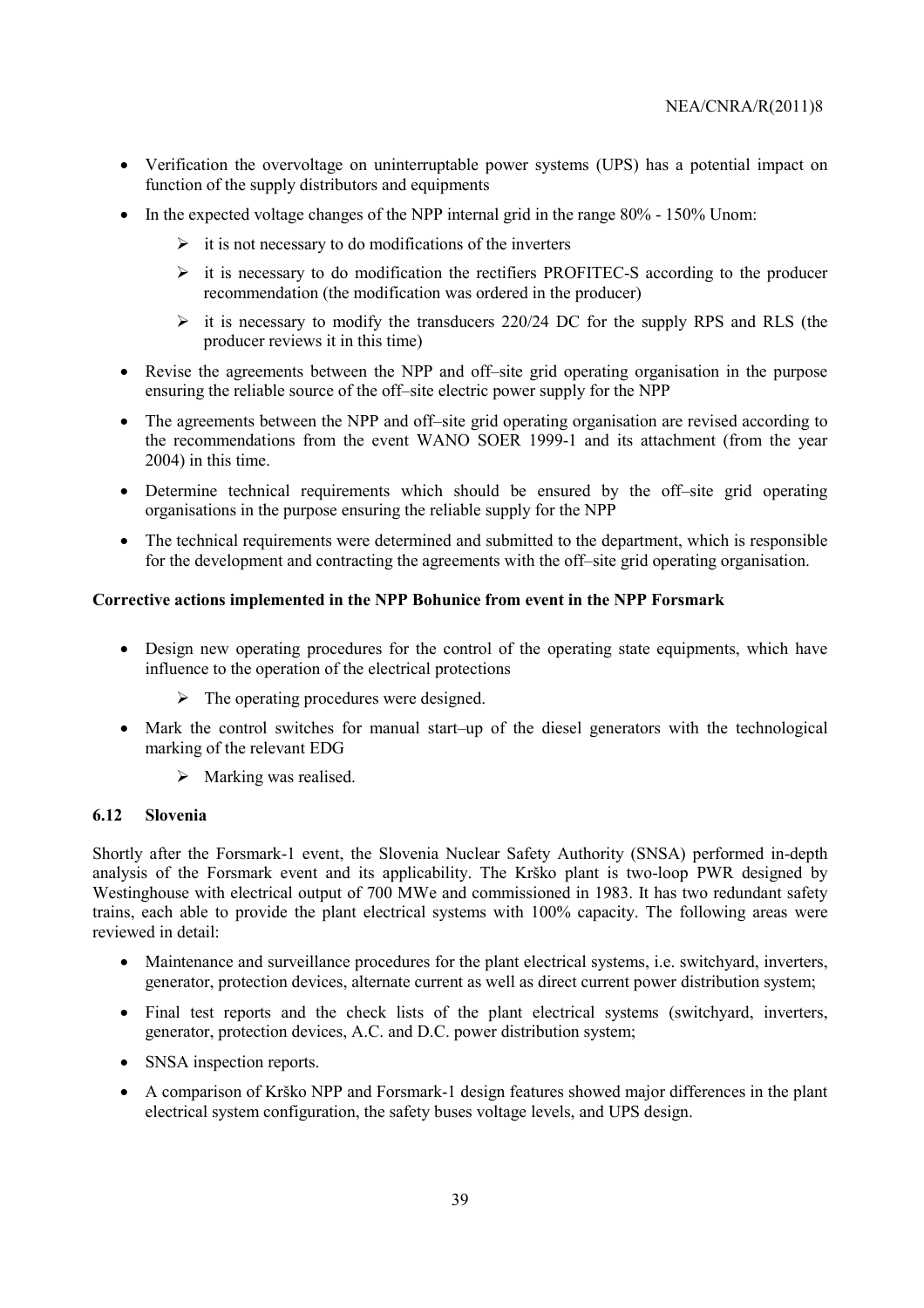• The Slovenian Elektro Institute Milan Vidmar (EIMV) carried out an independent review of the Forsmark-1 event and provided the SNSA with number of recommendations.

The Krško plant, based on SNSA request analysed the Forsmark-1 event, seeking for its potential impact to the design of the plant electrical systems. The plant came to following conclusions:

- The plant uninterruptible power supply configuration is different; batteries are separated from the inverters (In case if inverters are inoperable, the DC power distribution system remains operable).
- The owner of the 110 kV/400 kV switchyard was the utility (NEK). All administrative, maintenance and surveillance procedures of the Krško NPP switchyard were developed by the plant personnel. Since November 2007, the owner of the switchyard is a grid operator Elektro – Slovenija (ELES).
- The plant management will revise the existing procedures and prepare a strategy to keep the surveillance on modifications which will be performed in 110 kV/400kV switchyards. In future all modifications in 110 kV/400kV switchyards will be performed by ELES.
- The plant contacted the designers of the inverters and battery chargers in order to check, how inverters and battery chargers respond on the input over voltage. The designer response was that it cannot guarantee that inverters and battery chargers will work properly in case of similar voltage transients that occurred at Forsmark-1. This issue will be solved with additional analysis.
- Electrical circuit breakers type EB, EHB and direct current distribution panel will soon reach the end of their design lifetime and will be replaced.
- Electrical protections of the DS breakers at direct current distribution system will not work properly in case of station blackout. The DS breaker must be exchanged and also the power supply of the protection of DS breaker must be solved.
- Electrical circuit breakers, disconnect switches, buses protection devices, etc. at the 110 kV and 400 kV switchyards will be either replaced or refurbished (most of the electrical systems were installed 25 years ago).
- Some maintenance and surveillance procedures need to be revised too.

Based on the review results, and the comparison of Krško NPP and Forsmark-1 design features, SNSA concluded that the Forsmark-1 event is not directly applicable to the Krško NPP as well as the plant personnel maintains the plant electrical systems adequately.

#### **6.13 Spain**

The Spanish Nuclear Safety Authority (CSN) sent a Technical Instruction in October 2006 to all Spanish NPPs requiring an analysis determining if an event like Forsmark could happen in Spain.

There are eight units operating in Spain; only one, a German design, has the possibility of house load operation. This plant can be transferred automatically to house load operation in specific situations.

The offsite grid configurations, the main generator (just one generator in all cases) and the onsite switchyard configuration are site dependent. Some plant designs include a generator breaker; others disconnect the main generator in the switchyard. In some plants, the main generator feeds onsite electrical distribution systems during power operation, with automatic transfer to start-up power lines (offsite sources available); other plants have preferred keeping safety buses continuously fed from start-up lines. In this case no automatic transfer would take place in case of loss of normal power supply.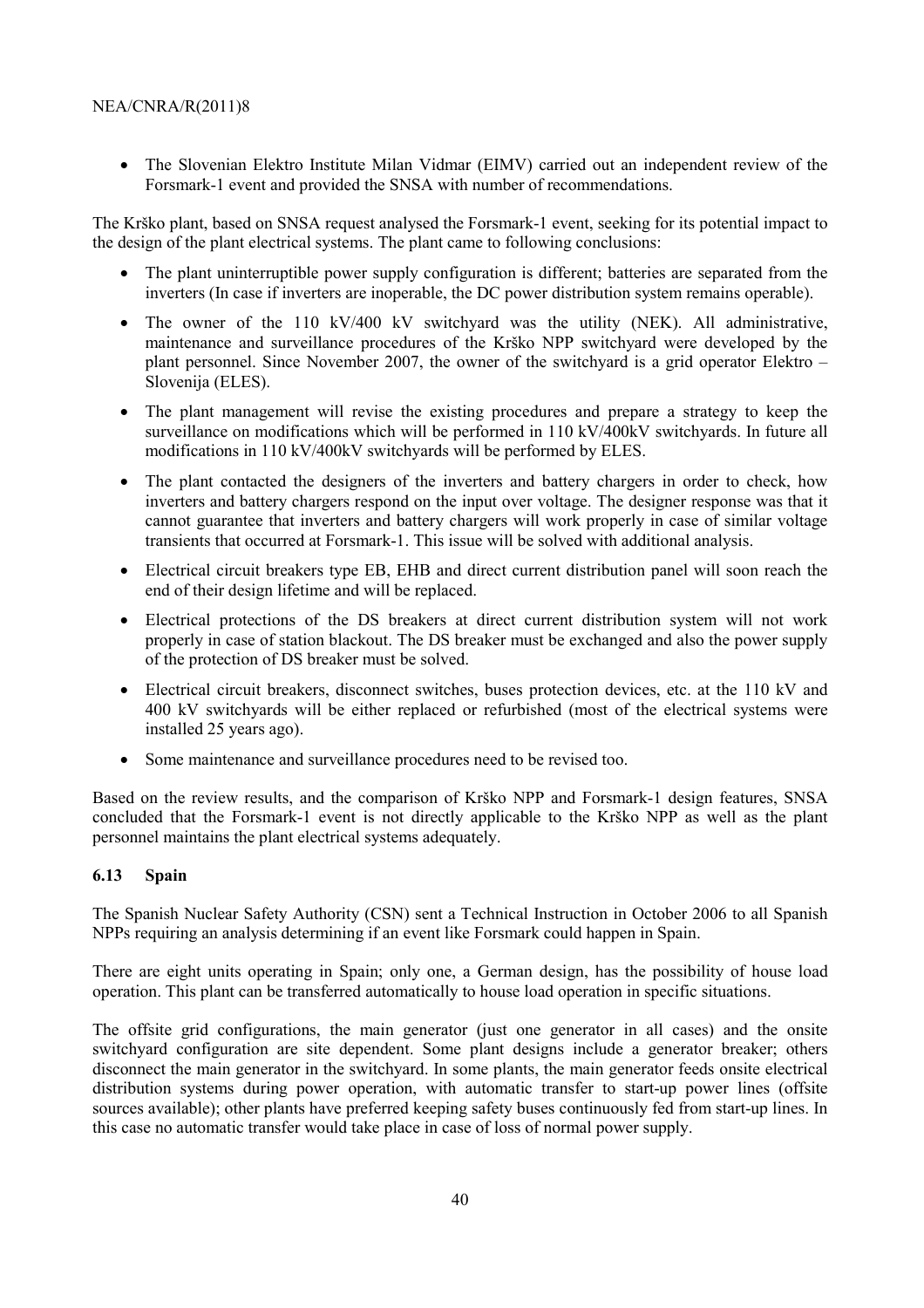The Forsmark-1 incident information allows us to consider capability for house load operation as a factor, followed by other failures (turbine trip, delayed generator breaker opening). The house load operation mode is not foreseen at Spanish NPPs in general the grid faults lead to instantaneous main generator trip and to plant power supply transfer to start-up supply.

Although Spanish NPPs cannot enter into house load operation (excepting one plant), an event involving the main generator and/or switchyards causing voltage/frequency perturbations could occur, challenging hot shutdown achievement.

There are two factors at Spanish NPPs that make similar event to the Forsmark very unlikely. Such two factors are the following:

- Overvoltage could cause the rectifiers to trip, but inverters would remain operating, because they are fed from battery backed DC buses; bypass connections that generally exist at the plants would reenergise vital AC buses. If inverters are also lost, power supply will be ensured through emergency buses transfer to start-up lines, or EDG buses.
- Diesel generator breakers have no dependence on AC power for emergency connection to safeguard buses; then, even considering inverters loss, automatic DG connection will safely take place and emergency buses will be immediately reenergised.

Spanish NPPs are not equipped with a gas turbine for backup power supply, because the offsite power source configuration, as well as EDGs, could provide a sufficient level of safety in all considered states.

The plant analysis included review of switchyard maintenance procedures as well as design of electrical protection. Generally, all Spanish NPPs concluded that no urgent or significant corrective measures were needed. Nevertheless, some improvements were considered and implemented.

In 2009, two inspections were programmed to check some specific aspects regarding Forsmark event. These aspects were included in inspections of the type called "Surveillance Requirements", that is, no Forsmark dedicated inspection was made.

One of the inspections was carried out in the only plant having house load operation capability (It is of interest to mention that automatic actuation demand has never occurred). This plant is a NSSS KWU design.

It was confirmed that rotating inverters (MG sets, d.c. to a.c.) have no overvoltage trip. In case of an overvoltage event, battery chargers would trip, and the MG sets would keep running.

Battery charger-inverter configurations are only used to feed plant computers (i.e., not safety related equipment). In any case, trip on inverters for overvoltage is established 10 V higher than the one for battery charges.

Regarding actuations/transfers due to under-frequency, it was confirmed that they are as follows (in successive steps, of frequency value and/or time delay, if frequency is still decreasing):

- When 400 kV disconnects, house load operation starts.

 - With identical under-frequency setting, but with some delay, the unit would trip and general transfer to 220 kV in the normal (not safety related) 10 kV buses takes place.

 - In case of a faster frequency decrease, general transfer is anticipated by individual transfers in the normal buses.

- Interconnections between normal buses and 10 kV safeguard buses open and EDGs start.

 - Finally, auxiliary feedwater system (AFWS) EDGs start and connect to 380 V buses, with a greater time delay.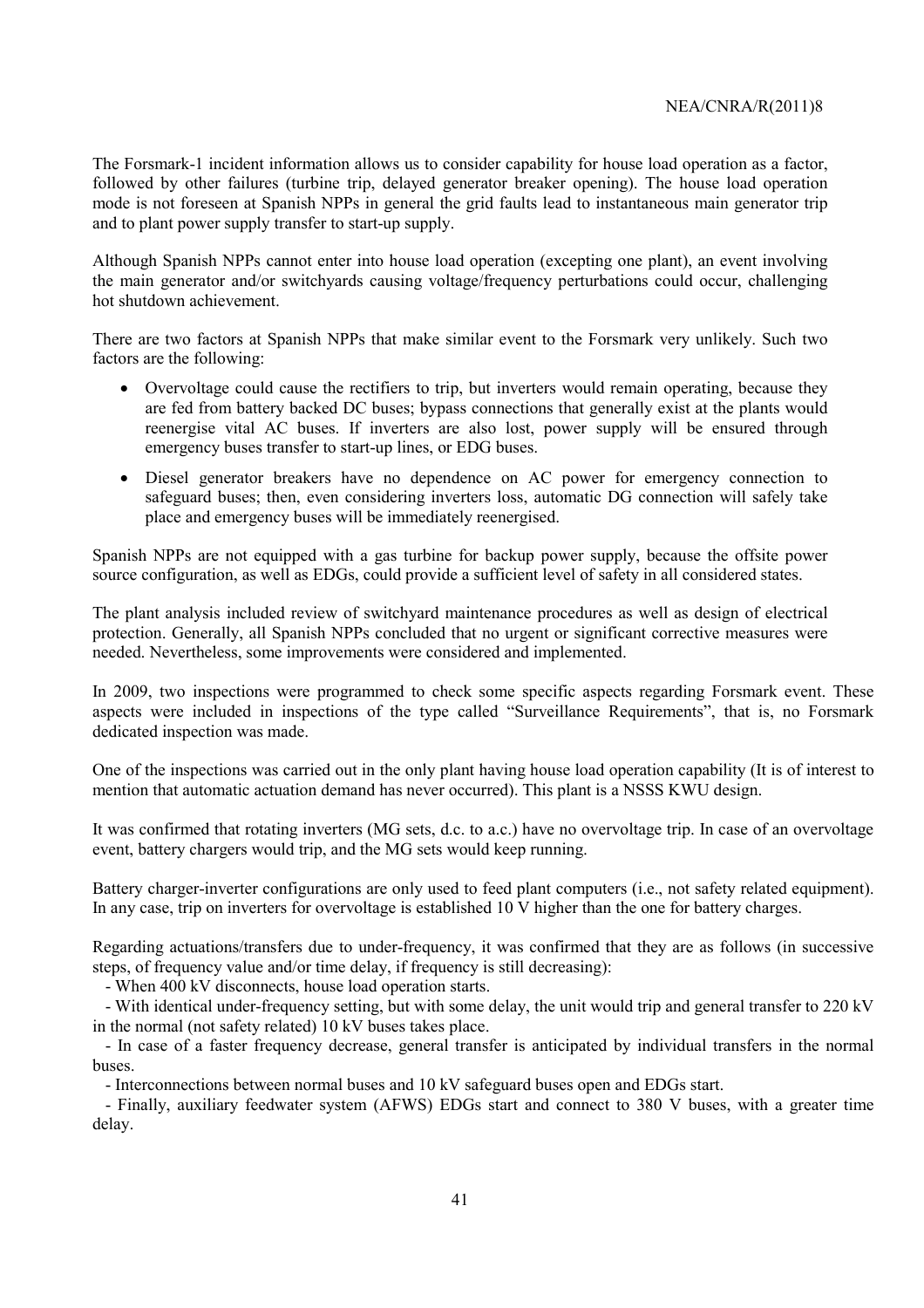The other inspection was carried out in the plant with solid-state UPSs similar to those of Forsmark. This plant is a GE design, BWR-3, Mark I containment.

There are three UPS units in this boiling water reactor (BWR) plant (two of them are safety related; the third one is for control instruments). One design modification was installed during the 2009 refuelling outage in the UPS units, which is considered below.

Previously, rectifiers did trip for overvoltage. In case of overvoltage events, battery and inverter would trip, and that would create an under-voltage condition downstream the inverter that would transfer the UPS to its internal bypass.

The design modification includes a relay upstream of the rectifier in each UPS unit, which would make its a.c. electric supply trip in case of overvoltage. Such a relay would also trip if the card that monitors the d.c. voltage upstream of the inverter detected an overvoltage.

Additional protection (RC circuit) has been added in the internal bypass to prevent large variations in voltage over time from creating parallel coupling of unsynchronised feeds and subsequently blowing the fuse in the circuit.

The design modifications also involved some additional changes in the under-voltage protection, not addressed here.

In 2010, the following actions are being carried out by the Spanish regulatory body (CSN) and nuclear power plants (NPPs):

1. Due to the operation authorization renewal requested by Almaraz NPP in 2010, some requirements have been established by the CSN related to Forsmark.

First of all, Almaraz NPP must implement a trip on class 1E 125V DC battery chargers for output overvoltage during the next refueling outage in 2012. Almaraz NPP will send the documentation about this matter to the CSN to be evaluated; the CSN will check that the protection set point value on the battery chargers is lower than that of the inverters; that is, that rectifiers would trip before inverters.

The second requirement is a procedure modification to make possible the unit trip due to the opening of the breakers which connect the 400 kV bus bars to the unit in every operating condition where auxiliary services are fed by the unit auxiliary transformer. This improvement will avoid house load operation in a NPP that has not been designed to work in that mode. It will have to have been carried out by the first of October, 2010, at the latest.

The last requirement refers to improvements in building protection against atmospheric discharges. They basically consist of installing additional lightning rods in some buildings and increasing the number of conductors which connect these elements to the grounding grid. These measures must be implemented before the 31st of August, 2012 (this requirement is related to the Forsmark event because lightning can create very fast overvoltage; with these measures, overvoltage can be diverted to ground before reaching equipment).

The first and the last requirements have been requested through Technical Instructions, according to CSN procedure for operation authorization renewal.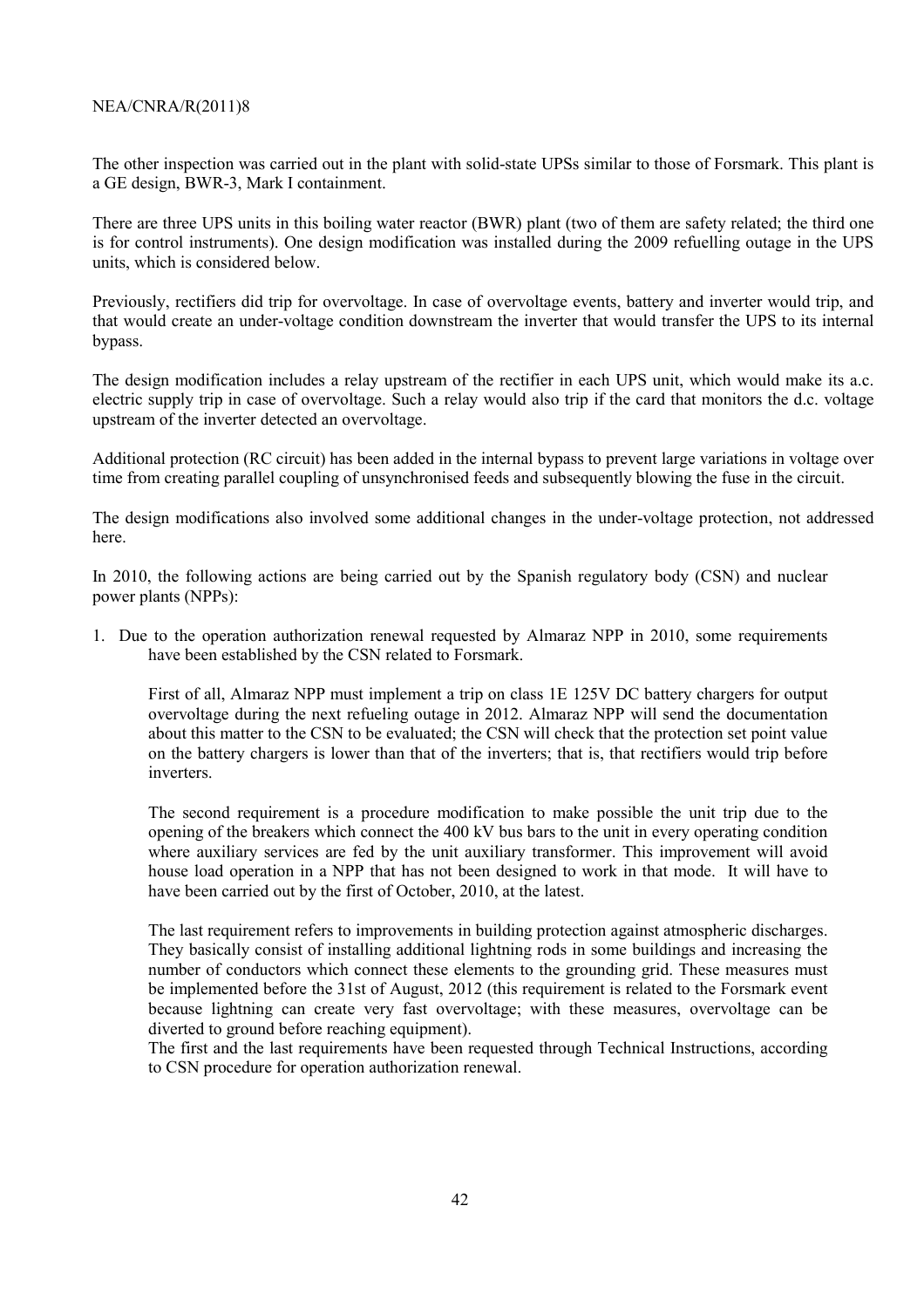2. Because of the operation authorization renewal requested by Vandellós II NPP in 2010, the licensee has been required to develop and implement a design modification, already in process at the time of the request, to protect against lightning all buildings within the double fence which still don't have proper protection. It must be carried out before the 30th of June, 2011.

This requirement has been requested through a Technical Instruction, according to CSN procedure for operation authorization renewal.

#### **6.14 Switzerland**

The Swiss nuclear safety authority HSK made a comprehensive analysis of the Forsmark-1 event. The analysis focused on two aspects of the Forsmark-1 event such as whether (i) the technical and organisational precautions against the results of such disturbance exists in Swiss NPP, and (ii) what consequences a comparable disruptive incident would have had on a Swiss plant. It was also checked whether and which measures have to be taken at Swiss NPPs as lessons learnt from the Forsmark-1 event.

After immediate measures had been taken by the HSK, based on the initial information received about the event in August 2006, namely to see whether a similar occurrence was at all possible in the Swiss nuclear power plants, the HSK then checked in detail, on the basis of the preliminary report from the Swedish regulator, those aspects that had been identified through the event analysis as being significant.

Above all, it was checked to see which technical and organisational measures were in place in the Swiss plants in order to deal with consequences of similar types of events and what the consequences would have been if a similar event had happened. Furthermore, it was checked to see if any measures taken in Forsmark-1 could be applicable to Swiss NPPs. For this, investigations were made concerning:

- The electrical power supply and its relevant protection measures;
- The approach use concerning changes to safety relevant electrical equipment;
- The emergency operating procedures, as well as the simulator training of the shift personnel.
- Furthermore, the operational experience of the Swiss nuclear power plants with similar events was evaluated.

As a result of these investigations, it can be stated that, compared to those areas in Forsmark 1, which were identified as weak spots and which had contributed significantly to the complex run of events, there are no gaps in the technical and organisational measures in the Swiss nuclear power plants. The Swiss plant's behaviour (according to design under similar events) has been confirmed many times in practice.

The Swiss authority recommended, however, that when training shift personnel on the simulator, additional losses of redundancies of safety systems or of the power supply, as well as the loss of information systems and signals in the control room, should also be trained periodically.

Furthermore, the HSK expects that the necessary resources are made available from the operators of the Swiss nuclear power plants in order that events and operational experiences in foreign plants can be evaluated. (Reference is made to "Der Störfall vom 25. Juli 2006 im schwedischen Kernkraftwerk Forsmark 1 und die Auswirkungen auf die Kernkraftwerke in der Schweiz" HSK-AN-6132 available at www.ensi.ch.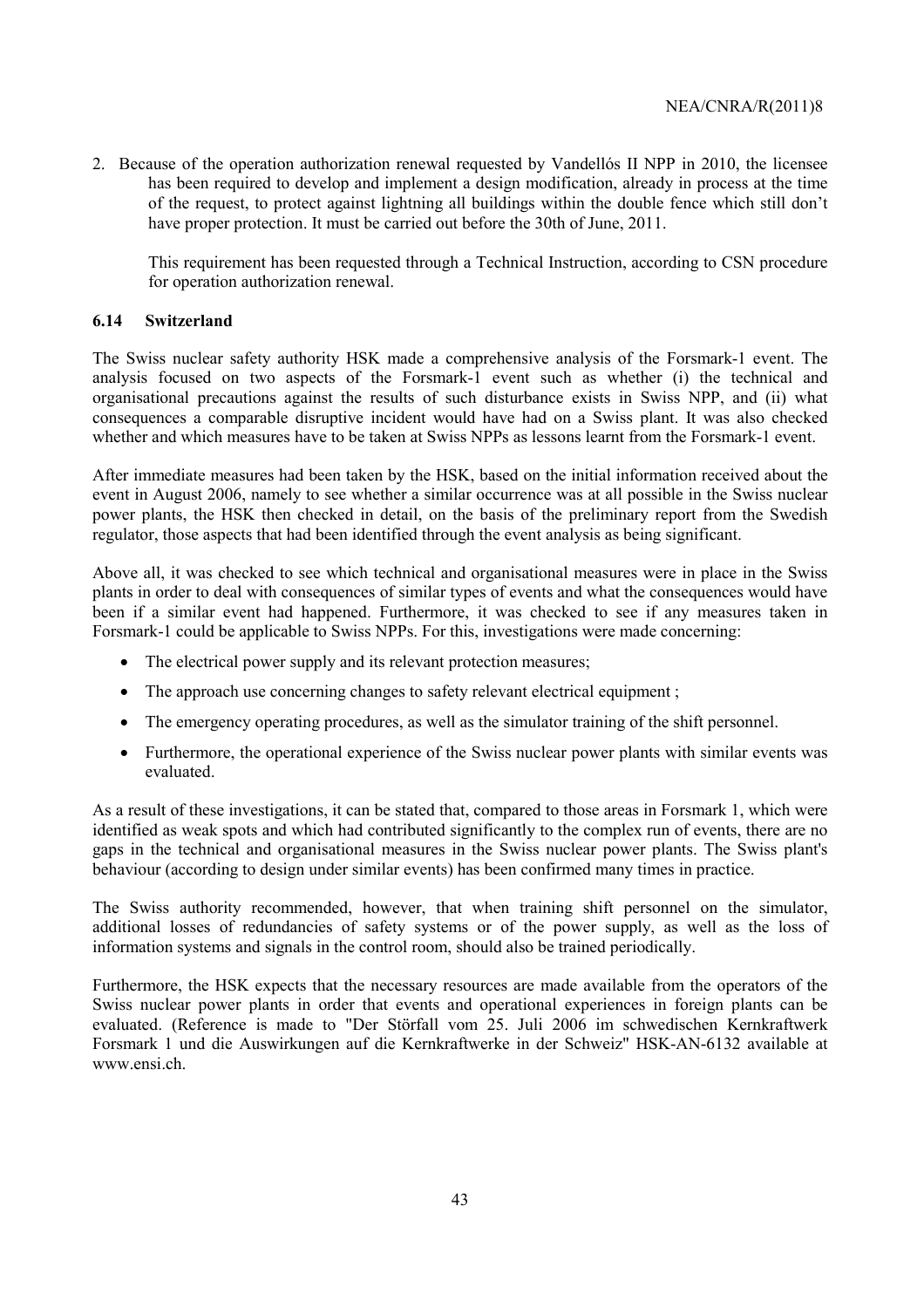A member of the Swiss authority participated in the task group that prepared the DiDELSYS-report and its recommendations. So far he was familiar with the corresponding contributions received from the international community and checked their applicability to Swiss NPPs. In some cases these contributions have led to slight improvements. Examples are preventive adjustments of existing electrical protection equipment and helpful insights that could be applied in the context of the Swiss authorities release concerning the exchange of an UPS. The same member of the Swiss authority participates in the follow-up task group DiDELSYS2.

# **6.15 Sweden1**

#### **The Forsmark Event in 2006**

The Forsmark event occurred on 25 July 2006 at 13:20 on Unit 1 at the Forsmark NPP<sup>2</sup> facility. Former  $SKI<sup>3</sup>$  was informed 10 minutes later. This event was classified as a "category 1 event", according to the Swedish classification system, meaning that the licensee needs permission to restart the plant.

Shortly after the Forsmark event, SKI requested all Swedish licensees to provide evidence and analysis showing that their units (10 totally) did not have similar weaknesses as Forsmark Unit 1. The licensee for Oskarshamn NPP<sup>4</sup> facility was unable to provide this information to SKI in such a short period of time for Unit 1 and 2. Therefore they shut these units down. On 19 September 2006, SKI granted OKG permission to restart the Oskarshamn Unit 2. OKG informed SKI that some modification needed to be implemented on Unit 1, which would require more time. Forsmark unit 2 who has the same design as Forsmark Unit 1, was at the time shut down for yearly outage and was not allowed to restart.

After a review of an application from FKA to restart Forsmark Unit 1 and 2, based on an event analysis, SKI decided on 14 September that the licensee had to implement the following immediate corrective measures before a decision regarding restart:

- modify the UPS voltage protection in such a way that the UPS can withstand an overvoltage up to 130%
- make sure that start of diesels generators and powering of the emergency diesel bus bar shall be independent of the corresponding UPS
- verify the function for the alternate AC power source (gas turbine) to safely feed the Forsmark nuclear installations
- make sure that the visual presentation in the main control room regarding the status of the electrical systems provides an adequate situational picture at loss of power, that does not mislead the operators
- review and improve emergency procedures for operating the electrical equipment.

 $\overline{a}$ 

<sup>&</sup>lt;sup>1</sup> The detailed Swedish response can be found in the IRS report 7788.

<sup>&</sup>lt;sup>2</sup> Licensee is Forsmark Kraftgrupp AB, FKA

<sup>&</sup>lt;sup>3</sup> On 1 July 2008 a new authority, The Swedish Radiation Safety Authority, SSM (Strålsäkerhetsmyndigheten) was established. This new authority is a merger between SKI (The Swedish Nuclear Power Inspectorate) and SSI (The Swedish Radiation Protection Authority).

<sup>4</sup> Licensee is Oskarshamn Kraftgrupp AB, OKG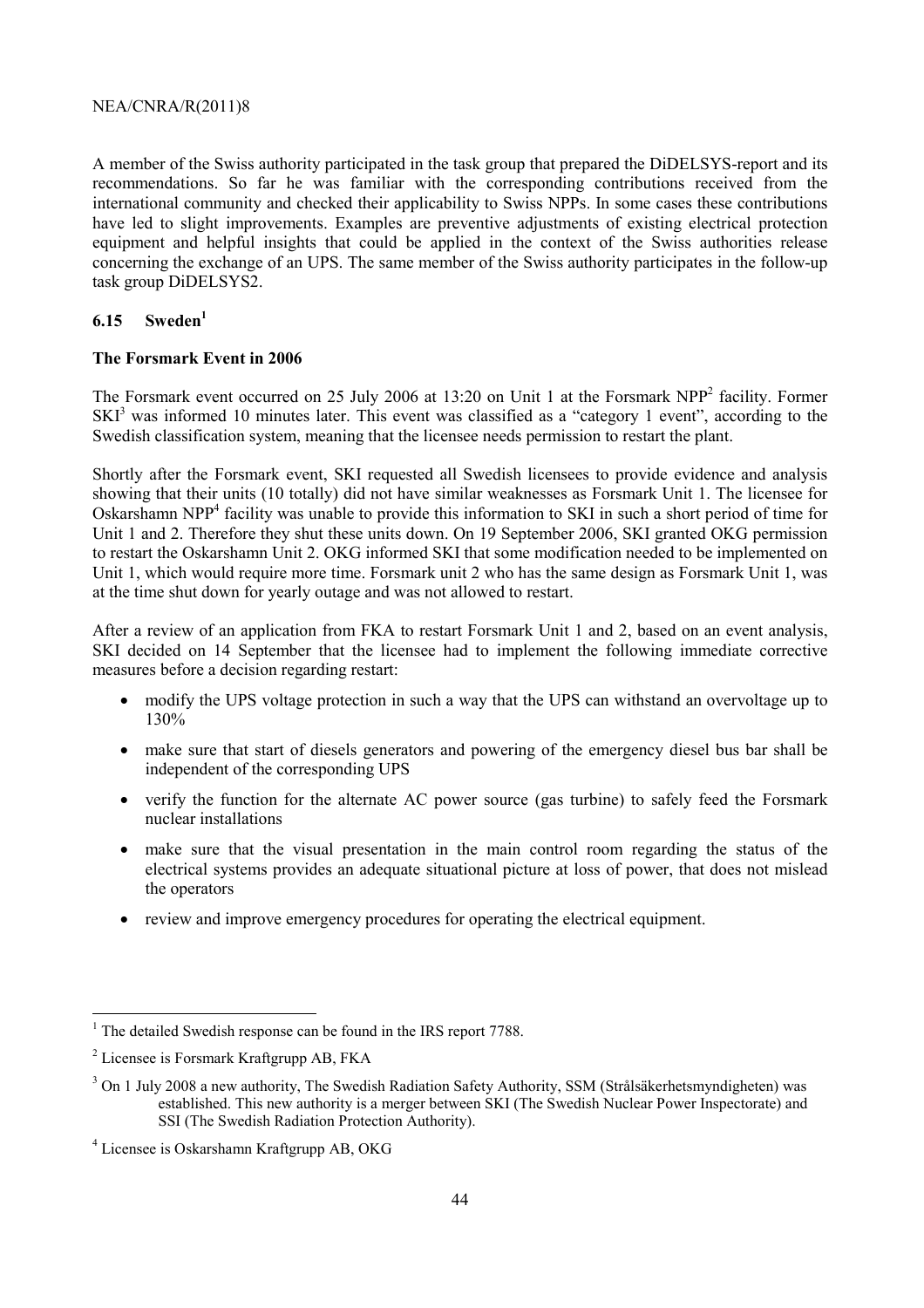The SKI decision on 28 September 2006 that granted permission to restart Forsmark unit 1 and 2 also put the licensee under enhanced SKI supervision as a condition for continued operation of unit 1, 2 and 3. These conditions included requirements on the licensee to:

- provide SKI with minutes from operational meetings on a daily basis
- provide SKI with documents related to internal decision making to restart a unit after any planned or unplanned outage or reactor trip.

The restart permission also included the following requirements on the licensee:

- A. To develop an action plan which shall show how the licensee will:
	- improve the plant staff's capability to judge, classify, evaluate and take appropriate measures when the reactor behaves in an unexpected manner
	- improve the process of maintenance and periodic supervision of installed components and systems
	- improve the procedures regarding the plant design changes
	- review, assess and boost the safety culture of the company management and all staff employees involved in operations and maintenance.
- B. To review and update the Final Safety Analysis Reports (FSARs) for Forsmark units 1, 2 and 3 respectively, to include requirements for the plant design base, concerning transients resulting from malfunctions and disturbances in the power supply.
- C. To provide SKI with the directives/orders from the company board to the CEO, regarding the priorities between safety and production.

#### **From restart in September 2006 until June 2010**

In December 2006 the licensee notified SKI of an update of the FSARs for Forsmark unit 1 and 2 respectively. The update on design base was a general requirement, that electrical equipment important to safety shall be able to withstand over-voltages up to 130%.

In April 2010 the licensee notified SSM of a renewed update of the FSARs for Forsmark unit 1 and 2. An update of the Forsmark unit 3 FSAR will follow year 2010.

The FSAR update is a complete renewal of the design base general requirements concerning over-voltages and frequency variations. The notification of the updated FSARs has many attachments with analysis reports, reports of measures taken to fulfil the new design base requirements etc.

FKA has since the FSARs update in the end of 2006 until 2010, continued to make very thorough investigations and analysis on a wide and deep basis, with the main goal to achieve robust electrical power supply systems within the plant. The work is done in a project called the "600 investigation".

*As these FSARs update still are under review and assessment at SSM the summary of measures taken by the licensee, given below, is only preliminary.*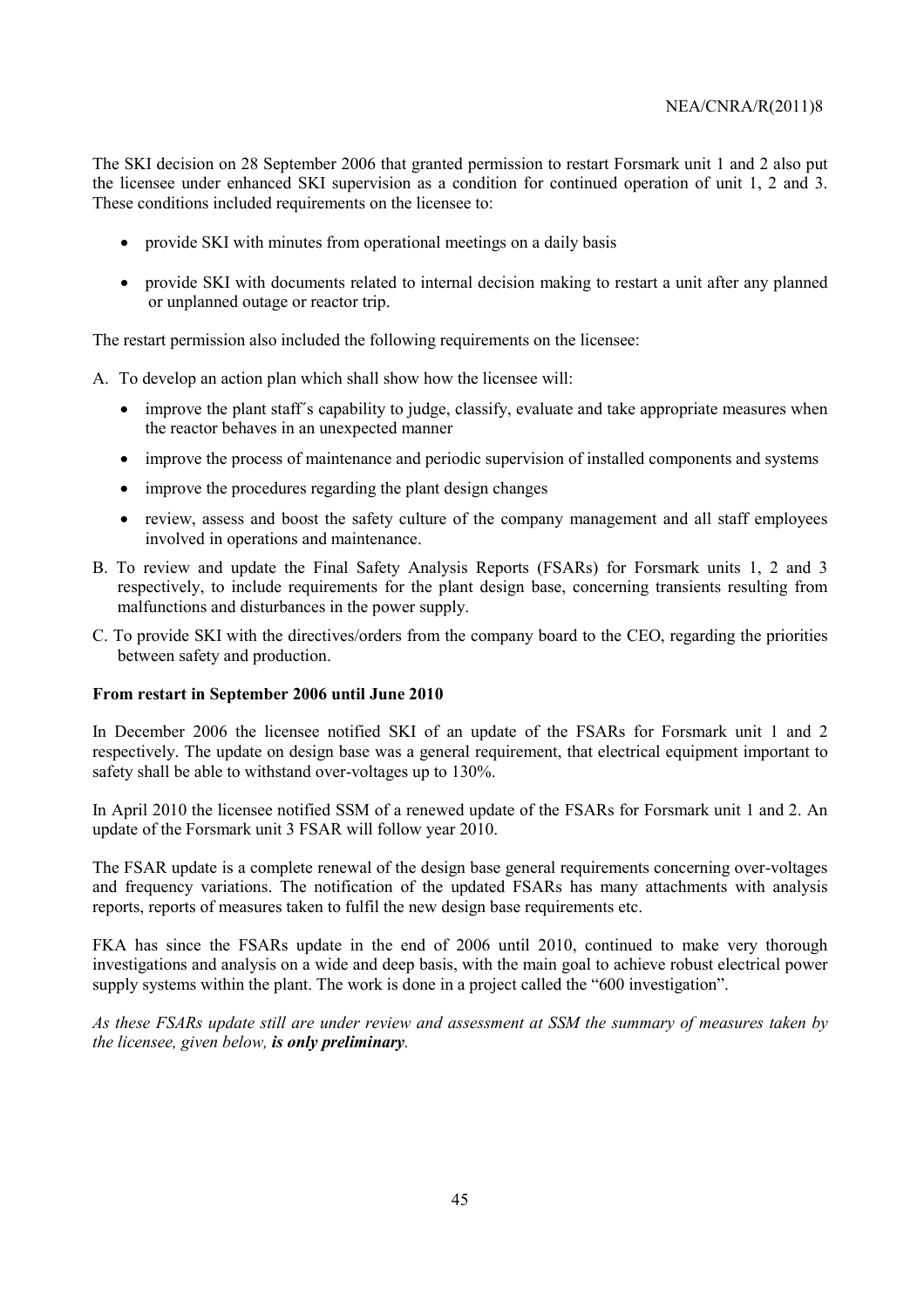The summary also includes measures taken by Svenska Kraftnät (SvK) at the substations at the Forsmark plant. Svenska Kraftnät is a state utility which administers and runs the national electrical power grid including power lines for 200 kV and 400 kV as well as substations (switchyards), interconnectors to neighboring countries and IT systems. Svenska Kraftnät is also the authority responsible for Sweden´s power supply contingency planning.

#### **Forsmark power plant**

The "600 investigation" has so far resulted in FSAR design base requirements with mainly three categories of requirements.

- *Overvoltage limitations* Protection measures and operation/functional limitations to avoid and limit possible over-voltages over a certain level. At this stage the investigation findings imply that possible over-voltages are limited to be not greater than 142%.
- *Overvoltage hardiness*, Electrical equipment important to safety shall withstand different overvoltage levels, each level for a specified duration time, starting from 142% (shortest time) down to 110% (in continuity). New equipment shall withstand up to 150% overvoltage in a maximum specified time. This category of requirement also includes a prerequisite of a maxim rise time per second for the overvoltage.
- *Frequency hardiness*, Electrical equipment important to safety shall with high reliability fulfil their intended functions at frequency variations defined in SvK regulations SvKFS 2005:2 3 §2, table 2 and in addition at frequency variations that could arise in case of load rejection at full load (frequency rise to 55 Hz and thereafter a linear decrease to 50 Hz in 90 seconds).

Malfunctions and disturbances in the power supply, that equipment important to safety shall be protected from, can be originating from systems such as, the national power grid 400 kV (including substation), 70 kV regional grid (including 70 kV substation and gas turbine) and the plant equipment itself, including generators and transformers.

Updated requirements are also implemented which concerns selectivity of failure isolation depending on the type of failure and where it is located. Examples are that a short circuit shall be disconnected as near as possible to the fault and the upstream distribution board shall not be disconnected. The disconnections of a downstream distribution board shall be realised as near as possible to the feeding point.

FKA has made investigations about which over-voltages could appear from different postulated failures and which of these shall be considered to be the dimensioning FSAR requirements. In one of the analysis that was performed by Alstom it was found that some worst case failure combinations could be found in the generator excitation subsystem. This was further analysed using simulation and modelling (PSS/E) analysis performed by a subcontractor (Gothia Power). In this type of modelling the unit-specific parameters for the power grid, substation, generators and transformers are used.

These simulations showed that in some rare failure combinations could result in overvoltage of about 160% due to failure in generator excitation equipment. FKA have taken actions to limit these failure possibilities by disabling certain excitation functions. The simulations and analysis reports have resulted in different limitation actions. After this the maximum possible overvoltage that can appear according to the analysis is 142%.The equipment important to safety shall be designed to withstand this overvoltage level.

To fulfil the new FSAR requirements, FKA has made systematic analysis of the impact on all electric equipment important to safety to find out if the equipment withstands the new requirements. The analyses are to be finalised this year.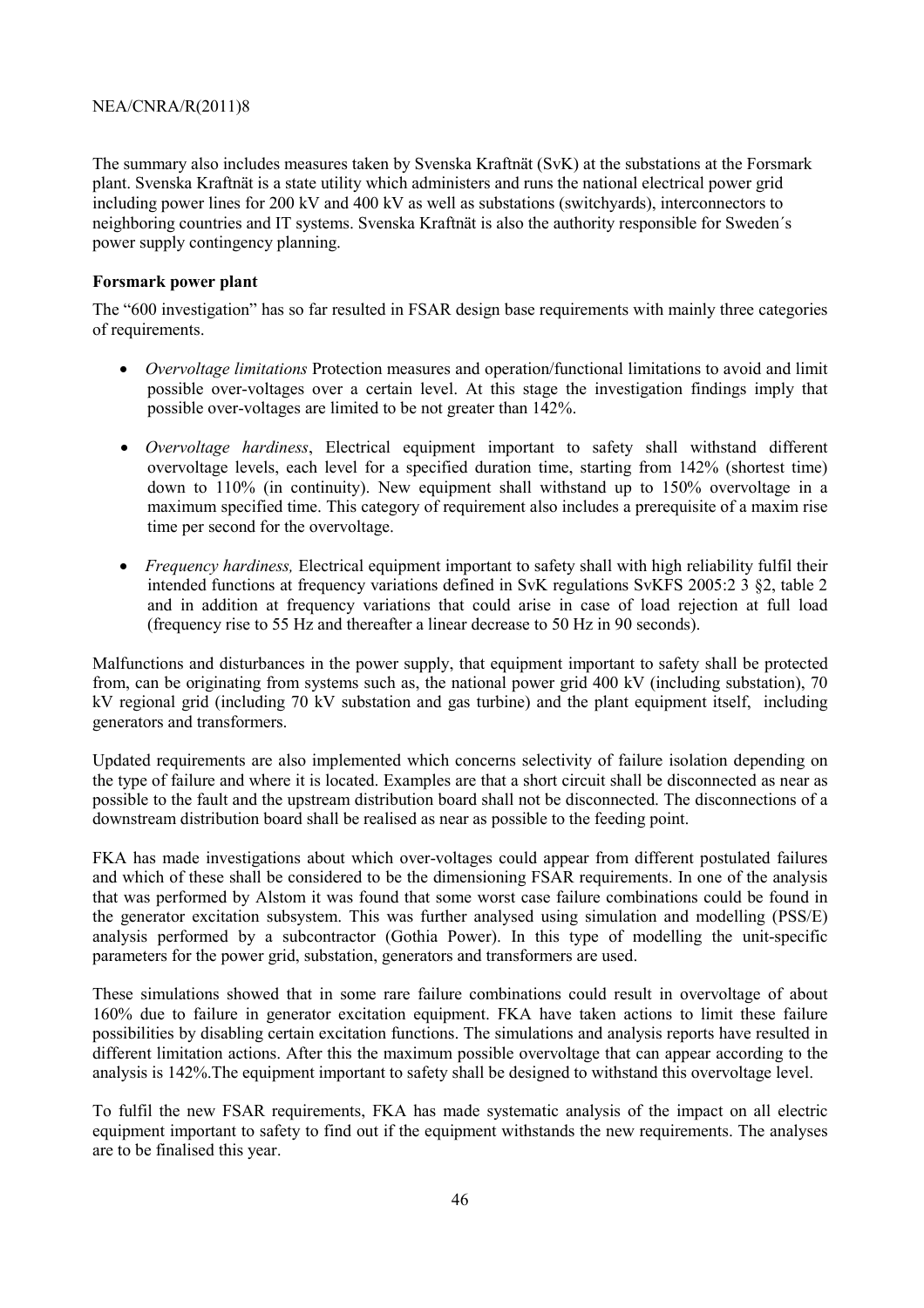The analysed equipment comprises:

- different substations, substation equipment and bus bars
- cables
- motors
- transformers
- **batteries**
- rectifiers
- UPS equipment
- electric heaters
- fuses.

For equipment supplied from batteries, UPSs and rectifiers, findings have resulted in modifications. All analysis and tests are at present time still not finished.

#### **Svenska Kraftnät**

SvK has a running upgrade and modernisation program for the 400 kV lines in the national power grid and its substations at all Swedish nuclear power plants. The main task is to match the power uprate at the nuclear plants and to keep a stable and reliable Swedish power grid.

A secondary task which is communicated to the nuclear power plant owners is the modernisation of the substations and its equipment for 400 kV. The modernisation comprises simplification of substations and the introduction of new Disconnecting Circuit Breakers (DCBs). When used in a substation, the DCB replaces the conventional combination of circuit-breaker and separate disconnectors. *These new DCBs,*  which also are over dimensioned, *have all significantly shorter disconnection time than the circuit breakers used earlier,* reducing the impact of power grid failures on the NPPs.

#### **6.16 United Kingdom**

The UK Nuclear Installations Inspectorate (NII) has ensured that the licensees are aware of the event; the licensees have been, and are still, engaged in the OECD working group, which is specifically investigating the implications of the 'Forsmark event'.

In response to a letter and enquiries from NII, British Energy and Magnox (our operating NPP licensees) have outlined their intentions as follows:

Magnox:

Magnox consider that the inherent design and protection systems of their plant mean that the effects of a 'Forsmark event' at its sites is extremely unlikely. However, as a prudent measure Magnox are looking at the implications of an abnormally high voltage on essential supply systems.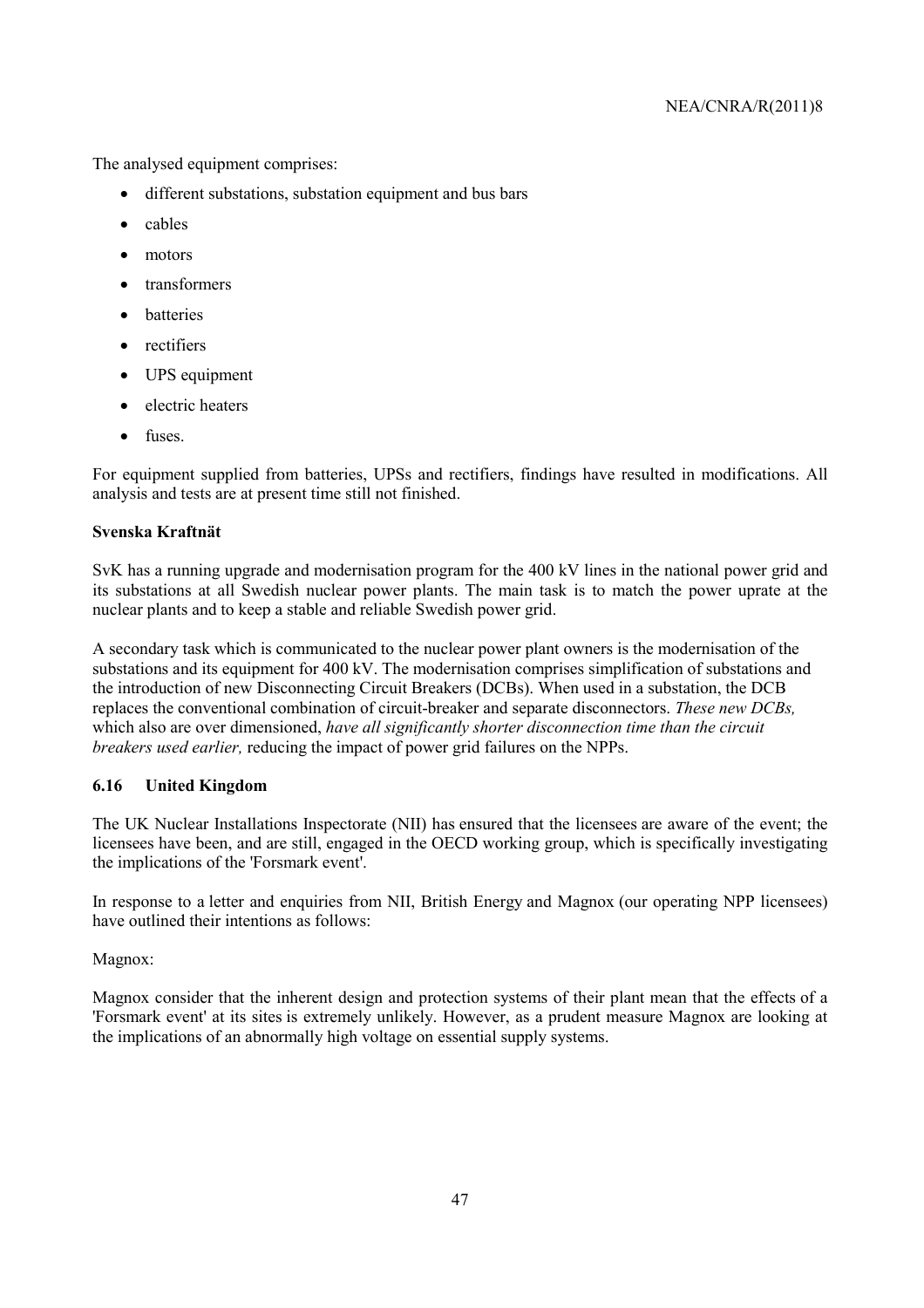# British Energy:

Protection against the effects of transmission disturbances is provided at all British' Energy's (BE) nuclear power plants; BE consider that the effects of a 'Forsmark event' on BE sites is extremely unlikely. Nonetheless BE has proposed to undertake the following assessments at each of its NPP:

- Review existing analysis models of plant and grid connections;
- Undertake transient analysis to determine maximum credible over voltage at the various essential systems;
- Review the over voltage protection of transformers, rectifiers, battery chargers, motor-generator sets and static UPS systems;
- Confirm that over voltage protection on the above essential plant is appropriately set;
- Confirm independence of standby diesel and gas turbine generators.

At this stage NII is content that NPP licensee's are responding appropriately to the issues raised by the event and NII will continue to monitor progress by the licensees in the undertaking of the work to address their intended commitments.

# **6.17 United States of America**

On July 25, 2006, a significant event occurred at Forsmark Unit 1 in Sweden, which initiated with a fault in the 400 kV switchyard. This event drew the attention of nuclear regulatory agencies around the world as the details of the sequence of events became more clear. In the U.S., the event produced a number of NRC actions, including internal and external communications on the event, efforts to evaluate the event vis a vis the potential for a similar occurrence in U.S. designed plants, and a number of interactions within the agency and between the agency and external agencies and international regulators.

Below is a summary list of the actions taken by USNRC staff. Some of the actions include; internal and external NRC communications including Generic Communications, participation in other government agency and industry meetings, Regulatory Conferences, WGOE meetings, NUREG updates, and Agency lessons-learnt reviews.

Licensee actions included factoring the event into their corrective action programs for determination of applicability and any possible lessons learnt, and the Industry, through the Institute for Nuclear Power Operations (INPO), also issued a Significant Event Report and Significant Event Notification. Several staff evaluations and several NRC briefings were conducted on the event.

The detailed list of agency activities is provided below, listed in rough chronological order:

- 1. NRC staff and its supporting contractor laboratories developed and published NUREG/CR-7007on Diversity Strategies for Nuclear Power Plant Instrumentation and Control Systems (ML100541256) NUREG highlights the event involving several Common Cause Failure (CCF) issues that occurred on July 2006 at Forsmark Unit 1 in Sweden. (Document date: 2/18/2010).
- 2. The Division of Engineering in the Office of Nuclear Reactor Regulation (NRR) developed an internal staff report to document and explained the differences between the Forsmark design and US designs. (September 5, 2006)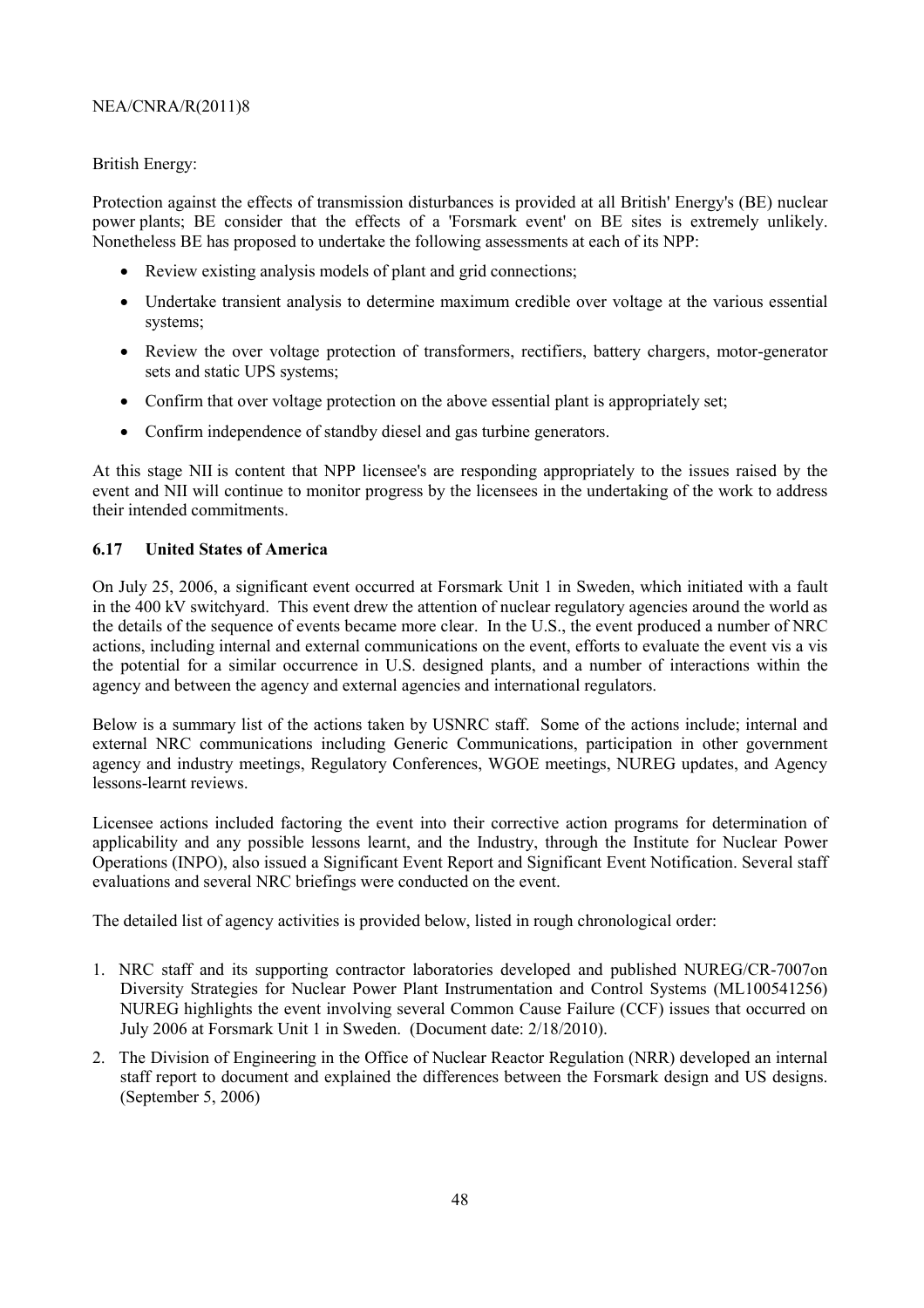- 3. The USNRC Office of Nuclear Reactor Regulation participated in the December 2006 Committee on Nuclear Regulatory Activities Meeting and Bilateral Meetings with nuclear safety regulatory agencies in France and Switzerland to discuss this, and a number of other topics. Subsequent bilateral visits by NRC staff and management to Sweden and the Forsmark plant were conducted as recently as April 2010. NRC Staff responded to a management action item, known as a Yellow Ticket (number 020060267) for CNRA Members to meet with their Delegates Prior to Next Meeting to Review the Agenda and Provide Input on WGOE Plan of Work. A special in-depth session was held on the incident at Forsmark NPP as part of this meeting.
- 4. NRC staff included reference to the Forsmark event in the agency's Standard Review Plan NUREG-0800 Section 8.2 (ML0636004100), which is the technical review guidance and tool used by NRC staff in the conduct of staff review of License amendment and other licensing actions requested by industry.
- 5. NRC Staff attended a meeting at Swedish Nuclear Inspectorate (SKI) and Participated in a Scandinavian Symposium on Nuclear Technology Conference (Kärnteknik 2006) In Stockholm, Sweden, in which the Forsmark event was reviewed and discussed.
- 6. Several Licensees incorporated the facts associated with the Forsmark event into their corrective action programs. NRC reviewed one of the licensees' programs in the CLINTON POWER STATION NRC PROBLEM IDENTIFICATION AND RESOLUTION INSPECTION REPORT 05000461/2007007 (ML071220208)
- 7. NRC Operating Experience staff conducted a Quarterly Operating Experience (OpE) Summary 2nd Calendar Quarter 2006 briefing of NRR management for recent notable OpE, which included a discussion of the Forsmark event.
- 8. NRC Operating Experience Branch Chief participated in the periodic Joint IAEA/NEA Technical Meetings to Exchange Experience on Recent Events in Nuclear Power Plants and the Joint IAEA/NEA Technical Meeting on the Incident Reporting System Activities. These meetings included discussion of the Forsmark Event.
- 9. The NRC's Operating Experience Branch (IOEB) posted an internal OpE communication on August 2, 2006, describing the Forsmark event and thereby communicating the event to a widespread internal audience within the agency. IOEB screened the event in for further evaluation as an "Issue for Resolution" (IFR) on Friday, August 4, 2006. Titled: Issue for Resolution (IFR) 2006-026 - Forsmark 1 - EDGs Failed to Start When Unit Disconnected from Grid.
- 10. On January 23, 2007, NRC staff conducted a "JOINT MEETING OF THE NRC AND THE FEDERAL ENERGY REGULATORY COMMISSION" in which a discussion with FERC on Forsmark event took place. This meeting was to identify any implications of the event for possible action by FERC.
- 11. The Electrical Engineering Branch (DE/EEEB) in NRR provided technical expertise and input for an Operating Experience IFR evaluation of the Forsmark event, that was finalised in June, 2007. (The purpose of this evaluation was to determine the significance of the event, its generic applicability to US nuclear plants, and provide recommendations based upon lessons learnt. In their technical evaluation, electrical engineering technical staff concluded that this issue is a safety concern, but it is not generic to U.S. domestic plants.
- 12. On November 2, 2006, staff conducted an Operating Experience (OpE) Significant Topics Briefing to management. OpE Briefing 2007-01, "Significant Loss of Safety-Related Electrical Power at Forsmark Unit 1," provided an overview of the event and a discussion of why the event is not applicable to domestic plants. The NRC staff issued an Information Notice (IN) on this issue. IN 2006-18: "Significant Loss of Safety-Related Electrical Power at Forsmark Unit 1, in Sweden", was issued on August 17, 2006, and is available in ADAMS under Accession number (ML062220339).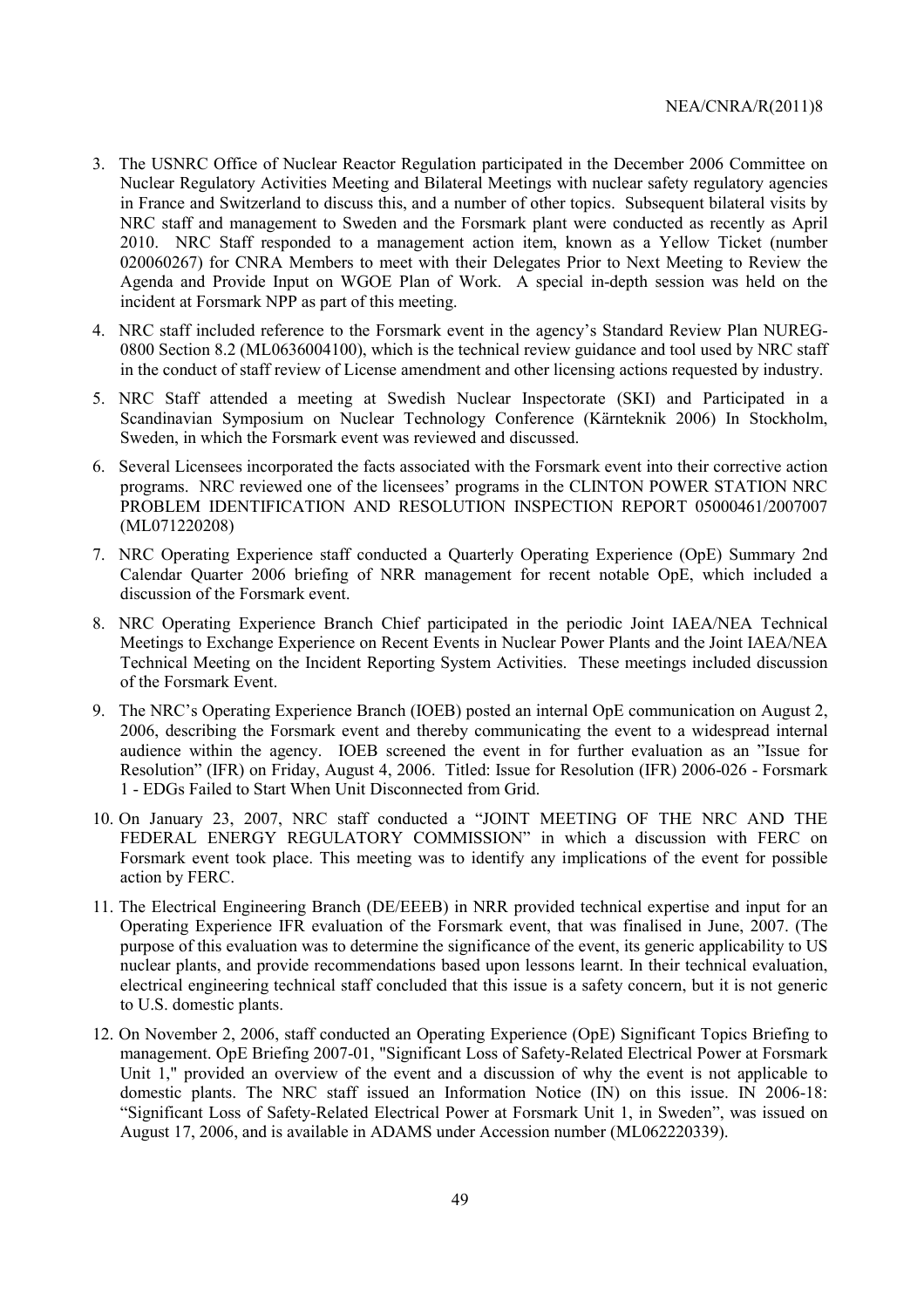- 13. NRC LESSONS-LEARNT OVERSIGHT BOARD: SUMMARY OF THE MEETING HELD ON MARCH 28, 2007 (ML070990252) The Lessons-Learnt Oversight Board (LLOB) Meeting was held on March 28, 2007
- 14. The purpose of the meeting was (1) to discuss LLOB selected recommendations from an Office of Inspector General (OIG) Audit Report, agency documents, and external reports, and (2) to discuss suggestions for improving the Lessons-Learnt Program (LLP). Based on information received subsequent to issuance of IN 2006-18, which was issued based on information available at the time, staff recommended that the IN be supplemented to include additional considerations to emphasise the importance of the following items:

(a) The plant Class 1E auxiliary system of the future advanced reactors (likely to be designed for house load operation), may be adversely impacted by the voltage transients due to delayed fault clearing in the switchyard (due to reasons such as a failed/stuck breaker). The impact should be adequately evaluated down to the level of UPS buses.

(b) The low frequency protection of generators may be phase dependent, which should be verified.

(c) The equipment for providing the important control room indications (such as control rod position indication) should be preferably fed or backed-up by DC power or fed from dual UPS sources.

The supplement to IN 2006-18 became publicly available on August 10, 2007. This updated report is also available through the NRC Public Website, at the following http address: http://www.nrc.gov/reading-rm/doc-collections/gen-comm/info-notices/2006/in200618sup1.pdf

- 15. The NRC has issued three recent Generic Communications on the subject of grid reliability, Offsite power, and switchyard issues:
	- a. Regulatory Issue Summary (RIS) 2004-05 (Issued prior to the Forsmark event): Grid Reliability and the Impact on Plant Risk and the Operability of Offsite Power was issued to advise Nuclear Power Plants (NPPs) of the requirements in Title 10 of the Code of Federal Regulations (10 CFR) Section 50.65, 50.63, and Part 50, Appendix A. In addition, the NRC issued two Temporary Instructions that instructed the regional offices to perform follow-up inspections at NPPs on the issues identified in the RIS.
	- b. Generic Letter 2006-02: Grid Reliability and the Impact on Plant Risk and the Operability of Offsite Power was issued following the RIS to request further information from licensees. The requested information included the interfaces between the NPPs and the grid operators and offsite power restoration procedures.
	- c. Information Notice 2007-14: Loss of Offsite Power and Dual-Unit Trip at Catawba Nuclear Generating Station was issued to inform NPPs of an event that occurred at Catawba due to current transformer (CT) failures and improper switchyard bus differential relay settings.
- 16. The staff of the Offices of Nuclear Reactor Regulation and Research conducted a second briefing to NRC Management on the lessons learnt from the Forsmark event. The briefing was entitled "Operating Experience Brief 2008-02 – Forsmark Lessons Learned" and occurred on December 6, 2007.
- 17. The NRC participated in the "International Workshop on Defense in Depth Aspects in Electrical Systems of Importance for Safety." Sponsored by CSNI This included the "Working Material IRS Topical Study Analysis of Events Related to Interaction Between the Grid and the Nuclear Power Plants" In addition, NRC staff have participated in the series of meetings and work to produce the Defense in Depth of Electrical Systems (DiDELSYS) report. The report is currently available at http://www.nea.fr/html/nsd/docs/2009/csni-r2009-10.pdf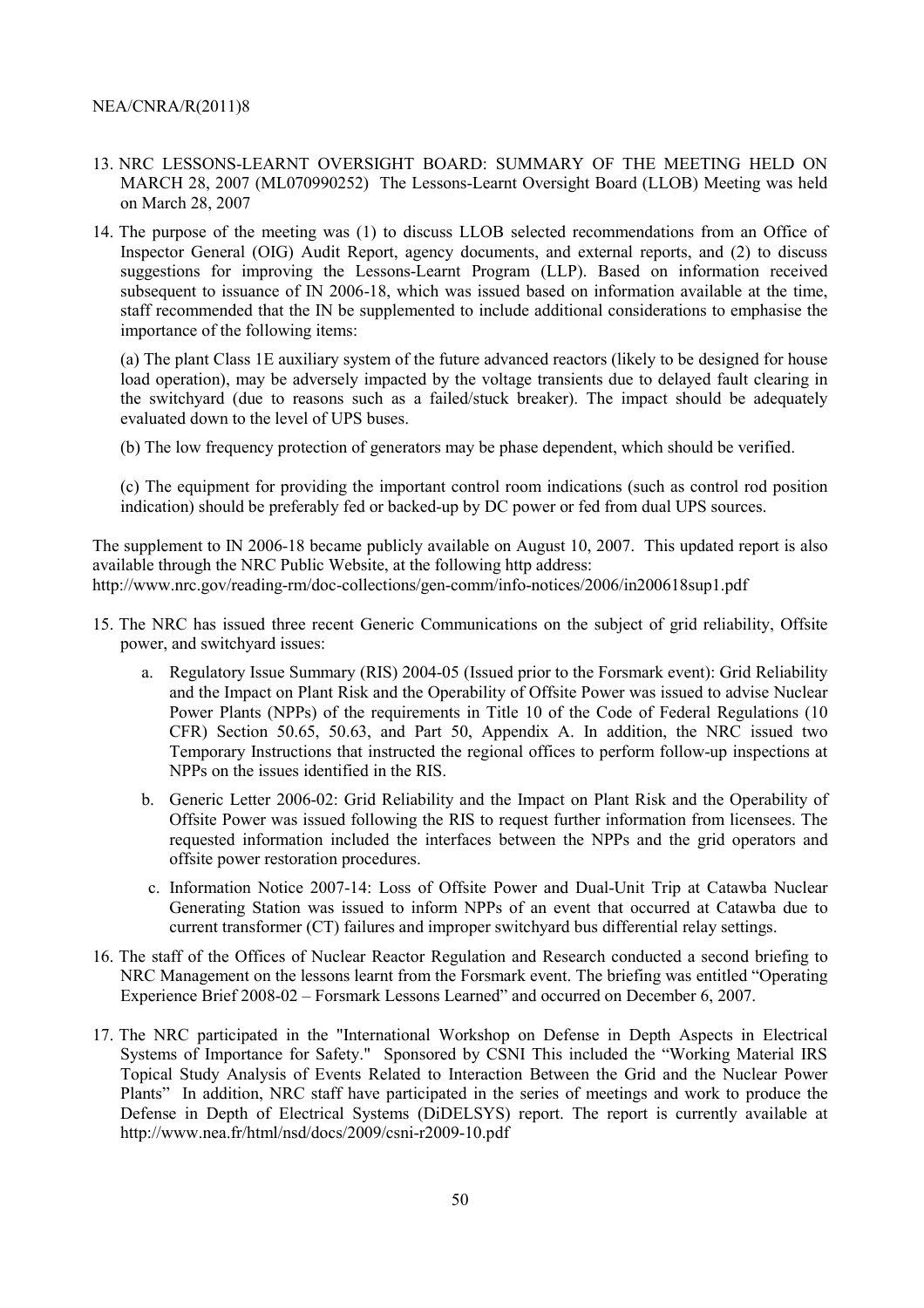- 18. NRC/RES continues to participate in CSNI sponsored follow up activity to identify guidelines to conduct periodic review of hazards from grid generated voltage and frequency transients.
- 19. NRC staff briefed the Nuclear Power Engineering Committee of IEEE and the committee has authorised revisions to two IEEE standards to incorporate the lessons learnt from the Forsmark event.

Communication with Industry on the Forsmark Event:

The industry in the United States was provided with the information on this event via a number of sources, including the NRC Information Notices, news media information, participation in the Regulatory Information Conferences in which this topic was discussed and through reports issued to the industry by the Institute of Nuclear Power Operations (INPO). The INPO reports are not publicly available, but are fully distributed throughout the utility members of this organisation. All U.S. nuclear utilities are members of INPO.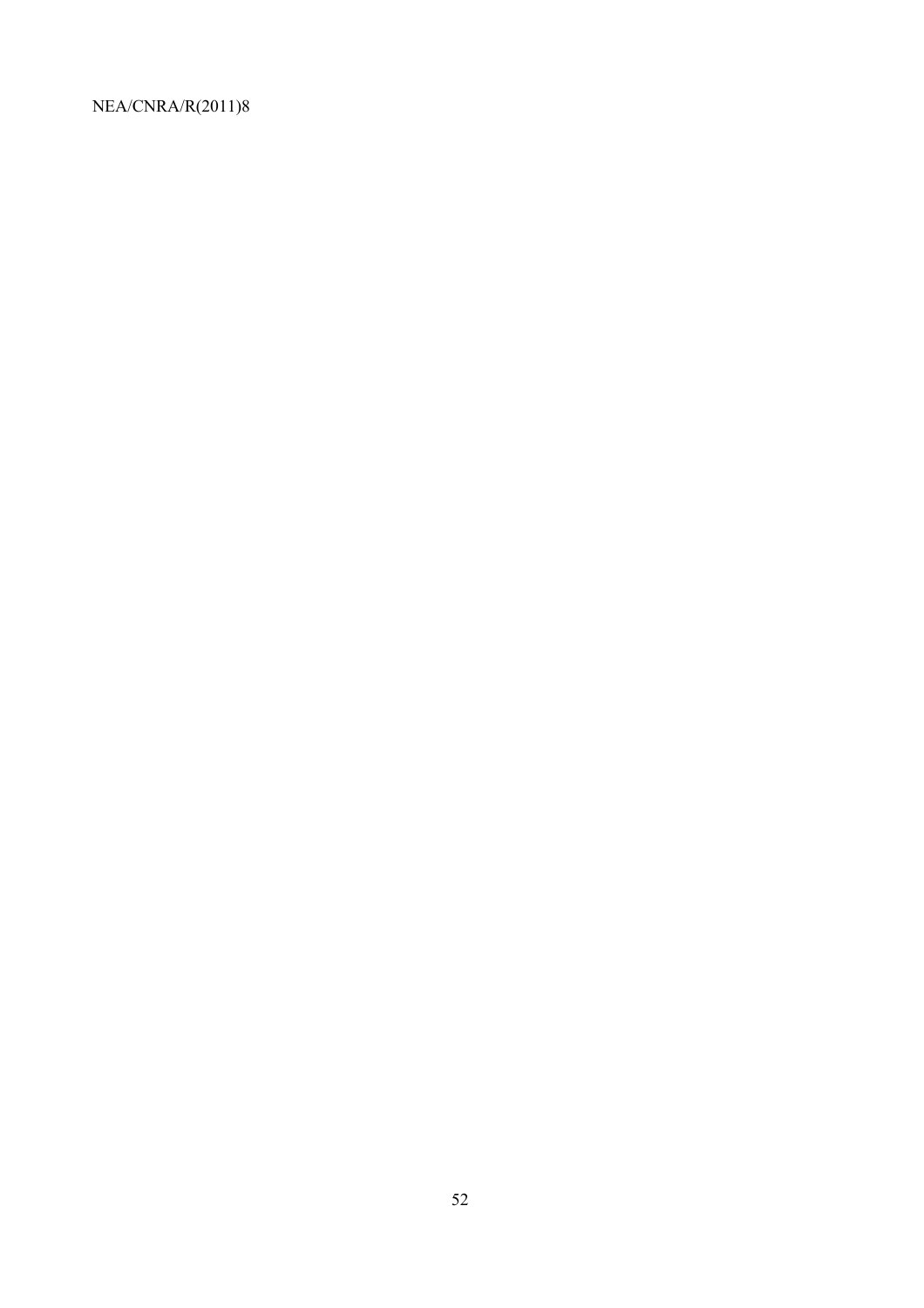#### **APPENDIX A. DIDELSYS RECOMMENDATIONS IN DETAIL**

The following text is an excerpt from the Defence in Depth of Electrical Systems and Grid Interaction Final DiDELSYS Task Group Report, NEA/CSNI/R(2009)10, issued 9 November 2009.

#### **4.2 Recommendations**

The DiDELSYS [Defence in Depth of Electrical Systems and Grid Interaction] Task Group performed: a review of recent operating experience related to nuclear power plant electrical system failure events, held fact-finding discussions with representatives of several European utilities, directly involved members on the working group who are active in the IEEE, IEC, and KTA standards setting bodies, and reviewed current good safety practices originating from regulatory bodies and WANO [World Association of Nuclear Operators]. The group observed that practices implemented in one country to address their specific operating experience were not necessarily being communicated or adopted in counterpart organisations in other countries, or to international design standards bodies such as IEEE or IEC.

The process of changing accepted electrical design standards is recognised as being a  $3 - 5$  year long process from the time of creating a working group to the time the standard is adopted and published for use. It must also be noted that creation of a new standard does not necessarily imply its adoption or use in upgrading nuclear safety related equipment unless the national regulator makes the new standard obligatory. The DiDELSYS Task Group was not chartered to carry out new electrical systems analyses or define specific numerical values for qualifying safety related electrical equipment. This is the proper responsibility of design and operating organisations. The task group did make substantive observations where specific practices had "gaps" and where design standards need to be upgraded. These are summarised in the following subsections.

#### **4.2.1 Recommendations related to preventing electrical grid and plant generated electrical faults**

The task group recognises that WANO SOER 99-1 and their 2004 Addendum offers a number of practical approaches to reduce electrical grid challenges and these should be addressed by nuclear power plant operating organisation. These include, but are not limited to:

- Establishment of Binding Agreements between nuclear power plant operators and transmission system operators for communication and coordination of planned activities such as major upgrades.
- Jointly planning and coordinating electrical circuit test and maintenance activities,
- Requiring transmission system operators to provide nuclear power plant operators with early warning of any on-going electrical grid problems that may become more severe. Examples would include degradation in voltage or frequency, sudden loss of major production units, or problems that might require de-energising a critical circuit or substation.
- Requiring nuclear power plant operators to provide transmission system operators with early warning of any operational limitations that might impact nuclear power plant output. Examples would include: technical specification limitations that might require a power reduction or controlled shutdown.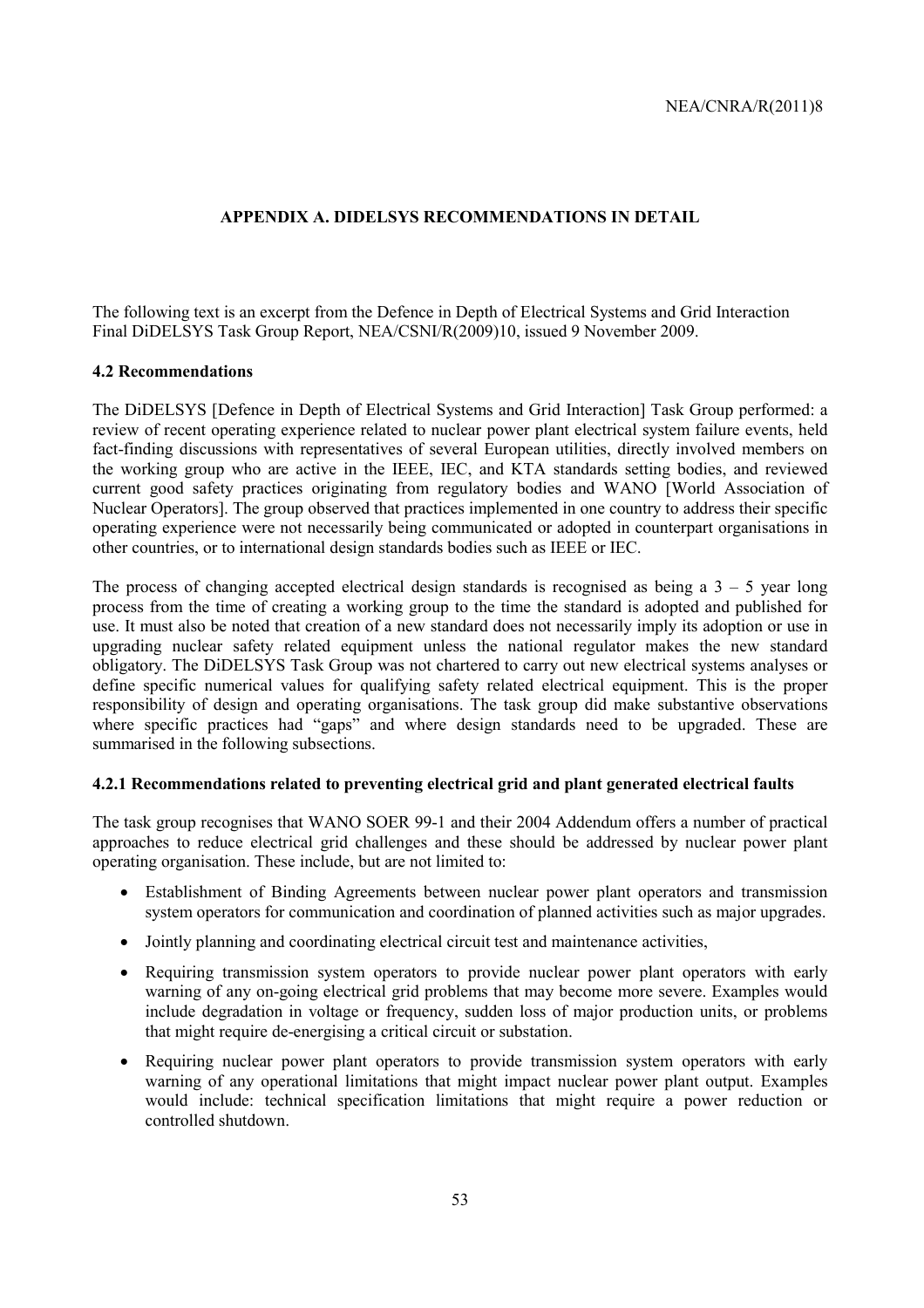• Assuring that transmission system operator procedures recognise that nuclear power plants are priority load centers that must be avoided when load shedding is necessary and which need priority during restoration activities given blackout.

While the WANO SOER 99-1 and 2004 Addendum recommendations are recognised as being very important, it was recognised that WANO is a voluntary organisation, and that not every OECD member country was in conformance with these recommendations.

#### **4.2.2 Recommendations related to robustness of nuclear power plant electric power systems**

The DiDELSYS Task Group review found that many critical nuclear power plant safety systems are directly connected to the preferred power source (offsite power transmitted to plant safety systems via a transformer connection). A large rapid surge can propagate to these systems in some cases faster than alarms or active protective devices can respond. This presents the possibility for a common cause failure such as has been observed in the 2006 Forsmark event. Nominally a value of 120% voltage is assumed as an upper limit and used as the basis for qualifying many safety related electrical systems. The task group found this 120% value commonly used in IEEE, IEC, and German KTA standards. As examples: IEEE Std. 944 (1986) in Section 5.7.1 (4) only requires qualification testing of UPS units to 120% rated voltage.

#### Additionally IEEE Std. 741 (1997) in Annex A states:

"In an overvoltage condition, an alarm is generally adequate, without automatic tripping, because such a condition would be expected to only cause gradual component loss of component life."

Other standards contain similar limitations not based upon an assessment of actual hazard levels. Recognising this, the task group performed a review of selected IEEE, IEC, and KTA standards utilised in the design of nuclear power plant electrical systems. This review is documented in tables with specific suggested action items in Appendix B to this [DiDELSYS] report. The DiDELSYS task group thus recommends that nuclear power plants need to:

- Conduct a Hazard Review to determine the plant-specific range of possible voltage surge transients (considering: voltage and frequency content, rate of change, and duration) including: anticipated lightning surges, symmetric and asymmetric faults, switching faults, generator excitation system malfunctions and develop a design specification to be used as a basis to qualify existing or replacement equipment. Such a Hazard Review should consider the impact of such faults in conjunction with a single failed or delayed protective device operation. This is because operating experience indicates that recent events have been directly caused by initiating events not properly considered in plant electrical system design bases which were compounded by reliability issues associated with infrequently tested protection devices.
- Conduct a review of plant safety systems to confirm their capability to withstand the worst case power frequency overvoltage transients (including events such as: asymmetric or single phase faults, failure of the generator voltage regulator and excitation system with its maximum output). This is because operating experience has demonstrated that more serious current/voltage transients have occurred than were used as the design basis.
- Review the potential voltage degradations, their rate of change, and duration, and evaluate its impact on voltage sensitive devices such as local power supplies, MOVs [motor operated valves], SOVs [solenoid operated valves], contactors, etc.
- Review solid state device-based equipment such as: UPS, local power supplies, for their response (e.g. risk of tripping) to design basis voltage transients for an increasing and decreasing voltage in response to anticipated transients.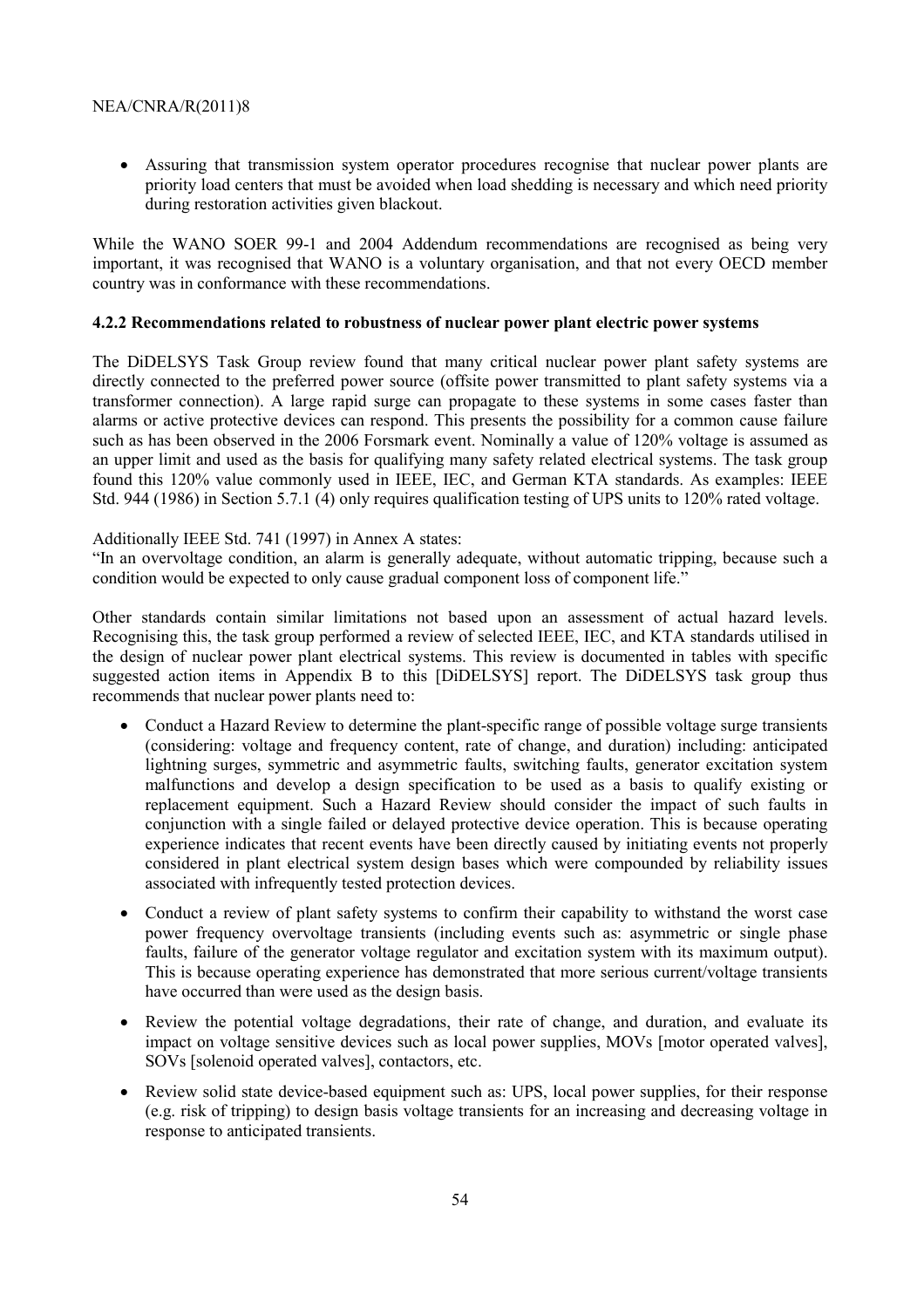- Review the possible impact of voltage surge transients propagating through UPS, rectifiers, and other power supplies, causing detrimental effects on safety system loads.
- Consider the need for additional protection or equipment upgrade if the protective system response is not fast enough.

In making these recommendations to carry out further technical investigations it is recognised that the analytical tools such as Failure Modes and Effects Analyses are hindered by the lack of qualified electrical system simulation models for evaluating issues such as voltage/current surges potential and the impacts on local components to voltage/current surges. It would be the equivalent of attempting to understand the magnitude of LOCA Iloss of coolant accidentl blowdown loads or fuel rod heatup during a LOCA without qualified system simulation codes. Clearly there is a need to select and qualify suitable electric power system simulation codes and benchmark these models against actual plant events.

# **4.2.3 Recommendations related to improving training, procedures, and information capabilities**

The DiDELSYS Task Group recognised that the reason events such as the 2006 Forsmark event did not become more serious was because operators were well trained and followed procedures as best they could (given complicated nature of the event presented to them - and which was compounded by the unavailability of substantial portions of safety related displays). The DiDELSYS task group thus recommends that nuclear power plants:

- Review the existing reliability and diversity of power supplies needed to support Operator Information Systems important to safety.
- Given that the investigative processes recommended in Section 4.2.2 may require some time to fully implement, consider recovery procedures for events involving more than one safety related electrical supply until any corrective actions are completed.
- Review and confirm that WANO SOER 99-1 and 2004 Addendum recommendations related to electrical system recovery at the nuclear power plant have been carried out.

#### **4.2.4 Recommendations related to coping capability of nuclear power plants**

The DiDELSYS Task Group recognised the need to assure that while upgrades and improvements are being made to prevent electric power system common cause failures that events could occur that could fail one or more redundant trains of safety related equipment. The DiDELSYS task group thus recommends that nuclear power plants:

- Review RPS [reactor protection system] and ESFAS [engineered safety features actuation system] logic circuits for undesirable failure modes from loss of power, air, hydraulic pressure etc., (such as automatic depressurisation in BWRs [boiling water reactors], or actuation of automatic switchover to sump recirculation in PWRs [pressurised water reactors]) given loss of power to safety related electrical divisions or more than one train/channel of control and protection systems.
- Develop procedures and/or design modifications to address concerns arising from such undesirable failure modes